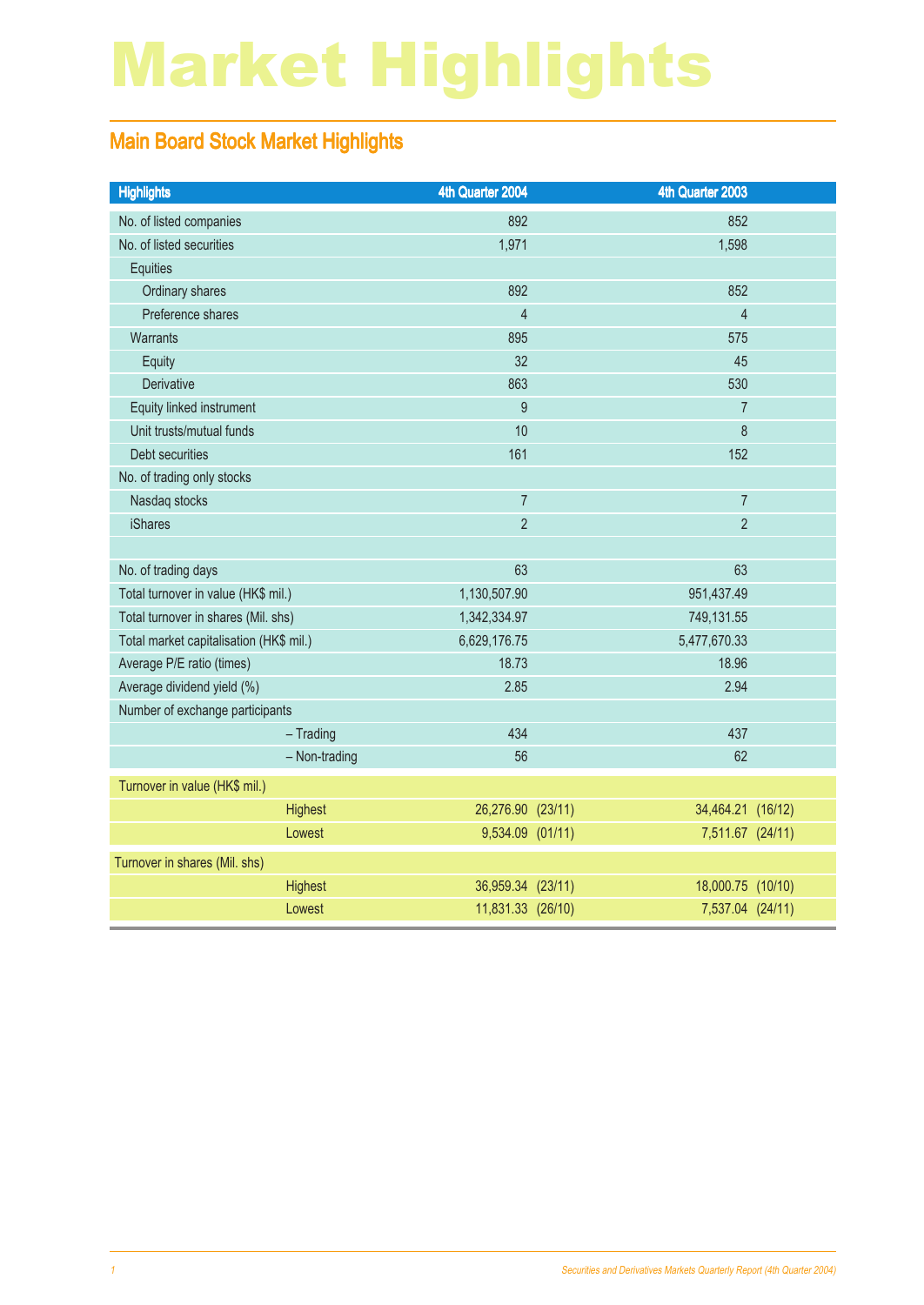# Market Highlights

#### Market Highlights – Growth Enterprise Market (GEM)

| <b>Highlights</b>                       | 4th Quarter 2004 | 4th Quarter 2003 |                |
|-----------------------------------------|------------------|------------------|----------------|
| No. of listed companies                 | 204              | 185              |                |
| No. of listed securities                | 205              | 187              |                |
| Equities                                | 204              | 185              |                |
| <b>Warrants</b>                         | $\mathbf 1$      | $\overline{2}$   |                |
|                                         |                  |                  |                |
| No. of trading days                     | 63               | 63               |                |
| Total turnover in value (HK\$ mil.)     | 4,540.04         | 11,552.50        |                |
| Total turnover in shares (Mil. shs)     | 8,511.86         | 13,938.49        |                |
| Total market capitalisation (HK\$ mil.) | 66,716.07        | 70,177.23        |                |
| Average P/E ratio (times)               | 28.65            | 38.79            |                |
| Average dividend yield (%)              | 0.66             | 0.78             |                |
| Turnover in value (HK\$ mil.)           |                  |                  |                |
| <b>Highest</b>                          |                  | 248.79 (16/11)   | 773.27 (08/12) |
| Lowest                                  |                  | 30.71 (01/11)    | 95.62 (05/12)  |
| Turnover in shares (Mil. shs)           |                  |                  |                |
| <b>Highest</b>                          |                  | 372.50 (21/12)   | 442.33 (04/11) |
| Lowest                                  |                  | 51.64 (03/11)    | 140.08 (27/11) |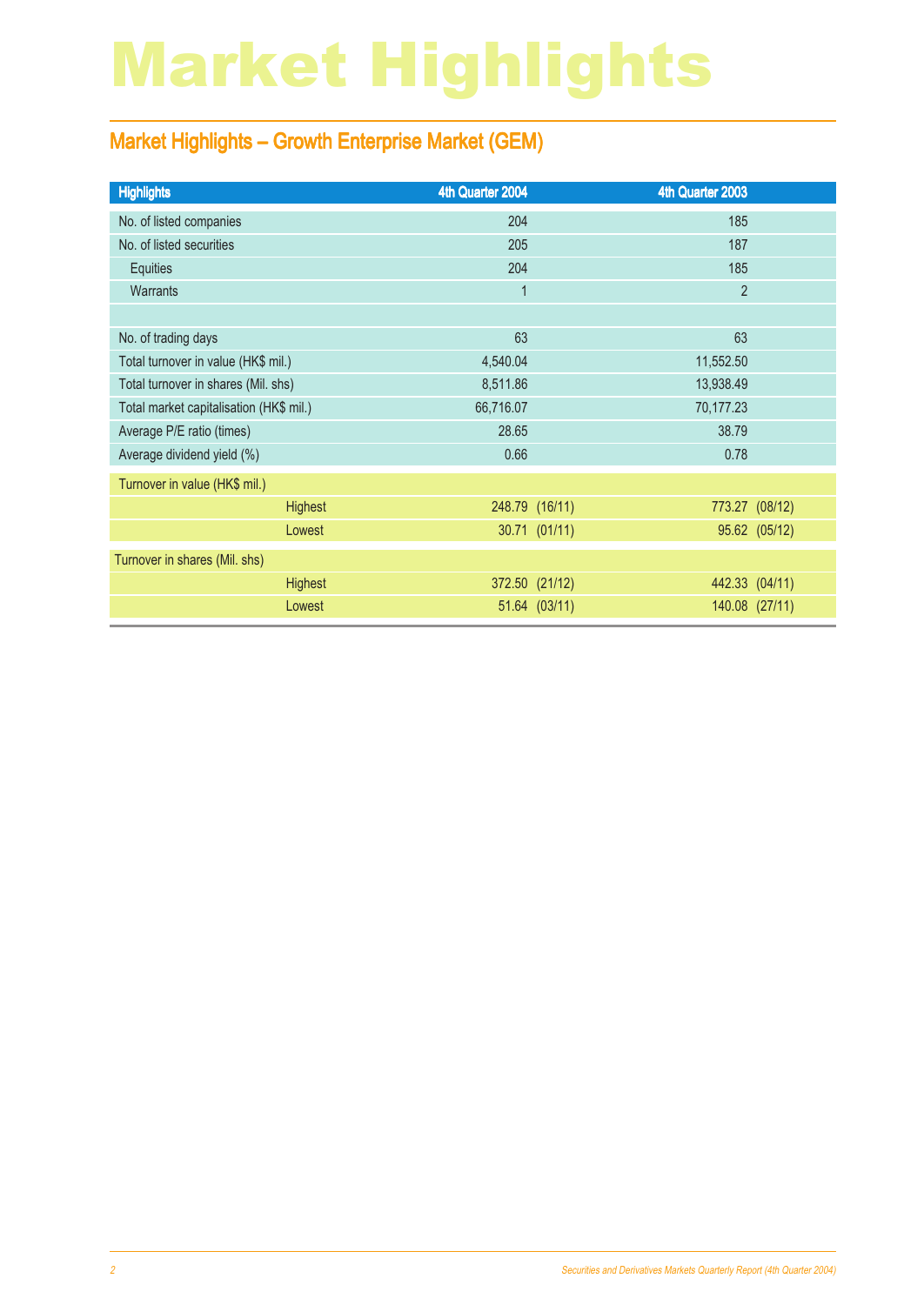# Market Highlights

#### Derivatives Market Highlights

| <b>Highlights</b>                                          | <b>4th Quarter</b> | <b>4th Quarter</b> |
|------------------------------------------------------------|--------------------|--------------------|
|                                                            | 2004               | 2003               |
| All futures and options products (excluding stock options) |                    |                    |
| No. of trading days                                        | 62.0               | 62.0               |
| Total contract volume                                      | 3,458,467          | 2,702,751          |
| Equity index products                                      | 3,445,173          | 2,679,865          |
| Equity products                                            | 5,102              | 4,886              |
| Interest rates products                                    | 8,192              | 18,000             |
| Average daily contract volume <sup>1</sup>                 | 55,782             | 43,593             |
| Total open interest as at the quarter end (contracts)      | 245,161            | 178,822            |
| Equity index products                                      | 236,740            | 173,032            |
| Equity products                                            | 1,821              | 1,020              |
| Interest rates products                                    | 6,600              | 4,770              |
| <b>Stock options</b>                                       |                    |                    |
| No. of newly introduced stock options classes              |                    |                    |
| No. of stock options as at the quarter end                 |                    |                    |
| <b>Class</b>                                               | 37                 | 33                 |
| <b>Series</b>                                              | 2,560              | 2,522              |
| Total premium (HK\$ mil.)                                  | 1,515.33           | 1,091.85           |
| Call                                                       | 894.53             | 700.31             |
| Put                                                        | 620.80             | 391.53             |
| Average daily premium (HK\$ mil.)                          | 24.44              | 17.61              |
| Total contract volume                                      | 1,436,559          | 1,416,468          |
| Call                                                       | 705,120            | 735,665            |
| Put                                                        | 731,439            | 680,803            |
| Average daily contract volume                              | 23,170             | 22,846             |
| Total open interest as at the quarter end (contracts)      | 684,052            | 553,896            |
| Call                                                       | 350,943            | 280,769            |
| Put                                                        | 333,109            | 273,127            |
| Total number of trades                                     | 39,920             | 34,827             |
| Average daily number of trades                             | 644                | 562                |
| Total contracts exercised                                  | 236,332            | 189,416            |
| Average premium per contract (HK\$)                        | 1,055              | 771                |
| Average contract per trade (contracts)                     | 36                 | 41                 |
| Put volume/call volume                                     | 1.04               | 0.93               |
| Average daily contract volume/open interest                | 3.4%               | 4.1%               |
| Options volume (shares)/underlying stock volume            | 2.8%               | 2.4%               |
| All futures and options products                           |                    |                    |
| Total contract volume                                      | 4,895,026          | 4,119,219          |
| Total open interest as at the quarter end (contracts)      | 929,213            | 732,718            |

1 Average daily contract volume is calculated based on the number of trading days of the Hong Kong Market.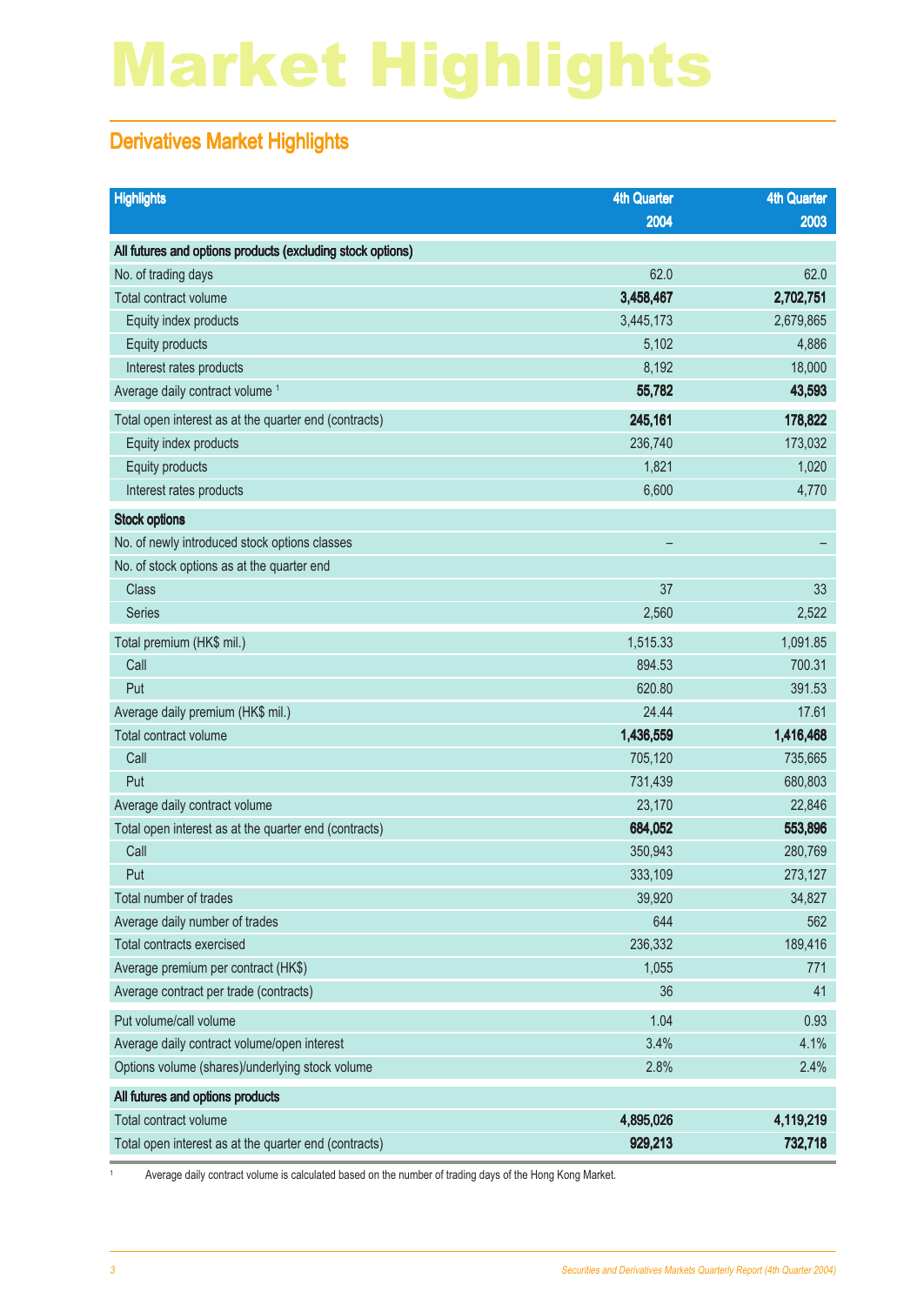#### Equity Turnover

|      |    | Share (Mil. shs) | Value (HK\$ mil.) | No. of deals |
|------|----|------------------|-------------------|--------------|
| 2003 | Q4 | 330.352.59       | 828,938.04        | 7,622,656    |
| 2004 | Q1 | 474.515.94       | 1,058,570.45      | 8,835,302    |
|      | Q2 | 221,663.60       | 716,559.67        | 5,650,601    |
|      | Q3 | 211,844.53       | 668,434.29        | 5,311,106    |
|      | Q4 | 605.129.76       | 953,603.62        | 7,828,424    |

#### Equity Trading Statistics

|      |                | No. of<br>trading days | <b>Average daily turnover</b><br>(HK\$ mil.) | <b>Average value</b><br>per deal |
|------|----------------|------------------------|----------------------------------------------|----------------------------------|
| 2003 | Q4             | 63                     | 13,157.75                                    | 108,747                          |
| 2004 | Q1             | 62                     | 17,073.72                                    | 119,811                          |
|      | Q <sub>2</sub> | 60                     | 11,942.66                                    | 126,811                          |
|      | Q <sub>3</sub> | 64                     | 10,444.29                                    | 125,856                          |
|      | Q4             | 63                     | 15,136.57                                    | 121,813                          |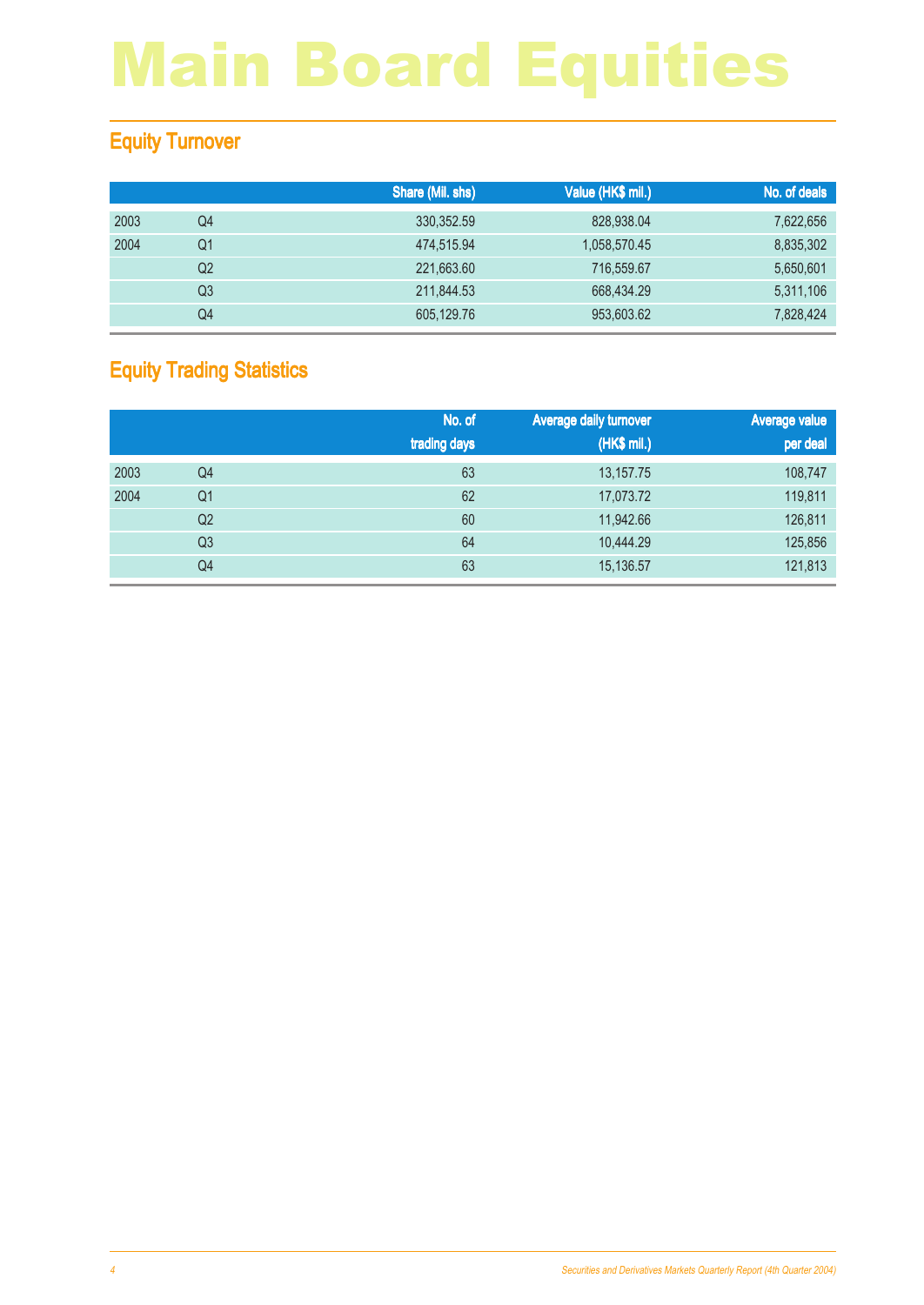#### 20 Most Advanced Stocks

for 4th quarter 2004

|                |       |                        | <b>Closing price</b> |                         |          |
|----------------|-------|------------------------|----------------------|-------------------------|----------|
| Rank           | Code  | <b>Stock</b>           | End of Dec 2004      | End of Sep 2004         | % up     |
| 1              | 00959 | A-MAX                  | 2.825                | 0.066                   | 4,180.30 |
| $\overline{2}$ | 00530 | <b>FORTUNA INT'L</b>   | 0.071                | 0.010                   | 610.00   |
| 3              | 00571 | <b>ESUN HOLDINGS</b>   | 2.075                | 0.300                   | 591.67   |
| 4              | 00199 | <b>CHEUNG TAI HONG</b> | 1.520                | 0.280                   | 442.86   |
| 5              | 00027 | K. WAH CONS            | 5.850                | 1.200                   | 387.50   |
| 6              | 01139 | <b>VICTORY GROUP</b>   | 0.104                | 0.022                   | 372.73   |
| 7              | 00200 | <b>MELCO INT'L DEV</b> | 19.700               | 4.325                   | 355.49   |
| 8              | 01031 | <b>MEDTECH GROUP</b>   | 0.510                | 0.113                   | 351.33   |
| 9              | 00079 | <b>CENTURY LEGEND</b>  | 0.350                | 0.082                   | 326.83   |
| 10             | 00600 | <b>DAH HWA INT'L</b>   | 0.820                | 0.212                   | 286.79   |
| 11             | 00412 | <b>HERITAGE INT'L</b>  | 0.050                | 0.013<br>$\overline{A}$ | 284.62   |
| 12             | 01176 | <b>NAM FONG INT'L</b>  | 0.066                | 0.019                   | 247.37   |
| 13             | 00729 | <b>GORIENT</b>         | 0.078                | 0.023                   | 239.13   |
| 14             | 00335 | <b>UPBEST GROUP</b>    | 1.710                | 0.570                   | 200.00   |
| 15             | 00372 | <b>ITC CORPORATION</b> | 0.750                | 0.250                   | 200.00   |
| 16             | 00736 | <b>NORTHERN INT'L</b>  | 0.036                | 0.012                   | 200.00   |
| 17             | 00296 | <b>EMPEROR (CHINA)</b> | 20,800               | $\overline{A}$<br>6.950 | 199.28   |
| 18             | 00651 | <b>WONSON INT'L</b>    | 0.043                | 0.015                   | 186.67   |
| 19             | 00155 | <b>REXCAPITAL</b>      | 0.126                | 0.045                   | 180.00   |
| 20             | 01046 | UNIVERSE INT'L         | 0.103                | 0.037                   | 178.38   |
|                |       |                        |                      |                         |          |

A Adjusted

#### 20 Most Declined Stocks

for 4th quarter 2004

|                |       |                                   | <b>Closing price</b> |                         |          |
|----------------|-------|-----------------------------------|----------------------|-------------------------|----------|
| Rank           | Code  | <b>Stock</b>                      | End of Dec 2004      | End of Sep 2004         | % down   |
| 1              | 01131 | <b>KWONG HING INTL</b>            | 0.375                | 1.610                   | $-76.71$ |
| $\overline{2}$ | 00417 | <b>TSE SUI LUEN</b>               | 1.840                | 4.505<br>$\overline{A}$ | $-59.16$ |
| 3              | 02309 | <b>GRANDTOP INT'L</b>             | 0.470                | 1.030                   | $-54.37$ |
| 4              | 00921 | <b>GUANGDONG KELON - H SHARES</b> | 1.630                | 2.800                   | $-41.79$ |
| 5              | 02618 | <b>TCL COMM</b>                   | 0.650                | 1.100                   | $-40.91$ |
| 6              | 00910 | <b>GOOD FELLOW GP</b>             | 0.250                | 0.375                   | $-33.33$ |
| 7              | 00076 | <b>SOUTH SEA PETRO</b>            | 0.395                | 0.590                   | $-33.05$ |
| 8              | 00650 | <b>SHUN CHEONG</b>                | 0.220                | 0.320                   | $-31.25$ |
| 9              | 00553 | NANJING PANDA - H SHARES          | 1.060                | 1.530                   | $-30.72$ |
| 10             | 00835 | <b>WANJI PHARMA</b>               | 0.188                | 0.270<br>A              | $-30.37$ |
| 11             | 00332 | <b>NGAI LIK IND</b>               | 1.960                | 2.800                   | $-30.00$ |
| 12             | 00379 | <b>PME</b>                        | 0.190                | 0.265                   | $-28.30$ |
| 13             | 01178 | <b>VITOP BIOENERGY</b>            | 0.280                | 0.390                   | $-28.21$ |
| 14             | 00913 | <b>UNITY INV HOLD</b>             | 0.082                | 0.114<br>$\overline{A}$ | $-28.07$ |
| 15             | 00334 | <b>PROVIEW INT'L</b>              | 1.170                | 1.600                   | $-26.88$ |
| 16             | 00692 | <b>CHING HING</b>                 | 0.089                | 0.120                   | $-25.83$ |
| 17             | 00875 | <b>FIRST DRAGONCOM</b>            | 0.046                | 0.062                   | $-25.81$ |
| 18             | 00303 | <b>VTECH HOLDINGS</b>             | 10.950               | 14.700                  | $-25.51$ |
| 19             | 00897 | <b>WAI YUEN TONG</b>              | 0.085                | 0.114                   | $-25.44$ |
| 20             | 00141 | <b>GREAT CHINA</b>                | 0.500                | 0.670                   | $-25.37$ |

A Adjusted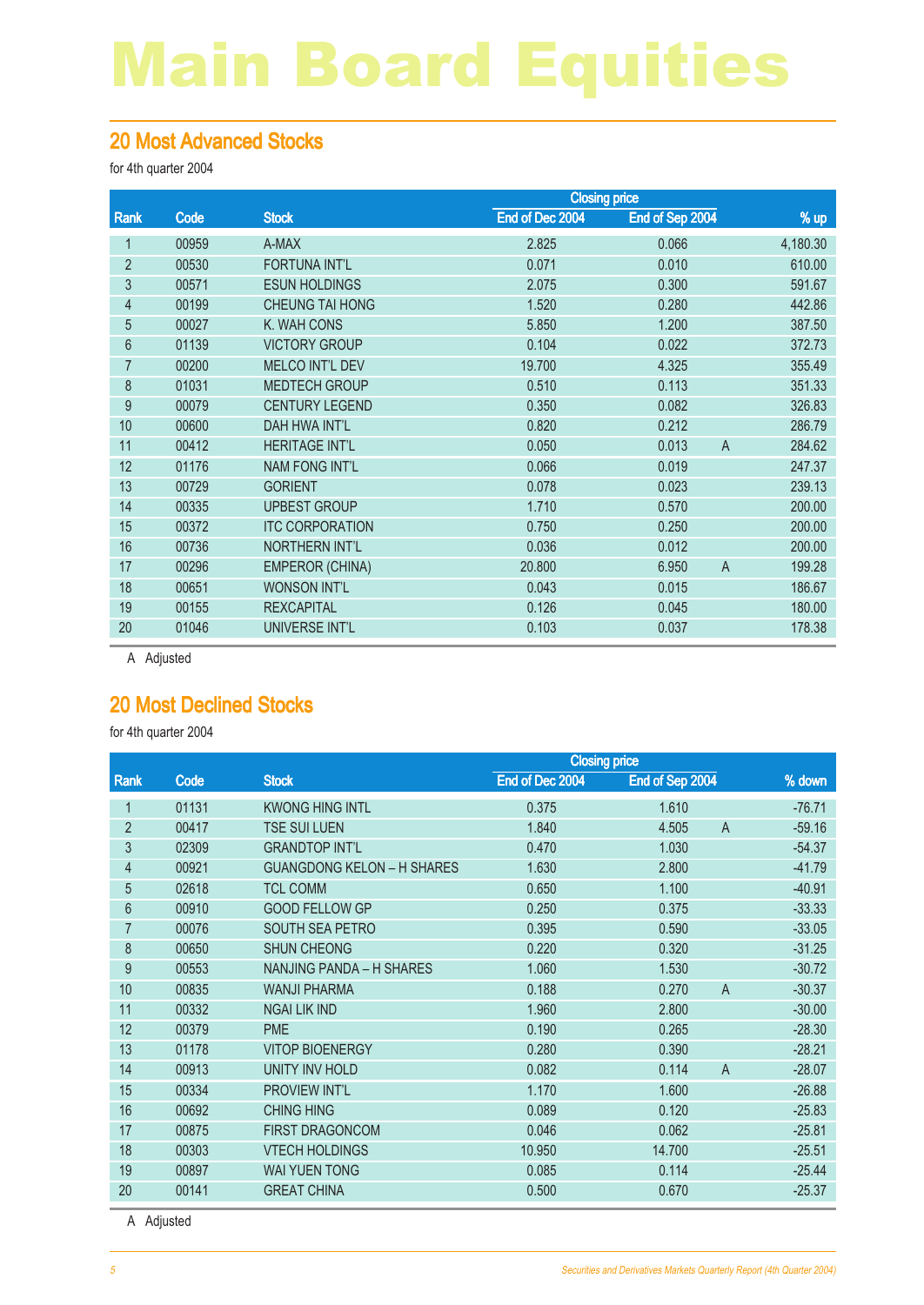#### 20 Most Active Stocks by Value

for 4th quarter 2004

| Rank             | Code  | <b>Stock</b>                    | Turnover (HK\$ mil.) | % of total |
|------------------|-------|---------------------------------|----------------------|------------|
| 1                | 00005 | <b>HSBC HOLDINGS</b>            | 120,007.34           | 12.58      |
| $\overline{2}$   | 00013 | <b>HUTCHISON</b>                | 54,036.04            | 5.67       |
| 3                | 00941 | <b>CHINA MOBILE</b>             | 31,336.16            | 3.29       |
| $\overline{4}$   | 00001 | <b>CHEUNG KONG</b>              | 29,571.48            | 3.10       |
| 5                | 00016 | <b>SHK PPT</b>                  | 28,139.78            | 2.95       |
| 6                | 00857 | PETROCHINA - H SHARES           | 23,457.97            | 2.46       |
| $\overline{7}$   | 02628 | <b>CHINA LIFE - H SHARES</b>    | 21,667.05            | 2.27       |
| 8                | 02388 | <b>BOC HONG KONG</b>            | 17,960.54            | 1.88       |
| $\boldsymbol{9}$ | 00728 | <b>CHINA TELECOM - H SHARES</b> | 17,793.23            | 1.87       |
| 10               | 02600 | <b>CHALCO - H SHARES</b>        | 14,411.54            | 1.51       |
| 11               | 00011 | <b>HANG SENG BANK</b>           | 12,908.37            | 1.35       |
| 12               | 00981 | <b>SMIC</b>                     | 12,303.70            | 1.29       |
| 13               | 00386 | SINOPEC CORP - H SHARES         | 12,209.79            | 1.28       |
| 14               | 00101 | <b>HANG LUNG PPT</b>            | 12,208.02            | 1.28       |
| 15               | 00883 | <b>CNOOC</b>                    | 11,318.65            | 1.19       |
| 16               | 02318 | PING AN - H SHARES              | 10,175.00            | 1.07       |
| 17               | 00019 | <b>SWIRE PACIFIC 'A'</b>        | 10,061.67            | 1.06       |
| 18               | 00902 | <b>HUANENG POWER - H SHARES</b> | 9,689.40             | 1.02       |
| 19               | 00906 | <b>CHINA NETCOM</b>             | 9,533.36             | 1.00       |
| 20               | 00002 | <b>CLP HOLDINGS</b>             | 9,423.98             | 0.99       |
| <b>Total</b>     |       |                                 | 468,213.09           | 49.10      |

#### 20 Most Active Stock by Shares

| Rank           | Code  | <b>Stock</b>                    | <b>Turnover (Mil. shs)</b> | % of total |
|----------------|-------|---------------------------------|----------------------------|------------|
| 1              | 01189 | <b>WING ON TRAVEL</b>           | 79,722.24                  | 13.17      |
| $\overline{2}$ | 00412 | <b>HERITAGE INT'L</b>           | 44,780.74                  | 7.40       |
| 3              | 00530 | <b>FORTUNA INT'L</b>            | 43,070.83                  | 7.12       |
| 4              | 00491 | <b>RUILI HOLD</b>               | 28,445.05                  | 4.70       |
| 5              | 01031 | MEDTECH GROUP                   | 16,196.64                  | 2.68       |
| 6              | 00603 | NIPPON ASIA INV                 | 13,291.54                  | 2.20       |
| 7              | 00059 | <b>RENREN HOLDINGS</b>          | 11,311.87                  | 1.87       |
| 8              | 00261 | <b>CCT TECH INT'L</b>           | 10,677.58                  | 1.76       |
| 9              | 00680 | SOUTH SEA HOLD                  | 9,312.10                   | 1.54       |
| 10             | 00070 | <b>MASSIVE RES</b>              | 9,245.48                   | 1.53       |
| 11             | 00985 | CHINA SCI-TECH                  | 9,170.33                   | 1.52       |
| 12             | 00736 | NORTHERN INT'L                  | 8,132.00                   | 1.34       |
| 13             | 00078 | <b>REGAL INT'L</b>              | 8,030.06                   | 1.33       |
| 14             | 00981 | <b>SMIC</b>                     | 7,013.37                   | 1.16       |
| 15             | 00897 | <b>WAI YUEN TONG</b>            | 6,837.25                   | 1.13       |
| 16             | 00728 | <b>CHINA TELECOM - H SHARES</b> | 6,556.46                   | 1.08       |
| 17             | 00851 | <b>MAE HOLDINGS</b>             | 6,084.28                   | 1.01       |
| 18             | 00857 | PETROCHINA - H SHARES           | 5,569.48                   | 0.92       |
| 19             | 00355 | <b>CENTURY C INT'L</b>          | 5,455.46                   | 0.90       |
| 20             | 00164 | PREMIUM LAND                    | 4,636.37                   | 0.77       |
| <b>Total</b>   |       |                                 | 333,539.12                 | 55.12      |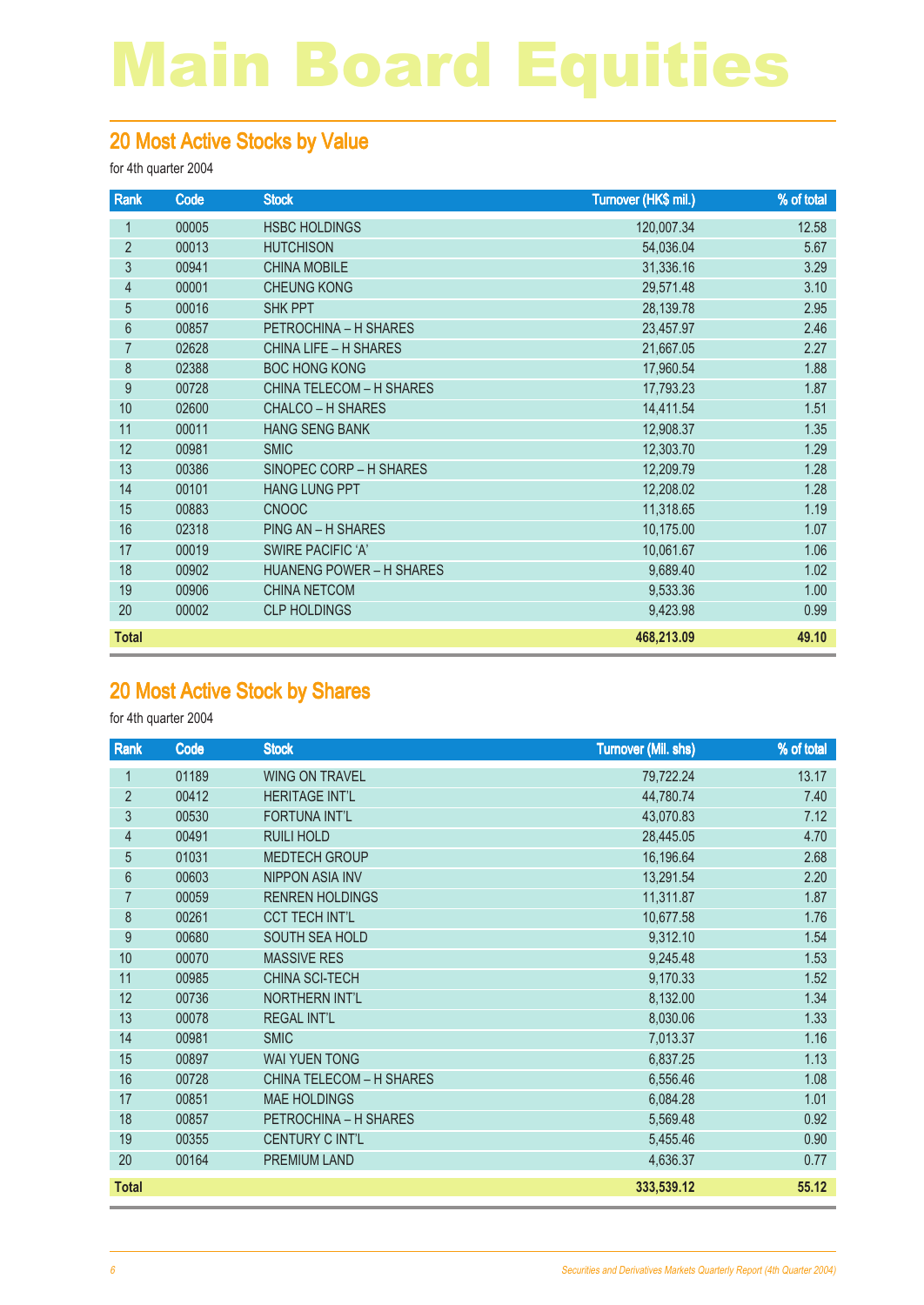#### Market Capitalisation of Domestic Companies

|    | HK\$ mil.    |
|----|--------------|
| Q4 | 5,477,670.33 |
| Q1 | 5,690,504.54 |
| Q2 | 5,482,574.23 |
| Q3 | 5,898,386.53 |
| Q4 | 6,629,176.75 |
|    |              |

#### Market Capitalisation by Classifications

Quarter-end figures

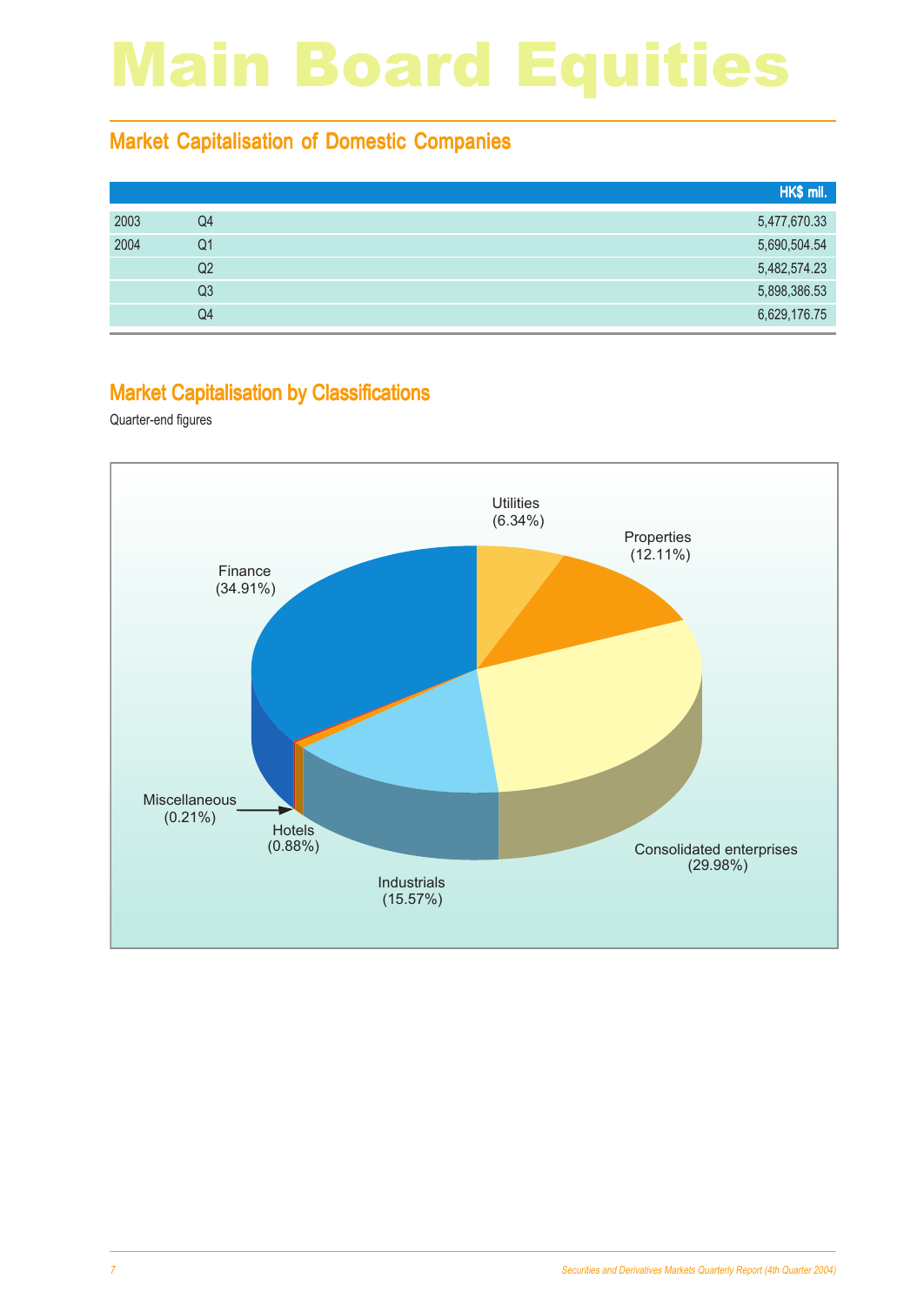#### 50 Leading Companies in Market Capitalisation

as at the 4th quarter end 2004

| Rank                | Company                                                | Market capitalisation (HK\$ mil.) | % of market total |
|---------------------|--------------------------------------------------------|-----------------------------------|-------------------|
| 1                   | <b>HSBC Holdings plc</b>                               | 1,485,758.51                      | 22.41             |
| $\overline{2}$      | China Mobile (Hong Kong) Ltd.                          | 518,392.32                        | 7.82              |
| 3                   | Hutchison Whampoa Ltd.                                 | 310,160.22                        | 4.68              |
| $\overline{4}$      | Hang Seng Bank Ltd.                                    | 206,479.02                        | 3.11              |
| $\sqrt{5}$          | Sun Hung Kai Properties Ltd.                           | 186,675.21                        | 2.82              |
| $6\,$               | Cheung Kong (Holdings) Ltd.                            | 179,502.74                        | 2.71              |
| $\overline{7}$      | CNOOC Ltd.                                             | 171,393.67                        | 2.59              |
| $\,8\,$             | <b>Standard Chartered PLC</b>                          | 169,676.87                        | 2.56              |
| $\boldsymbol{9}$    | BOC Hong Kong (Holdings) Ltd.                          | 157,005.79                        | 2.37              |
| 10                  | CLP Holdings Ltd.                                      | 107,648.59                        | 1.62              |
| 11                  | Swire Pacific Ltd.                                     | 95,164.67                         | 1.44              |
| 12                  | Hong Kong and China Gas Co. Ltd., The                  | 90,117.06                         | 1.36              |
| 13                  | China Unicom Ltd.                                      | 77,262.43                         | 1.17              |
| 14                  | Hongkong Electric Holdings Ltd.                        | 75,766.29                         | 1.14              |
| 15                  | Henderson Land Development Co. Ltd.                    | 73,309.03                         | 1.11              |
| 16                  | PetroChina Co. Ltd. - H Shares                         | 72,967.03                         | 1.10              |
| 17                  | China Netcom Group Corporation (Hong Kong) Ltd.        | 69,561.73                         | 1.05              |
| 18                  | MTR Corporation Ltd.                                   | 67,101.80                         | 1.01              |
| 19                  | Wharf (Holdings) Ltd., The                             | 66,571.36                         | 1.00              |
| 20                  | Esprit Holdings Ltd.                                   | 56,261.46                         | 0.85              |
| 21                  | China Petroleum & Chemical Corporation - H Shares      | 53,697.56                         | 0.81              |
| 22                  | Cheung Kong Infrastructure Holdings Ltd.               | 50,607.01                         | 0.76              |
| 23                  | Cathay Pacific Airways Ltd.                            | 49,534.73                         | 0.75              |
| 24                  | CITIC Pacific Ltd.                                     | 48,443.42                         | 0.73              |
| 25                  | Hang Lung Properties Ltd.                              | 39,599.73                         | 0.60              |
| 26                  | China Telecom Corporation Ltd. - H Shares              | 39,550.62                         | 0.60              |
| 27                  | China Life Insurance Co. Ltd. - H Shares               | 38,694.11                         | 0.58              |
| 28<br>29            | Li & Fung Ltd.                                         | 38,205.49                         | 0.58<br>0.54      |
| 30                  | Bank of East Asia, Ltd., The<br>COSCO Pacific Ltd.     | 35,977.91<br>35,058.82            | 0.53              |
| 31                  | Yue Yuen Industrial (Holdings) Ltd.                    | 34,662.63                         | 0.52              |
| 32                  | Ping An Insurance (Group) Co. of China Ltd. - H Shares | 33,774.10                         | 0.51              |
| 33                  | Sino Land Co. Ltd.                                     | 32,941.08                         | 0.50              |
| 34                  | Henderson Investment Ltd.                              | 31,976.67                         | 0.48              |
| 35                  | Hutchison Telecommunications International Ltd.        | 31,500.00                         | 0.48              |
| 36                  | China Merchants Holdings (International) Co. Ltd       | 31,377.27                         | 0.47              |
| 37                  | Semiconductor Manufacturing International Corporation  | 30,816.51                         | 0.46              |
| 38                  | New World Development Co. Ltd.                         | 30,079.05                         | 0.45              |
| 39                  | Johnson Electric Holdings Ltd.                         | 27,737.11                         | 0.42              |
| 40                  | Shangri-La Asia Ltd.                                   | 26,544.82                         | 0.40              |
| 41                  | PCCW Ltd.                                              | 26,457.64                         | 0.40              |
| 42                  | Wheelock and Co. Ltd.                                  | 26,007.67                         | 0.39              |
| 43                  | China Resources Enterprise, Ltd.                       | 25,712.90                         | 0.39              |
| 44                  | Guoco Group Ltd.                                       | 25,007.90                         | 0.38              |
| 45                  | Techtronic Industries Co. Ltd.                         | 22,914.95                         | 0.35              |
| 46                  | Hong Kong Exchanges and Clearing Ltd.                  | 21,978.09                         | 0.33              |
| 47                  | NWS Holdings Ltd.                                      | 20,772.01                         | 0.31              |
| 48                  | Denway Motors Ltd.                                     | 20,496.92                         | 0.31              |
| 49                  | Hang Lung Group Ltd.                                   | 20,318.66                         | 0.31              |
| 50                  | Kerry Properties Ltd.                                  | 20,103.66                         | 0.30              |
| <b>Total</b>        |                                                        | 5,207,324.84                      | 78.55             |
| <b>Market total</b> |                                                        | 6,629,176.75                      | 100.00            |
|                     |                                                        |                                   |                   |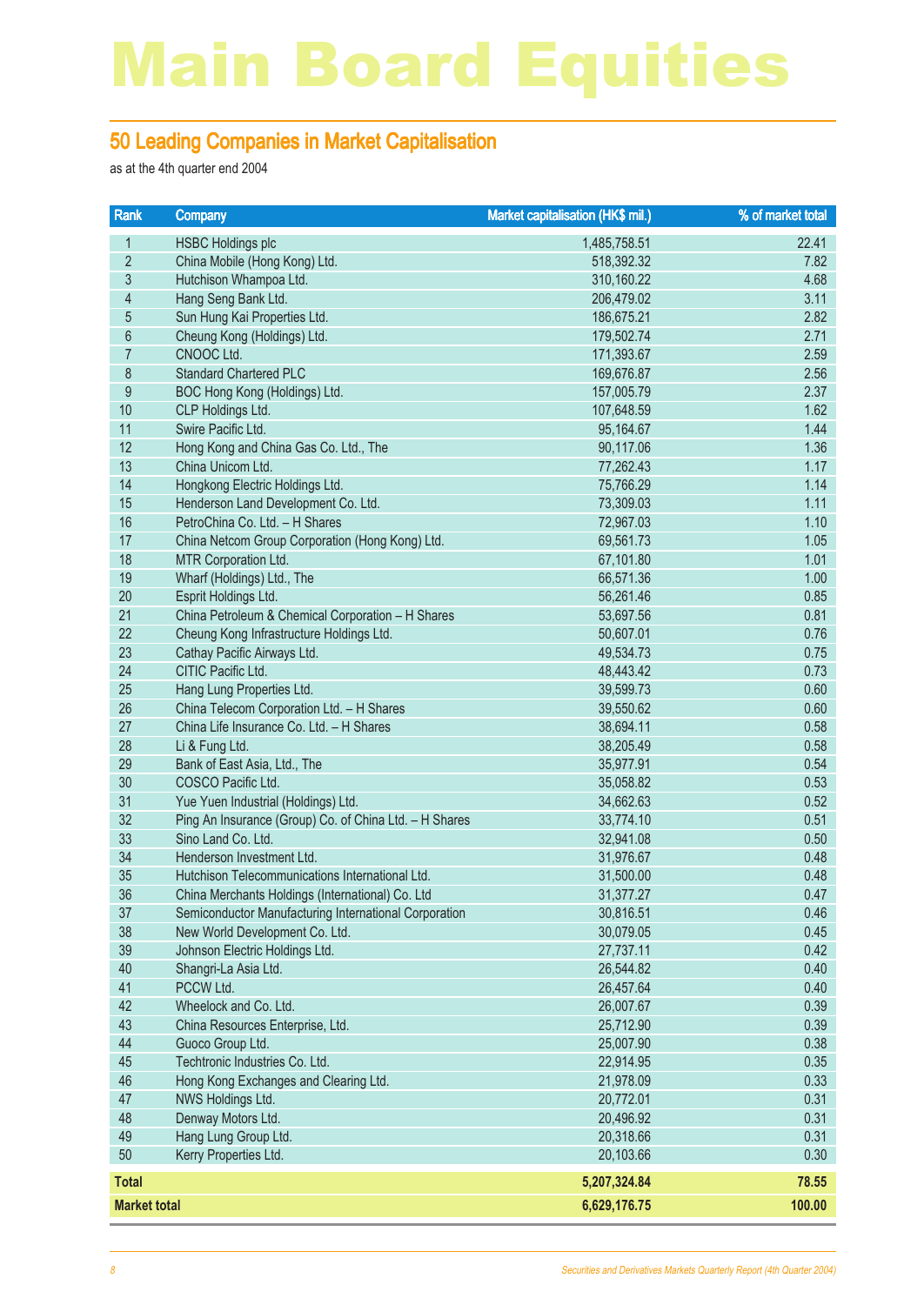#### **Short Selling (value)**

|      |    | Short selling turnover (HK\$ mil.) | Equity turnover (HK\$ mil.) | % of equity total |
|------|----|------------------------------------|-----------------------------|-------------------|
| 2003 | Q4 | 26,378.30                          | 828,938,04                  | 3.18              |
| 2004 | Q1 | 42.541.13                          | 1,058,570.45                | 4.02              |
|      | Q2 | 31,918.42                          | 716,559.67                  | 4.45              |
|      | Q3 | 27,935.39                          | 668,434.29                  | 4.18              |
|      | Q4 | 28.392.25                          | 953,603,62                  | 2.98              |

#### **Short Selling (share)**

|      |                | <b>Short selling turnover (Mil. shs)</b> | <b>Equity turnover (Mil. shs)</b> | % of equity total |
|------|----------------|------------------------------------------|-----------------------------------|-------------------|
| 2003 | Q4             | 3,342.78                                 | 330, 352.59                       | 1.01              |
| 2004 | Q1             | 4,533.42                                 | 474.515.94                        | 0.96              |
|      | Q <sub>2</sub> | 4,347.88                                 | 221,663.60                        | 1.96              |
|      | Q3             | 3.475.05                                 | 211,844.53                        | 1.64              |
|      | Q4             | 3,103.80                                 | 605,129.76                        | 0.51              |

#### New Listing Companies Statistics

|      | No. of newly listed companies |    | Funds raised (HK\$ mil.) |
|------|-------------------------------|----|--------------------------|
| 2003 | Q4                            | 15 | 42,501.70                |
| 2004 | Q1                            |    | 19,689.66                |
|      | Q <sub>2</sub>                | 15 | 33,875.72                |
|      | Q3                            | 9  | 2,580.33                 |
|      | Q4                            |    | 38,319.35                |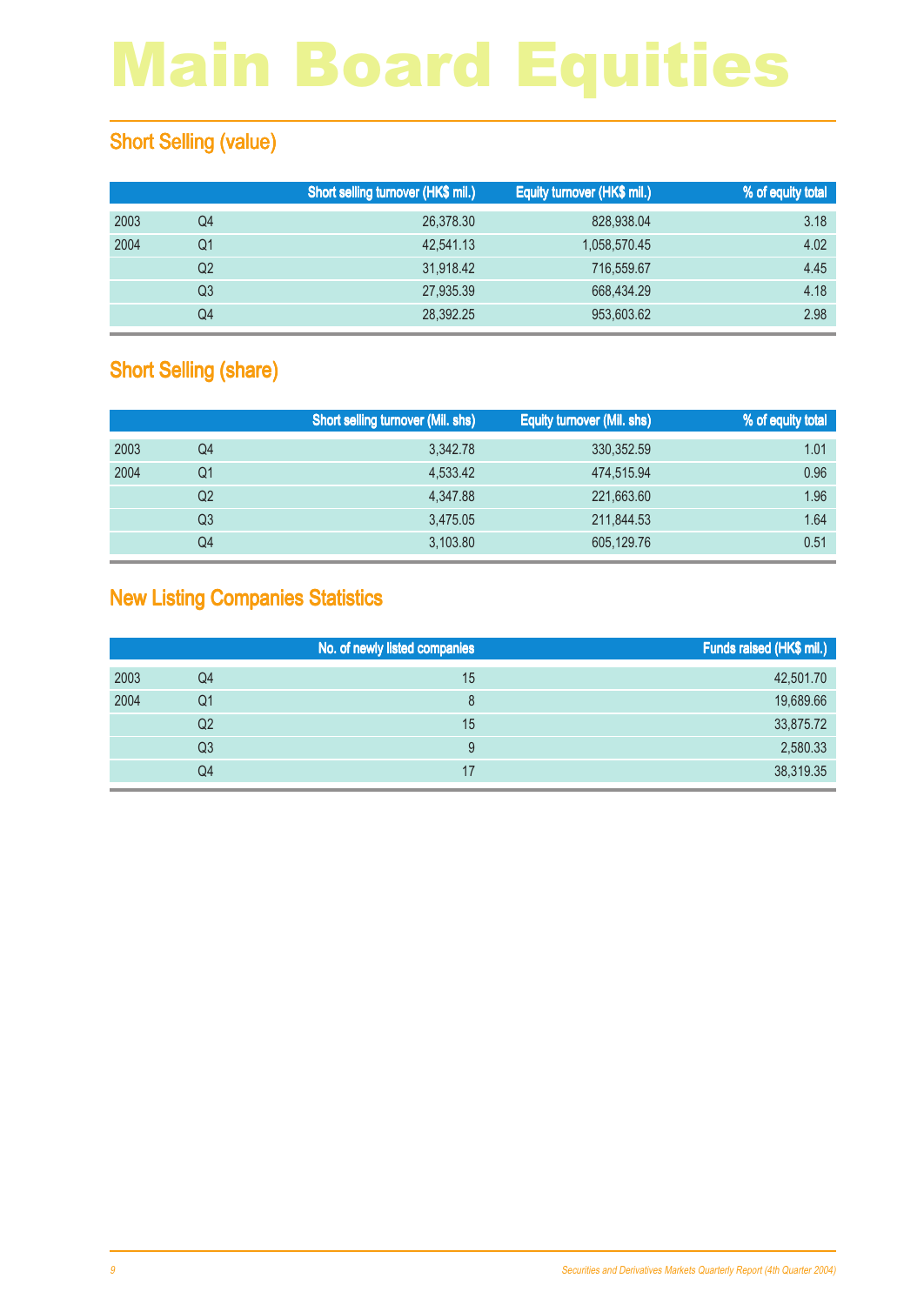#### Newly Listed Companies

| Code         | <b>Company name</b>                                    | <b>Listing date</b> | No. of issued shares | Funds raised (HK\$ mil.) |
|--------------|--------------------------------------------------------|---------------------|----------------------|--------------------------|
| 01194        | China Force Oil & Grains Industrial Holdings Co., Ltd. | 2004/10/12          | 800,000,000          | 295.20                   |
| 00745        | Wing Hong (Holdings) Ltd.                              | 2004/10/13          | 1,064,000,000        | 79.80                    |
| 02332        | Hutchison Telecommunications International Ltd.        | 2004/10/15          | 4,500,000,000        | 7,246.27                 |
| 02380        | China Power International Development Ltd.             | 2004/10/15          | 3,135,000,000        | 2,880.41                 |
| 00929        | IPE Group Ltd.                                         | 2004/11/01          | 500,000,000          | 98.18                    |
| 00906        | China Netcom Group Corporation (Hong Kong) Ltd.        | 2004/11/17          | 6,593,529,000        | 10,104.20                |
| 02371        | ZZNode Holdings Co. Ltd.                               | 2004/11/18          | 400,000,000          | 55.00                    |
| 02877        | China Shineway Pharmaceutical Group Ltd.               | 2004/12/02          | 830,000,000          | 1,002.80                 |
| 02387        | Integrated Distribution Services Group Ltd.            | 2004/12/07          | 309,000,000          | 483.00                   |
| 00763        | ZTE Corporation - H Shares                             | 2004/12/09          | 160,151,040          | 3,523.32                 |
| 02369        | China Wireless Technologies Ltd.                       | 2004/12/09          | 400,000,000          | 113.52                   |
| 02678        | Texhong Textile Group Ltd.                             | 2004/12/09          | 872,000,000          | 250.70                   |
| 00753        | Air China Ltd. - H Shares                              | 2004/12/15          | 3,226,532,000        | 9,615.07                 |
| 01175        | FU JI Food and Catering Services Holdings Ltd.         | 2004/12/17          | 415,000,000          | 356.50                   |
| 00438        | IRICO Group Electronics Co. Ltd. - H Shares            | 2004/12/20          | 485,294,000          | 766.76                   |
| 01000        | Beijing Media Corporation Ltd. - H Shares              | 2004/12/22          | 54,901,000           | 1,040.37                 |
| 00319        | China Metal International Holdings Inc.                | 2004/12/31          | 1,037,500,000        | 408.25                   |
| <b>Total</b> |                                                        |                     |                      | 38,319.35                |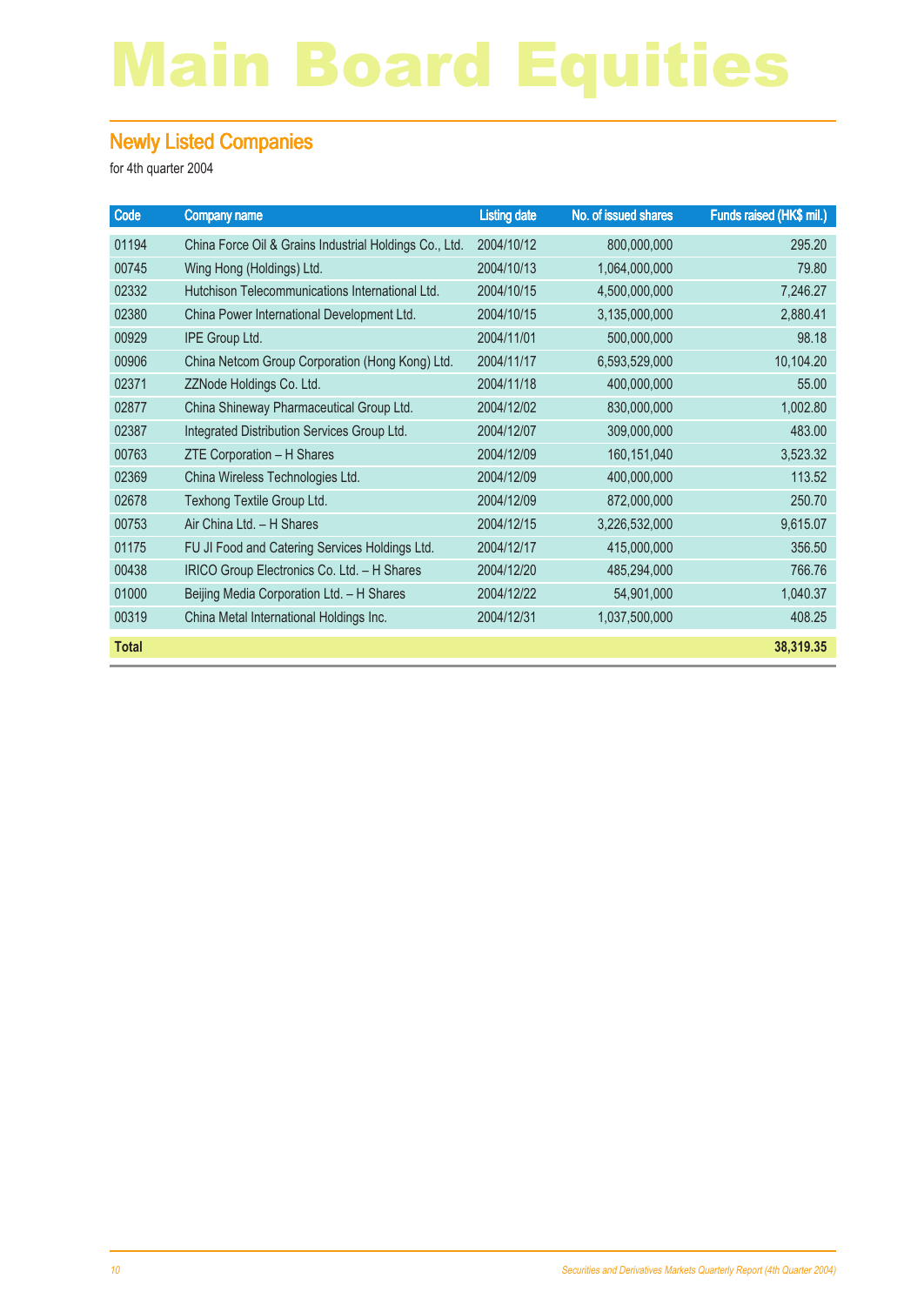#### Company Name Changes

for 4th quarter 2004

| Old name                                 | New name                                           |            | <b>Adoption date</b>                                                        |
|------------------------------------------|----------------------------------------------------|------------|-----------------------------------------------------------------------------|
| Winsan (China) Investment Group Co. Ltd. | China Electronics Corporation Holdings Co. Ltd.    | 2004/09/28 | 2004/10/14                                                                  |
| Four Seas eFood Holdings Ltd.            | Four Seas Food Investment Holdings Ltd.            | 2004/10/04 | 2004/10/18                                                                  |
| China Bio-medical Group Ltd.             | Sanyuan Group Ltd.                                 | 2004/10/08 | 2004/10/21                                                                  |
| FT Holdings International Ltd.           | Hua Yi Copper Holdings Ltd.                        | 2004/09/23 | 2004/10/26                                                                  |
| U-Cyber Technology Holdings Ltd.         | New Smart Holdings Ltd.                            | 2004/10/20 | 2004/10/26                                                                  |
| Sun Media Group Holdings Ltd. *          | Sun Sports Media Group Ltd.                        | 2004/10/08 | 2004/11/05                                                                  |
| Theme International Holdings Ltd. #      | Theme International Holdings Ltd.                  | 2004/10/29 | 2004/11/05                                                                  |
| Tem Fat Hing Fung (Holdings) Ltd.        |                                                    | 2004/10/21 | 2004/11/12                                                                  |
| <b>KEL Holdings Ltd.</b>                 | Chinese People Gas Holdings Co. Ltd.               | 2004/10/25 | 2004/11/16                                                                  |
| Minglun Group (Hong Kong) Ltd.           | Sino Union Petroleum & Chemical International Ltd. | 2004/11/19 | 2004/12/10                                                                  |
| Zhu Kuan Development Co. Ltd.            | Jiuzhou Development Co. Ltd.                       | 2004/11/08 | 2004/12/16                                                                  |
| First Asia Capital Investment Ltd.       | China Financial Industry Investment Fund Ltd.      | 2004/08/25 | 2004/12/20                                                                  |
| China City Natural Gas Holdings Ltd.     | Nippon Asia Investments Holdings Ltd.              | 2004/12/02 | 2004/12/28                                                                  |
| China Silver Dragon Group Ltd.           | China Water Affairs Group Ltd.                     | 2004/12/06 | 2004/12/31                                                                  |
|                                          |                                                    |            | <b>Effective date</b><br>China National Resources Development Holdings Ltd. |

\* Change of English name only

# Change of Chinese name only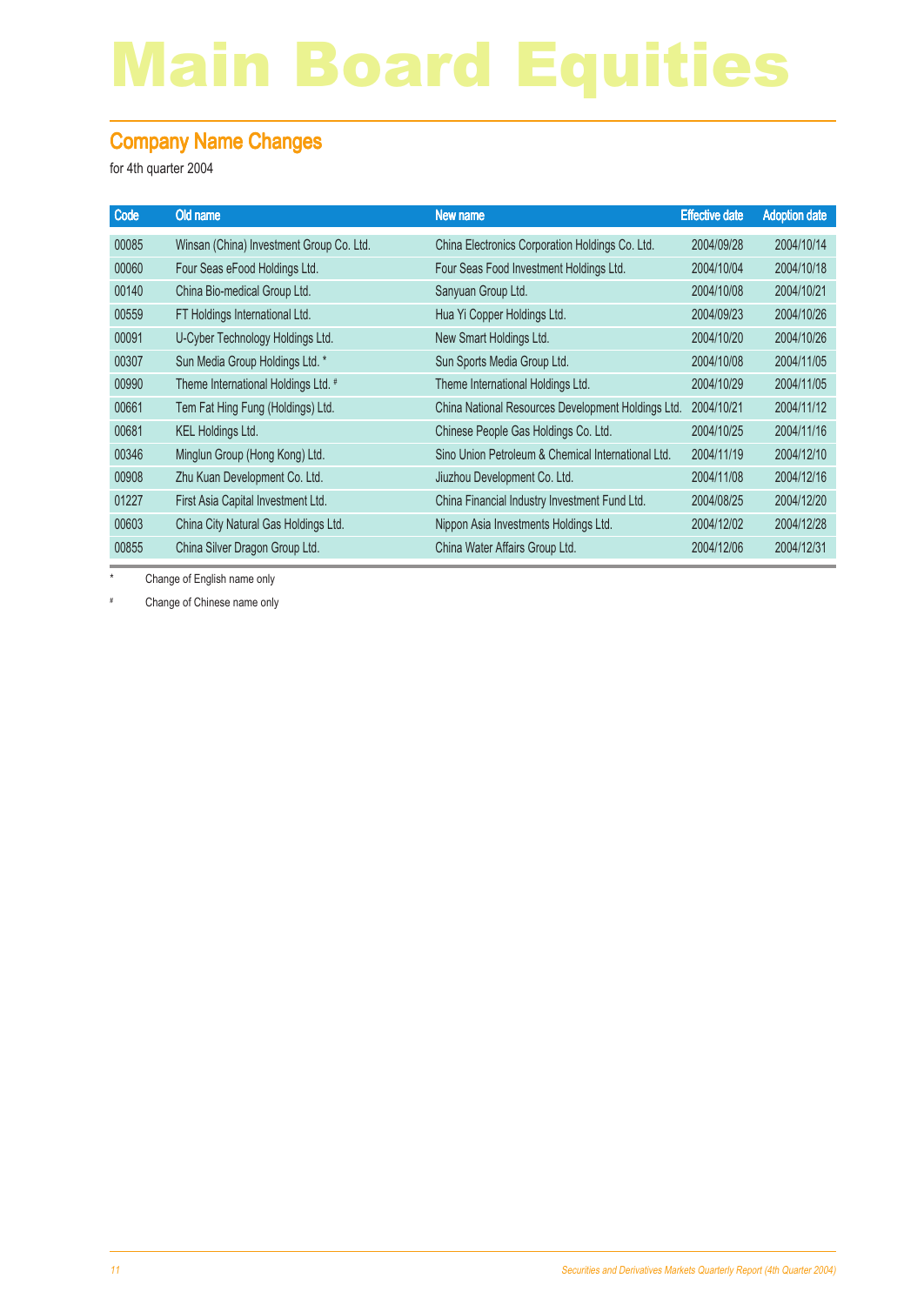#### Bonus Issues / Bonus Warrants

for 4th quarter 2004

| Code  | <b>Company</b>                           | <b>Particulars</b> | Ex-date    |
|-------|------------------------------------------|--------------------|------------|
| 00243 | QPL International Holdings Ltd.          | 1 2007 wt for 5    | 2004/10/05 |
| 00118 | Cosmos Machinery Enterprises Ltd.        | 1 for 10           | 2004/10/13 |
| 00894 | Man Yue International Holdings Ltd.      | 1 2006 wt for 6    | 2004/10/19 |
| 00273 | China United International Holdings Ltd. | 1 for $10$         | 2004/10/20 |
| 00185 | China Credit Holdings Ltd.               | 1 2009 wt for 10   | 2004/10/28 |
| 00092 | Champion Technology Holdings Ltd.        | 1 2006 wt for 5    | 2004/11/18 |
| 00603 | Nippon Asia Investments Holdings Ltd.    | 3 for 2 rts shs    | 2004/11/23 |
| 00896 | Hanison Construction Holdings Ltd.       | 1 for $4$          | 2004/12/28 |

#### Share Split / Consolidation

| Code  | <b>Company</b>                              | <b>Particulars</b>                            | <b>Effective date</b> |
|-------|---------------------------------------------|-----------------------------------------------|-----------------------|
| 00198 | SMI Corporation Ltd.                        | Consolidation 20 into 1                       | 2004/10/04            |
| 00342 | NewOcean Green Energy Holdings Ltd.         | Consolidation 10 into 1                       | 2004/11/09            |
| 00448 | Hang Ten Group Holdings Ltd.                | Consolidation 100 into 1                      | 2004/11/12            |
| 00589 | Ports Design Ltd.                           | Split 1 into 4                                | 2004/11/16            |
| 00417 | Tse Sui Luen Jewellery (International) Ltd. | Consolidation 100 into 1 then split 1 into 10 | 2004/11/19            |
| 00491 | Ruili Holdings Ltd.                         | Consolidation 40 into 1                       | 2004/12/20            |
| 00835 | Wanji Pharmaceutical Holdings Ltd.          | Consolidation 10 into 1                       | 2004/12/21            |
| 00577 | Skynet (International Group) Holdings Ltd.  | Consolidation 250 into 1                      | 2004/12/23            |
| 00559 | Hua Yi Copper Holdings Ltd.                 | Consolidation 20 into 1                       | 2004/12/30            |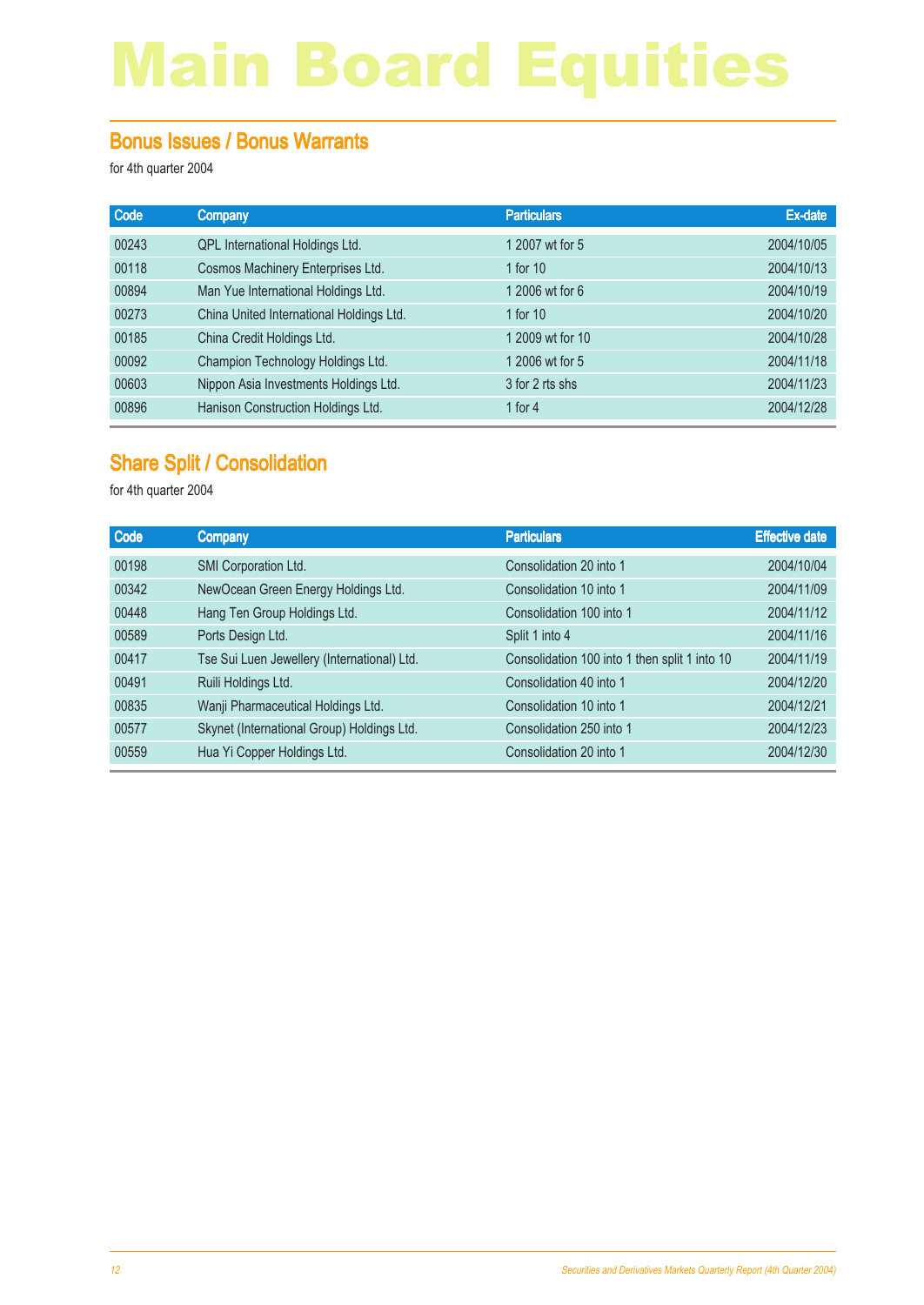#### Rights Issues & Open Offers

| <b>Month</b> | Code  | Company                                     | <b>Ratio</b>                  | Funds raised (HK\$ mil.) |
|--------------|-------|---------------------------------------------|-------------------------------|--------------------------|
| Oct          | 00294 | Yangtzekiang Garment Manufacturing Co. Ltd. | Rts 1 for 2 @\$1.80           | 126.22                   |
| Nov          | 00990 | Theme International Holdings Ltd.           | Open offer 1 for 1 @\$0.03    | 75.25                    |
|              | 00208 | Polytec Asset Holdings Ltd.                 | Rts 1 for 1 @\$0.55           | 335.45                   |
| <b>Dec</b>   | 00901 | Radford Capital Investment Ltd.             | Open offer 1 for 2 @\$0.02    | 15.10                    |
|              | 00412 | Heritage International Holdings Ltd.        | Rts 1 for 2 @\$0.012          | 25.20                    |
|              | 00417 | Tse Sui Luen Jewellery (International) Ltd. | Open offer 1 for 5 @\$1.03    | 35.55                    |
|              | 00913 | Unity Investments Holdings Ltd.             | Rts 1 for 3 @\$0.14           | 13.44                    |
|              | 00603 | Nippon Asia Investments Holdings Ltd.       | Rts 2 for 10 @\$0.025         | 51.21                    |
|              |       |                                             | with bonus 3 for 2 rts shares |                          |
| <b>Total</b> |       |                                             |                               | 677.41                   |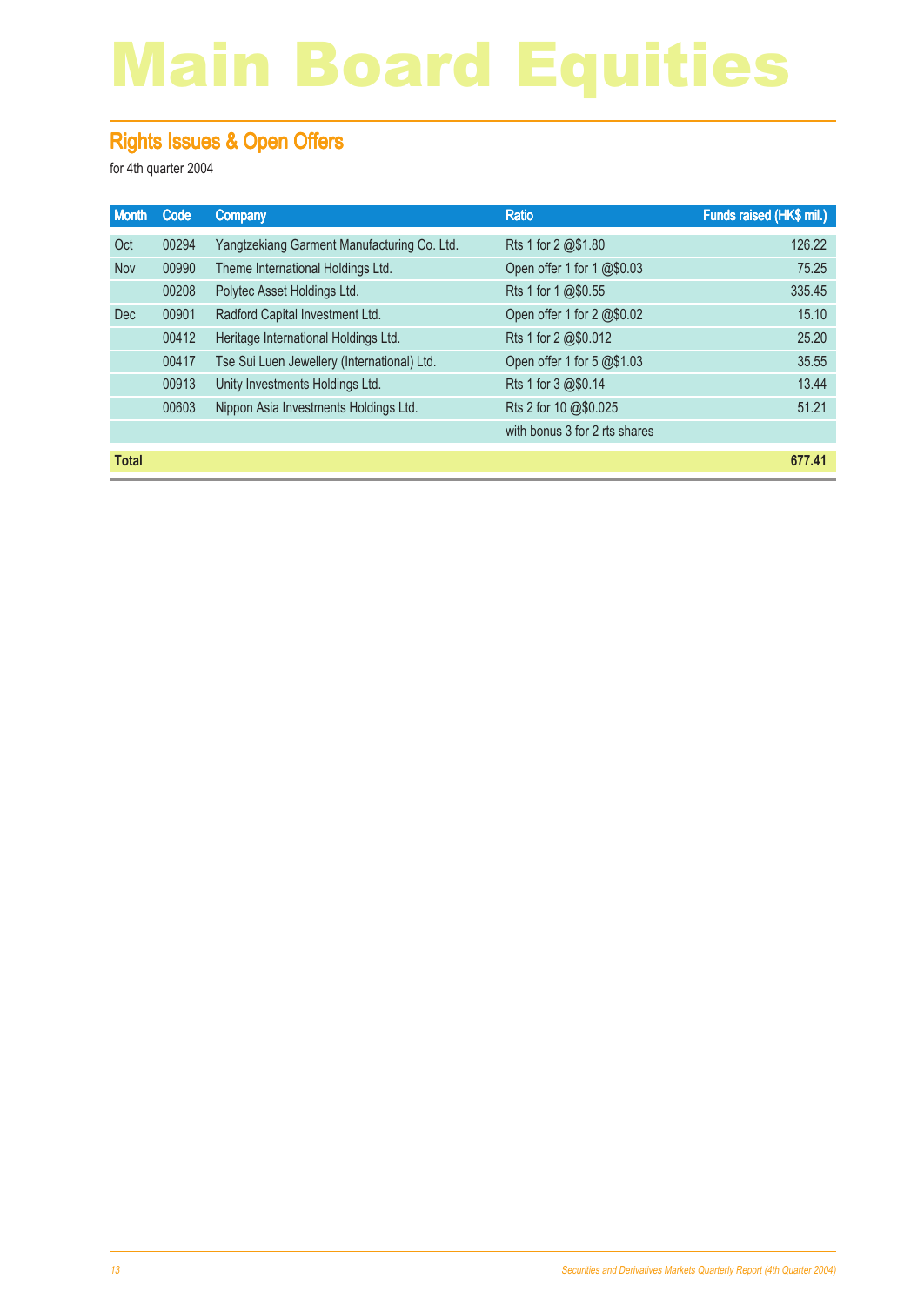#### Placing\*

|                   |       |                        | No. of            | <b>Placing price</b> | <b>Funds raised</b> |
|-------------------|-------|------------------------|-------------------|----------------------|---------------------|
| <b>Month</b>      | Code  | Company                | new shares placed | (HKS)                | (HK\$ mil.)         |
| 2004              |       |                        |                   |                      |                     |
| Jun **            | 02698 | <b>WEIQIAO TEXTILE</b> | 57,447,000        | 11.600               | 666.39              |
| Sep <sup>**</sup> | 00718 | <b>BESTWAY INT'L</b>   | 560,000,000       | 0.024                | 13.44               |
|                   | 01049 | <b>CELESTIAL ASIA</b>  | 72,000,000        | 0.330                | 23.76               |
|                   | 00351 | <b>CENTRAL CHINA</b>   | 134,660,000       | 0.450                | 60.60               |
|                   | 00085 | CHINA ELECTRON         | 610,000,000       | 0.233                | 142.13              |
|                   | 00512 | <b>MAXX BIOSCIENCE</b> | 55,180,000        | 0.136                | 7.50                |
|                   | 00260 | <b>MILLENNIUM GP</b>   | 200,000,000       | 0.095                | 19.00               |
|                   | 00140 | <b>SANYUAN GROUP</b>   | 643,835,616       | 0.073                | 47.00               |
|                   | 00307 | <b>SUN MEDIA GROUP</b> | 1,030,000,000     | 0.012                | 12.36               |
| Oct               | 01051 | <b>DNA SECURITY</b>    | 400,000,000       | 0.056                | 22.40               |
|                   | 00809 | <b>GLOBAL BIO-CHEM</b> | 150,000,000       | 5.700                | 855.00              |
|                   | 00318 | KAMBOAT                | 9,096,900         | 0.440                | 4.00                |
|                   | 00148 | <b>KINGBOARD CHEM</b>  | 65,000,000        | 14.700               | 955.50              |
|                   | 00851 | <b>MAE HOLDINGS</b>    | 550,000,000       | 0.012                | 6.60                |
|                   | 00200 | MELCO INT'L DEV        | 75,900,000        | 5.200                | 394.68              |
|                   | 00617 | PALIBURG HOLD          | 310,000,000       | 0.162                | 50.22               |
|                   | 00697 | <b>SHOUGANG INT'L</b>  | 150,000,000       | 0.315                | 47.25               |
| Nov               | 00077 | AMS TRANSPORT          | 20,000,000        | 1.150                | 23.00               |
|                   | 01130 | <b>BENEFUN INT'L</b>   | 200,000,000       | 0.042                | 8.40                |
|                   | 00384 | <b>CHINA GAS HOLD</b>  | 90,000,000        | 0.520                | 46.80               |
|                   | 00487 | <b>MACAU SUCCESS</b>   | 317,000,000       | 1.280                | 405.76              |
|                   | 01031 | <b>MEDTECH GROUP</b>   | 992,300,000       | 0.095                | 94.27               |
|                   | 00432 | <b>PCPD</b>            | 118,000,000       | 2.180                | 257.24              |
|                   | 00155 | <b>REXCAPITAL</b>      | 340,000,000       | 0.040                | 13.60               |
|                   | 00993 | SIMSEN INT'L           | 95,000,000        | 0.088                | 8.36                |
|                   | 00716 | <b>SINGAMAS CONT</b>   | 88,811,000        | 3.930                | 349.03              |
|                   | 00365 | SUN EAST TECH          | 25,000,000        | 0.800                | 20.00               |
|                   | 00307 | <b>SUN MEDIA GROUP</b> | 387,500,000       | 0.012                | 4.65                |
|                   | 01064 | ZHONG HUA INT'L        | 475,000,000       | 0.090                | 42.75               |
| Dec               | 00296 | <b>EMPEROR (CHINA)</b> | 2,200,000         | 10.000               | 22.00               |
| <b>Total</b>      |       |                        |                   |                      | 4,623.69            |

Due to the reporting time-lag, placing figures for the quarter are provisional.

\*\* Supplementary information update for previous quarters.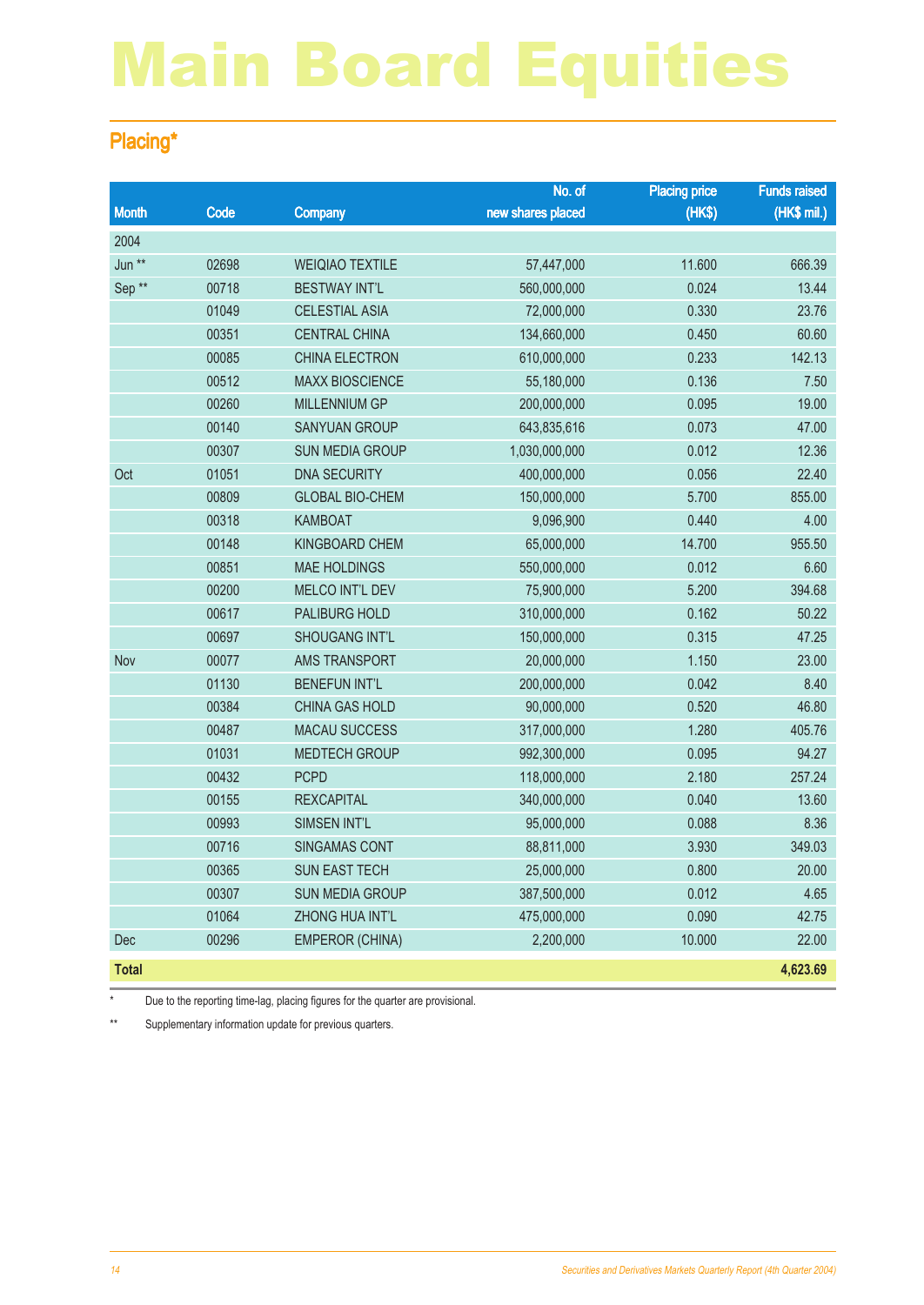#### Warrant Trading Statistics

|      |                | <b>Equity wts</b><br>(HK\$ mil.) | <b>Derivative wts</b><br>(HK\$ mil.) | <b>Total</b><br>(HK\$ mil.) |
|------|----------------|----------------------------------|--------------------------------------|-----------------------------|
| 2003 | Q4             | 387.38                           | 117,157.20                           | 117,544.58                  |
| 2004 | Q <sub>1</sub> | 954.64                           | 142,192.65                           | 143, 147. 28                |
|      | Q <sub>2</sub> | 197.32                           | 103,610.37                           | 103,807.69                  |
|      | Q <sub>3</sub> | 624.18                           | 108,500.64                           | 109,124.82                  |
|      | Q4             | 1,144.56                         | 170,172.15                           | 171,316.70                  |

#### Warrant Market Value

|      |                |               | <b>Equity wts</b> |               | <b>Derivative wts</b> |           | <b>Total</b> |
|------|----------------|---------------|-------------------|---------------|-----------------------|-----------|--------------|
|      |                | <b>Number</b> | (HK\$ mil.)       | <b>Number</b> | (HK\$ mil.)           | Total no. | (HK\$ mil.)  |
| 2003 | Q4             | 45            | 1.316.40          | 530           | 78.691.90             | 575       | 80,008.30    |
| 2004 | Q1             | 38            | 1.288.41          | 721           | 69,410.66             | 759       | 70,699.08    |
|      | Q <sub>2</sub> | 36            | 1.216.62          | 803           | 55,126.06             | 839       | 56,342.68    |
|      | Q3             | 33            | 1.558.01          | 789           | 61.674.64             | 822       | 63,232.65    |
|      | Q4             | 32            | 2.316.95          | 863           | 84,257.32             | 895       | 86,574.27    |

#### New Listing Statistics – Warrants

|      |                | No. of newly listed | No. of newly listed | <b>Amount raised</b> |
|------|----------------|---------------------|---------------------|----------------------|
|      |                | equity wts          | derivative wts      | (HK\$ mil.)          |
| 2003 | Q4             | 5                   | 276                 | 28,203.43            |
| 2004 | Q <sub>1</sub> | 3                   | 311                 | 37,795.35            |
|      | Q <sub>2</sub> | 6                   | 284                 | 32,343.47            |
|      | Q <sub>3</sub> |                     | 274                 | 27,666.69            |
|      | Q4             | 4                   | 390                 | 41,677.16            |

#### Newly Listed Equity Warrants

|              |                                                  | <b>Initial issued</b> |                     |               | <b>Amount raised</b> |
|--------------|--------------------------------------------------|-----------------------|---------------------|---------------|----------------------|
| Code         | <b>Equity warrants</b>                           | amount (HK\$)         | <b>Listing date</b> | <b>Expiry</b> | (HK\$ mil.)          |
| 00150        | Kingboard Chemical Holdings Ltd Warrants 2006    | 1,308,952,760         | 2004/10/07          | 2006/12/31    |                      |
| 00153        | QPL International Holdings Ltd Warrants 2007     | 232,730,622           | 2004/10/15          | 2007/10/14    |                      |
| 02393        | Man Yue International Holdings Ltd Warrants 2006 | 28,572,320            | 2004/11/04          | 2006/11/03    |                      |
| 02386        | China Credit Holdings Ltd Warrants 2009          | 14,633,380            | 2004/11/15          | 2009/09/30    |                      |
| <b>Total</b> |                                                  |                       |                     |               |                      |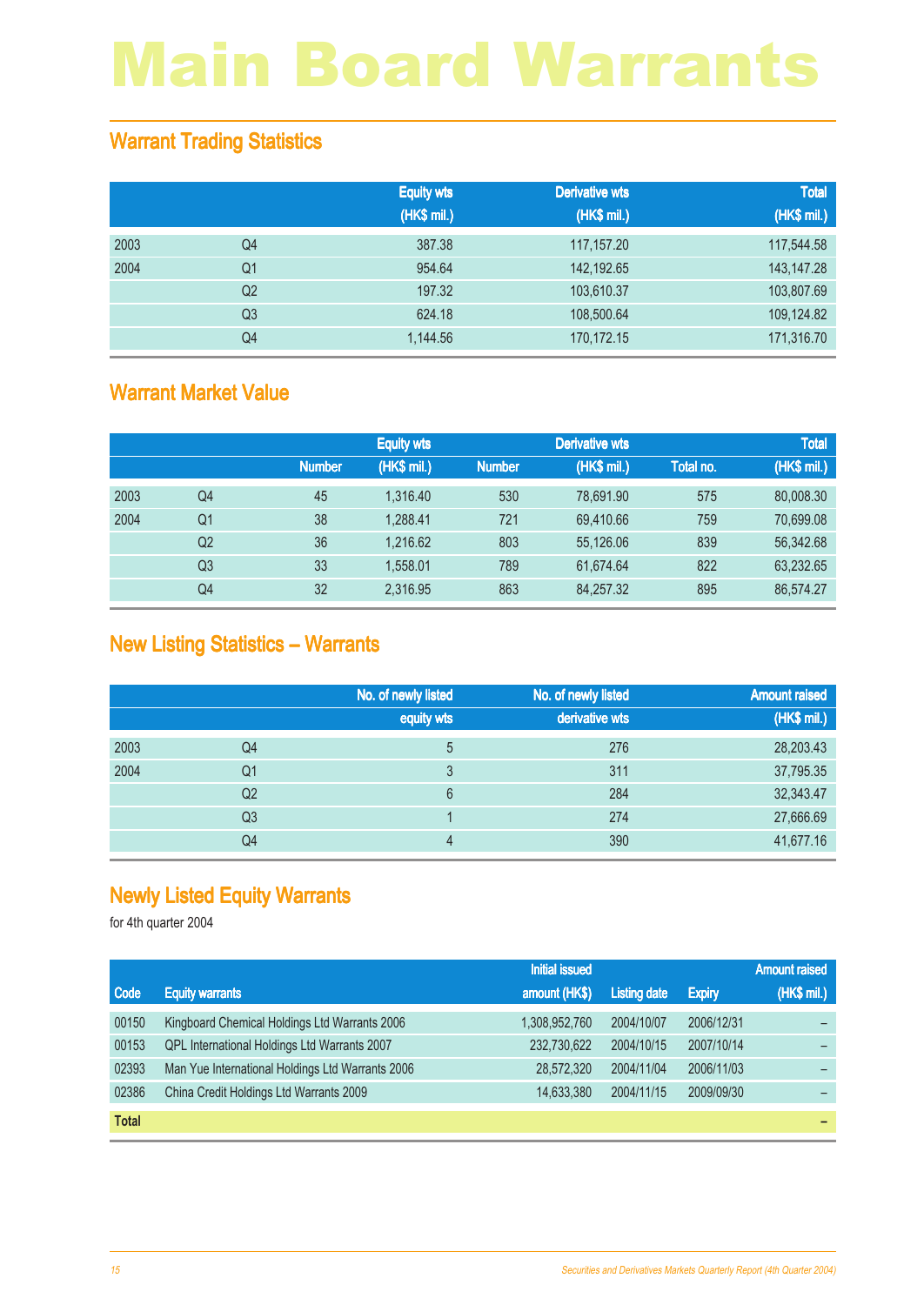#### Newly Listed Derivative Warrants

|        |                                                              |                        |                     |               | <b>Amount</b> |
|--------|--------------------------------------------------------------|------------------------|---------------------|---------------|---------------|
|        |                                                              | No. of                 |                     |               | raised        |
| Code   | <b>Derivative warrants</b>                                   | issue (units)          | <b>Listing date</b> | <b>Expiry</b> | (HK\$ mil.)   |
| 04552  | KBC Fin Products Int'l Ltd. - HSI European Wts Apr 2005 A    | 400,000,000            | 2004/10/04          | 2005/04/04    | 100.00        |
| 04556  | KBC Fin Products Int'l Ltd. - HSI Euro Put Wts Apr 2005 C    | 400,000,000            | 2004/10/04          | 2005/04/04    | 100.40        |
| 04553  | KBC Fin Products Int'l Ltd. - HSCEI Euro Put Wts Apr 2005 A  | 400,000,000            | 2004/10/04          | 2005/04/04    | 100.00        |
| 04550  | Macquarie Bank Ltd. - HSBC European Warrants Apr 2005        | 388,000,000            | 2004/10/04          | 2005/04/11    | 99.33         |
| 04551  | Macquarie Bank Ltd. - HSBC European Warrants Sep 2006        | 388,000,000            | 2004/10/04          | 2006/09/25    | 97.39         |
| 04554  | Macquarie Bank Ltd. - HSBC European Put Warrants Apr 2005    | 168,000,000            | 2004/10/04          | 2005/04/11    | 97.10         |
| 04561  | Credit Suisse First Boston - Sinopec European Wts Sep 2005   | 300,000,000            | 2004/10/06          | 2005/09/28    | 126.90        |
| 04562  | Credit Suisse First Boston - China Unicom Euro Wts Feb 2006  | 300,000,000            | 2004/10/06          | 2006/02/08    | 293.70        |
| 04563  | Credit Suisse First Boston - CNOOC European Wts Sep 2005     | 300,000,000            | 2004/10/06          | 2005/09/28    | 123.30        |
| 04564  | Credit Suisse First Boston - CNOOC European Wts Feb 2006     | 300,000,000            | 2004/10/06          | 2006/02/08    | 113.70        |
| 09891# | Fortis Bank S.A./N.V. - HSBC European Warrants Apr 2005      | 112,000,000            | 2004/10/06          | 2005/04/08    | 113.12        |
| 04558  | Fortis Bank S.A./N.V. - HSBC European Warrants Sep 2005 B    | 68,000,000             | 2004/10/06          | 2005/09/08    | 34.00         |
| 04559  | Fortis Bank S.A./N.V. - HSBC European Warrants Nov 2005      | 68,000,000             | 2004/10/06          | 2005/11/08    | 25.84         |
| 04557  | Fortis Bank S.A./N.V. - China Mobile European Wts Feb 2006   | 338,000,000            | 2004/10/06          | 2006/02/08    | 84.50         |
| 04555  | Fortis Bank S.A./N.V. - China Mobile Euro Put Wts Nov 2005   | 338,000,000            | 2004/10/06          | 2005/11/08    | 108.16        |
| 04560  | Fortis Bank S.A./N.V. - PCCW European Warrants Jun 2005      | 148,000,000            | 2004/10/06          | 2005/06/08    | 81.40         |
| 04565  | BNP Paribas Arbit Issu B.V. - HSI European Wts May 2005 A    | 200,000,000            | 2004/10/07          | 2005/05/30    | 50.40         |
| 04569  | BNP Paribas Arbit Issu B.V. - HSI European Put Wts May 2005  | 200,000,000            | 2004/10/07          | 2005/05/30    | 51.00         |
| 04566  | KBC Fin Products Int'l Ltd. - Ch Mobile Euro Wts Apr 2005 B  | 300,000,000            | 2004/10/07          | 2005/04/07    | 85.50         |
| 04567  | BNP Paribas Arbit Issu B.V. - SHK Ppt Euro Wts Jun 2005 A    | 80,000,000             | 2004/10/08          | 2005/06/29    | 60.80         |
| 04571  | Calyon Fin P (G) Ltd. - China Mobile Euro Wts Jun 2005       | 300,000,000            | 2004/10/11          | 2005/06/30    | 75.00         |
| 04440# | Credit Suisse First Boston - HSBC European Wts Mar 2005 B    | 2,500,000,000          | 2004/10/11          | 2005/03/08    | 1,200.00      |
| 04441# | Credit Suisse First Boston - HSBC European Wts Jun 2005 B    | 2,500,000,000          | 2004/10/11          | 2005/06/28    | 1,225.00      |
| 04568  | Credit Suisse First Boston - PetroChina Euro Wts Jan 2006    | 300,000,000            | 2004/10/11          | 2006/01/12    | 132.90        |
| 04570  | Credit Suisse First Boston - PetroChina Euro Wts Apr 2006    | 300,000,000            | 2004/10/11          | 2006/04/18    | 87.30         |
| 04573  | SGA Societe Generale Acceptance N.V. - Ch Tel Eur Wts Apr 05 | 385,000,000            | 2004/10/11          | 2005/04/27    | 100.10        |
| 04574  | SGA Societe Generale Acceptance N.V. - HSBC Eur Wts Apr 05 B | 175,000,000            | 2004/10/11          | 2005/04/18    | 99.75         |
| 04572  | SGA Societe Generale Acceptance N.V. - HSI Eur Wt Apr 2005 A | 370,400,000 2004/10/11 |                     | 2005/04/28    | 100.01        |
| 04576  | SGA Societe Generale Acceptance N.V. - HSI Eur Put Wt Apr 05 | 400,000,000            | 2004/10/11          | 2005/04/28    | 100.00        |
| 04575  | KBC Fin Products Int'l Ltd. - HSBC European Wts Jun 2005 B   | 288,000,000            | 2004/10/11          | 2005/06/30    | 72.86         |
| 09814# | Fortis Bank S.A./N.V. - PCCW European Warrants Jan 2005      | 200,000,000            | 2004/10/12          | 2005/01/18    | 92.00         |
| 04577  | Calyon Fin P (G) Ltd. - China Tel European Warrants Jun 2005 | 200,000,000            | 2004/10/13          | 2005/06/30    | 60.00         |
| 04578  | KBC Fin Products Int'l Ltd. - BOC HK European Wts Jul 2005   | 388,000,000            | 2004/10/13          | 2005/07/29    | 97.00         |
| 04579  | KBC Fin Products Int'l Ltd. - PetroCh European Wts Jun 2005  | 288,000,000            | 2004/10/13          | 2005/06/30    | 131.33        |
| 04581  | Calyon Fin P (G) Ltd. - Yanzhou Coal European Wts Apr 2005   | 300,000,000            | 2004/10/14          | 2005/04/15    | 76.50         |
| 04580  | Macquarie Bank Ltd. - CNOOC European Warrants Jun 2005 B     | 188,000,000            | 2004/10/14          | 2005/06/06    | 100.20        |
| 04582  | SGA Societe Generale Acceptance N.V. - HSCEI Eur Wt Apr 2005 | 400,000,000            | 2004/10/14          | 2005/04/28    | 100.00        |
| 04586  | SGA Societe Generale Acceptance N.V.-HSCEI Eur Put Wt Apr 05 | 400,000,000            | 2004/10/14          | 2005/04/28    | 100.00        |
| 02143# | KBC Fin Products Int'l Ltd. - China Life Euro Wts Jan 2005   | 200,000,000            | 2004/10/14          | 2005/01/03    | 65.00         |
| 04590  | BNP Paribas Arbit Issu B.V. - CHALCO European Wts Apr 2005   | 80,000,000             | 2004/10/15          | 2005/04/15    | 48.00         |
| 04591  | BNP Paribas Arbit Issu B.V. - Ping An European Wts Apr 2005  | 50,000,000             | 2004/10/15          | 2005/04/21    | 56.50         |
| 04592  | BNP Paribas Arbit Issu B.V. - Ping An European Wts Oct 2005  | 195,000,000            | 2004/10/15          | 2005/10/27    | 50.70         |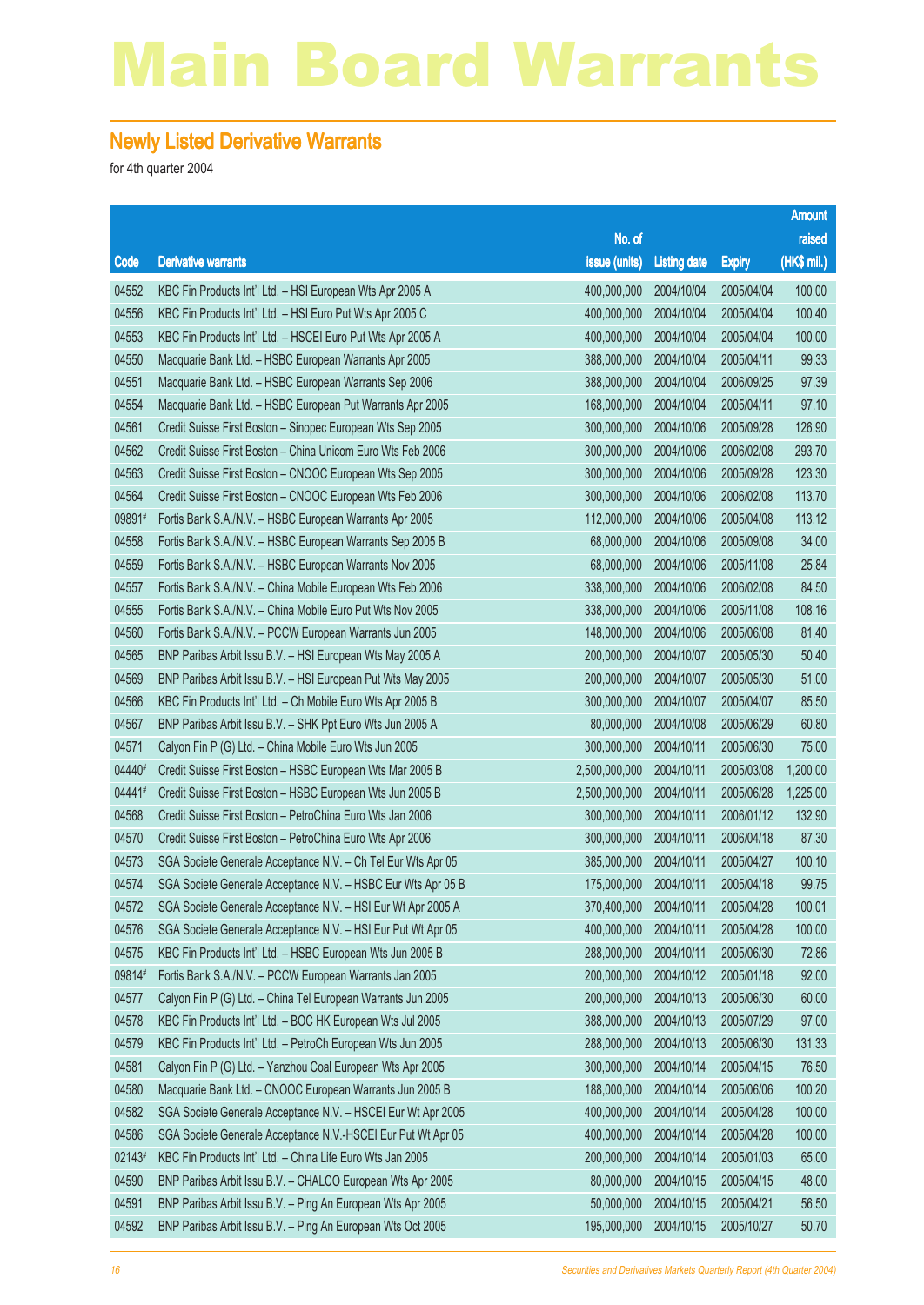|        |                                                              |                        |                     |               | <b>Amount</b> |
|--------|--------------------------------------------------------------|------------------------|---------------------|---------------|---------------|
|        |                                                              | No. of                 |                     |               | raised        |
| Code   | <b>Derivative warrants</b>                                   | issue (units)          | <b>Listing date</b> | <b>Expiry</b> | (HK\$ mil.)   |
| 04583  | Deutsche Bank AG - Cheung Kong European Put Wts May 2005     | 250,000,000            | 2004/10/15          | 2005/05/02    | 107.50        |
| 04588  | Deutsche Bank AG - HSBC European Put Warrants Apr 2005       | 250,000,000            | 2004/10/15          | 2005/04/18    | 182.50        |
| 04589  | Deutsche Bank AG - SHK Ppt European Put Warrants Apr 2005    | 250,000,000            | 2004/10/15          | 2005/04/25    | 152.50        |
| 04585  | Deutsche Bank AG - HSBC European Warrants May 2005 A         | 250,000,000            | 2004/10/15          | 2005/05/02    | 100.00        |
| 04584  | Deutsche Bank AG - HSBC European Warrants Apr 2005           | 250,000,000            | 2004/10/15          | 2005/04/18    | 132.50        |
| 04587  | Deutsche Bank AG - Ping An European Warrants Apr 2005        | 100,000,000            | 2004/10/15          | 2005/04/25    | 85.00         |
| 04593  | Credit Suisse First Boston - HLand European Wts Jan 2006     | 100,000,000            | 2004/10/18          | 2006/01/12    | 46.50         |
| 04594  | Credit Suisse First Boston - HLand European Wts Apr 2006     | 100,000,000            | 2004/10/18          | 2006/04/18    | 42.50         |
| 04595  | Credit Suisse First Boston - HSBC European Wts Mar 2006      | 150,000,000            | 2004/10/18          | 2006/03/10    | 86.10         |
| 04596  | Credit Suisse First Boston - Swire Pac European Wts Jan 2006 | 100,000,000            | 2004/10/18          | 2006/01/12    | 57.40         |
| 04597  | Macquarie Bank Ltd. - HWL European Put Warrants Apr 2005     | 300,000,000            | 2004/10/18          | 2005/04/18    | 100.80        |
| 04598  | BNP Paribas Arbit Issu B.V. - Cheung Kong Euro Wts Apr 2005  | 100,000,000            | 2004/10/19          | 2005/04/28    | 52.20         |
| 04600  | BNP Paribas Arbit Issu B.V. - HLand Euro Wts Apr 2005        | 165,000,000            | 2004/10/19          | 2005/04/28    | 50.66         |
| 04601  | BNP Paribas Arbit Issu B.V. - Huaneng Power Eur Wts May 2005 | 150,000,000            | 2004/10/19          | 2005/05/27    | 97.50         |
| 04599  | BNP Paribas Arbit Issu B.V. - China Life Euro Wts Apr 2005   | 150,000,000            | 2004/10/19          | 2005/04/19    | 61.50         |
| 04602  | BOCI Asia Ltd. - HSBC European Warrants Jul 2005             | 200,000,000            | 2004/10/19          | 2005/07/08    | 102.00        |
| 04603  | BOCI Asia Ltd. - Hutchison European Warrants Jul 2005        | 200,000,000            | 2004/10/19          | 2005/07/08    | 94.60         |
| 04604  | BOCI Asia Ltd. - SHK Ppt European Warrants Jul 2005          | 200,000,000            | 2004/10/19          | 2005/07/08    | 121.40        |
| 04611  | Calyon Fin P (G) Ltd. - HSBC European Put Warrants Jul 2005  | 100,000,000            | 2004/10/19          | 2005/07/04    | 81.00         |
| 04605  | Deutsche Bank AG - HSCEI European Warrants Jun 2005          | 400,000,000            | 2004/10/19          | 2005/06/29    | 106.40        |
| 04606  | Deutsche Bank AG - PetroChina European Warrants May 2005     | 250,000,000            | 2004/10/19          | 2005/05/23    | 70.00         |
| 04607  | Deutsche Bank AG - China Life European Warrants May 2005     | 250,000,000            | 2004/10/19          | 2005/05/09    | 70.00         |
| 04609  | Deutsche Bank AG - HSCEI European Put Warrants Jun 2005      | 400,000,000            | 2004/10/19          | 2005/06/29    | 108.40        |
| 04610  | Deutsche Bank AG - PetroChina European Put Warrants May 2005 | 250,000,000            | 2004/10/19          | 2005/05/23    | 67.50         |
| 04608  | BNP Paribas Arbit Issu B.V. - Yanzhou Coal Euro Wts Apr 2005 | 50,000,000             | 2004/10/20          | 2005/04/28    | 91.50         |
| 04612  | BNP Paribas Arbit Issu B.V. - Yanzhou Coal Euro Wts May 2005 | 200,000,000            | 2004/10/20          | 2005/05/30    | 50.60         |
| 04613  | SGA Societe Generale Acceptance N.V. - HSI Eur Wt Apr 2005 B | 385,000,000 2004/10/21 |                     | 2005/04/28    | 100.10        |
| 04616  | BNP Paribas Arbit Issu B.V. - Wharf European Wts Apr 2005    | 180,000,000            | 2004/10/25          | 2005/04/28    | 55.80         |
| 04614  | Calyon Fin P (G) Ltd. - Brilliance Euro (AR) Wts Nov 2005    | 108,000,000            | 2004/10/25          | 2005/11/08    | 27.54         |
| 04615  | Calyon Fin P (G) Ltd. - Sinotrans European (AR) Wts Nov 2005 | 50,000,000             | 2004/10/25          | 2005/11/08    | 13.00         |
| 09345# | Credit Suisse First Boston - BOC HK Euro (LR) Wts Mar 2006   | 500,000,000            | 2004/10/25          | 2006/03/10    | 15.00         |
| 09456# | Credit Suisse First Boston - Huaneng P Euro (AR) Wts Dec 05  | 1,000,000,000          | 2004/10/25          | 2005/12/28    | 35.00         |
| 04617  | Deutsche Bank AG - HSI European Put Warrants Apr 2005        | 400,000,000            | 2004/10/25          | 2005/04/28    | 100.00        |
| 04618  | KBC Fin Products Int'l Ltd. - HSI European Wts Apr 2005 B    | 388,000,000            | 2004/10/25          | 2005/04/28    | 97.00         |
| 04620  | SGA Societe Generale Acceptance N.V. - CK(H) Eur Wt Apr 2005 | 176,000,000            | 2004/10/26          | 2005/04/26    | 100.32        |
| 04621  | SGA Societe Generale Acceptance N.V. - SHK P Eur Wt Apr 2005 | 179,000,000            | 2004/10/26          | 2005/04/26    | 100.24        |
| 04622  | Calyon Fin P (G) Ltd. - Denway Motors Euro (AR) Wts Nov 2005 | 200,000,000            | 2004/10/26          | 2005/11/08    | 51.00         |
| 04619  | Citigroup Global Mkt H Inc. - PetroChina Euro Wts Apr 2005   | 150,000,000            | 2004/10/27          | 2005/04/27    | 37.50         |
| 04623  | Macquarie Bank Ltd. - Cheung Kong European Put Wts Apr 2005  | 250,000,000            | 2004/10/27          | 2005/04/26    | 96.50         |
| 04624  | Macquarie Bank Ltd. - YZ Coal European Warrants Jun 2005     | 388,000,000            | 2004/10/27          | 2005/06/06    | 97.78         |
| 04625  | SGA Societe Generale Acceptance N.V. - ALUCO Eur Wt Apr 2005 | 134,000,000            | 2004/10/27          | 2005/04/27    | 100.50        |
| 04626  | SGA Societe Generale Acceptance N.V. - HWL Euro Wts Apr 2005 | 209,000,000            | 2004/10/27          | 2005/04/27    | 100.32        |
| 04627  | Calyon Fin P (G) Ltd. - China Merchants Euro Wts Aug 2005    | 300,000,000            | 2004/10/28          | 2005/08/01    | 76.50         |
| 04628  | KBC Fin Products Int'l Ltd. - HSCEI European Wts Apr 2005    | 400,000,000            | 2004/10/28          | 2005/04/28    | 100.00        |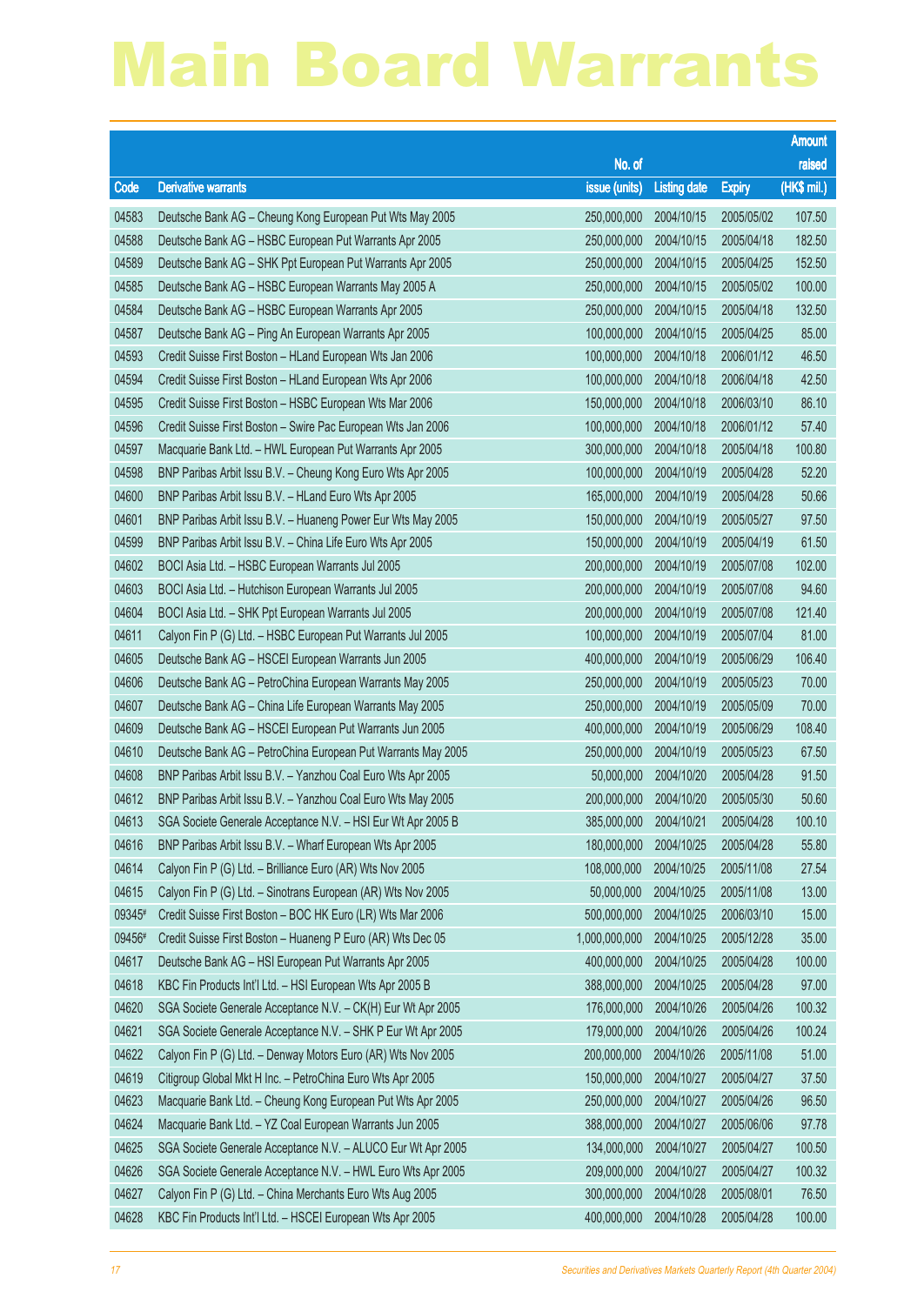|        |                                                              |                        |                     |               | <b>Amount</b> |
|--------|--------------------------------------------------------------|------------------------|---------------------|---------------|---------------|
|        |                                                              | No. of                 |                     |               | raised        |
| Code   | <b>Derivative warrants</b>                                   | issue (units)          | <b>Listing date</b> | <b>Expiry</b> | (HK\$ mil.)   |
| 04632  | KBC Fin Products Int'l Ltd. - HSCEI Euro Put Wts Apr 2005 B  | 400,000,000            | 2004/10/28          | 2005/04/28    | 100.00        |
| 04630  | KBC Fin Products Int'l Ltd. - HSI Euro Put Wts Apr 2005 D    | 400,000,000            | 2004/10/28          | 2005/04/28    | 100.00        |
| 04629  | KBC Fin Products Int'l Ltd. - Ch Mob Euro Put Wts Jun 2005 A | 288,000,000            | 2004/10/28          | 2005/06/14    | 77.18         |
| 04631  | KBC Fin Products Int'l Ltd. - SHK Ppt European Wts Jul 2005  | 128,000,000            | 2004/10/29          | 2005/07/04    | 90.88         |
| 04637  | SGA Societe Generale Acceptance N.V. - ChMob Eur Wt May 05 B | 385,000,000            | 2004/11/01          | 2005/05/03    | 100.10        |
| 04638  | SGA Societe Generale Acceptance N.V. - ChTel Eur Wt May 2005 | 385,000,000            | 2004/11/01          | 2005/05/03    | 100.10        |
| 04639  | SGA Societe Generale Acceptance N.V. - YZCM Eur Wt May 05 A  | 50,000,000             | 2004/11/01          | 2005/05/03    | 100.00        |
| 04640  | SGA Societe Generale Acceptance N.V. - YZCM Eur Wt May 05 B  | 66,000,000             | 2004/11/01          | 2005/05/03    | 100.98        |
| 04642  | KBC Fin Products Int'l Ltd. - HSBC European Wts Jul 2005 A   | 128,000,000            | 2004/11/01          | 2005/07/04    | 90.88         |
| 04633  | BOCI Asia Ltd. - BOC HK European Warrants Jul 2005           | 20,000,000             | 2004/11/01          | 2005/07/08    | 18.52         |
| 04634  | BOCI Asia Ltd. - Cheung Kong European Warrants Jul 2005      | 200,000,000            | 2004/11/01          | 2005/07/08    | 80.60         |
| 04635  | BOCI Asia Ltd. - China Mobile European Warrants Jul 2005     | 200,000,000            | 2004/11/01          | 2005/07/08    | 50.60         |
| 04636  | BOCI Asia Ltd. - Global Bio-chem European Warrants Oct 2005  | 20,000,000             | 2004/11/01          | 2005/10/21    | 26.42         |
| 04641  | Calyon Fin P (G) Ltd. - Huaneng Power European Wts May 2005  | 40,000,000             | 2004/11/01          | 2005/05/03    | 19.20         |
| 02252# | SGA Societe Generale Acceptance N.V. - SHK P Eur Wt Feb 2005 | 100,000,000            | 2004/11/01          | 2005/02/17    | 25.00         |
| 04478# | SGA Societe Generale Acceptance N.V. - HSI Euro Wts Mar 2005 | 600,000,000            | 2004/11/01          | 2005/03/30    | 61.20         |
| 04643  | Calyon Fin P (G) Ltd. - SHK Ppt European Warrants Jun 2005   | 200,000,000            | 2004/11/02          | 2005/06/01    | 110.00        |
| 04645  | Macquarie Bank Ltd. - HSBC European Warrants May 2005        | 388,000,000            | 2004/11/02          | 2005/05/03    | 142.40        |
| 04644  | Macquarie Bank Ltd. - BOC HK European Warrants Feb 2006      | 388,000,000            | 2004/11/02          | 2006/02/27    | 97.39         |
| 04646  | SGA Societe Generale Acceptance N.V. - BriChi Eur Wts May 05 | 323,000,000            | 2004/11/02          | 2005/05/09    | 100.13        |
| 04647  | SGA Societe Generale Acceptance N.V. - CP&CC Eur Wt May 2005 | 345,000,000            | 2004/11/02          | 2005/05/09    | 100.05        |
| 04648  | SGA Societe Generale Acceptance N.V. - G Bio Eur Wt Jun 2005 | 34,000,000             | 2004/11/02          | 2005/06/06    | 49.98         |
| 04649  | KBC Fin Products Int'l Ltd. - CK(H) European Wts May 2005 A  | 148,000,000            | 2004/11/02          | 2005/05/04    | 79.18         |
| 04650  | Calyon Fin P (G) Ltd. - Lenovo European Warrants May 2005    | 100,000,000            | 2004/11/04          | 2005/05/05    | 25.50         |
| 04445# | KBC Fin Products Int'l Ltd. - HSBC European Wts Jun 2005 A   | 250,000,000            | 2004/11/04          | 2005/06/01    | 101.25        |
| 04651  | Macquarie Bank Ltd. - CP&CC European Warrants Aug 2005       | 388,000,000            | 2004/11/05          | 2005/08/01    | 105.92        |
| 04652  | KBC Fin Products Int'l Ltd. - HSBC European Wts Feb 2006     | 128,000,000 2004/11/05 |                     | 2006/02/03    | 102.66        |
| 09352# | Macquarie Bank Ltd. - HSI European Put Warrants Dec 2004 A   | 1,000,000,000          | 2004/11/05          | 2004/12/30    | 38.00         |
| 04654  | SGA Societe Generale Acceptance N.V. - USD/YEN Eu Wt May 05  | 196,000,000            | 2004/11/08          | 2005/05/30    | 49.98         |
| 04658  | SGA Societe Generale Acceptance N.V.-USD/YEN Eu Put Wt May05 | 193,000,000            | 2004/11/08          | 2005/05/30    | 50.18         |
| 04653  | SGA Societe Generale Acceptance N.V. - EUR/USD Eu Wt May 05  | 193,000,000            | 2004/11/08          | 2005/05/30    | 50.18         |
| 04657  | SGA Societe Generale Acceptance N.V.-EUR/USD Eu Put Wt May05 | 186,000,000            | 2004/11/08          | 2005/05/30    | 50.22         |
| 04660  | BNP Paribas Arbit Issu B.V. - HSBC European Wts May 2005 B   | 190,000,000            | 2004/11/09          | 2005/05/13    | 51.11         |
| 04659  | BNP Paribas Arbit Issu B.V. - HSBC European Wts May 2005 A   | 100,000,000            | 2004/11/09          | 2005/05/13    | 57.00         |
| 04655  | Credit Suisse First Boston - PetroChina Euro Wts Oct 2005    | 800,000,000            | 2004/11/09          | 2005/10/28    | 279.20        |
| 04656  | Credit Suisse First Boston - PetroChina Euro Wts Nov 2005    | 800,000,000            | 2004/11/09          | 2005/11/18    | 202.40        |
| 04488# | KBC Fin Products Int'l Ltd. - HSI Euro Put Wts Mar 2005 H    | 488,000,000            | 2004/11/09          | 2005/03/30    | 56.12         |
| 04661  | SGA Societe Generale Acceptance N.V. - HSCEI Eur Wt May 2005 | 400,000,000            | 2004/11/09          | 2005/05/30    | 100.00        |
| 04665  | SGA Societe Generale Acceptance N.V. - HSCEI Eu Put Wt May05 | 400,000,000            | 2004/11/09          | 2005/05/30    | 100.00        |
| 04662  | SGA Societe Generale Acceptance N.V. - HSI Eur Put Wt May 05 | 334,000,000            | 2004/11/09          | 2005/05/30    | 100.20        |
| 04663  | KBC Fin Products Int'l Ltd. - PetroChina Euro Wts Jan 2006   | 188,000,000            | 2004/11/09          | 2006/01/03    | 74.82         |
| 04666  | Calyon Fin P (G) Ltd. - Jiangsu Expressway Euro Wts Nov 2005 | 35,000,000             | 2004/11/10          | 2005/11/22    | 10.15         |
| 04664  | Macquarie Bank Ltd. - PCCW European Warrants Jun 2005 B      | 200,000,000            | 2004/11/10          | 2005/06/03    | 92.00         |
| 04667  | BNP Paribas Arbit Issu B.V. - Huaneng Power Eur Wts Jun 2005 | 75,000,000             | 2004/11/11          | 2005/06/13    | 50.25         |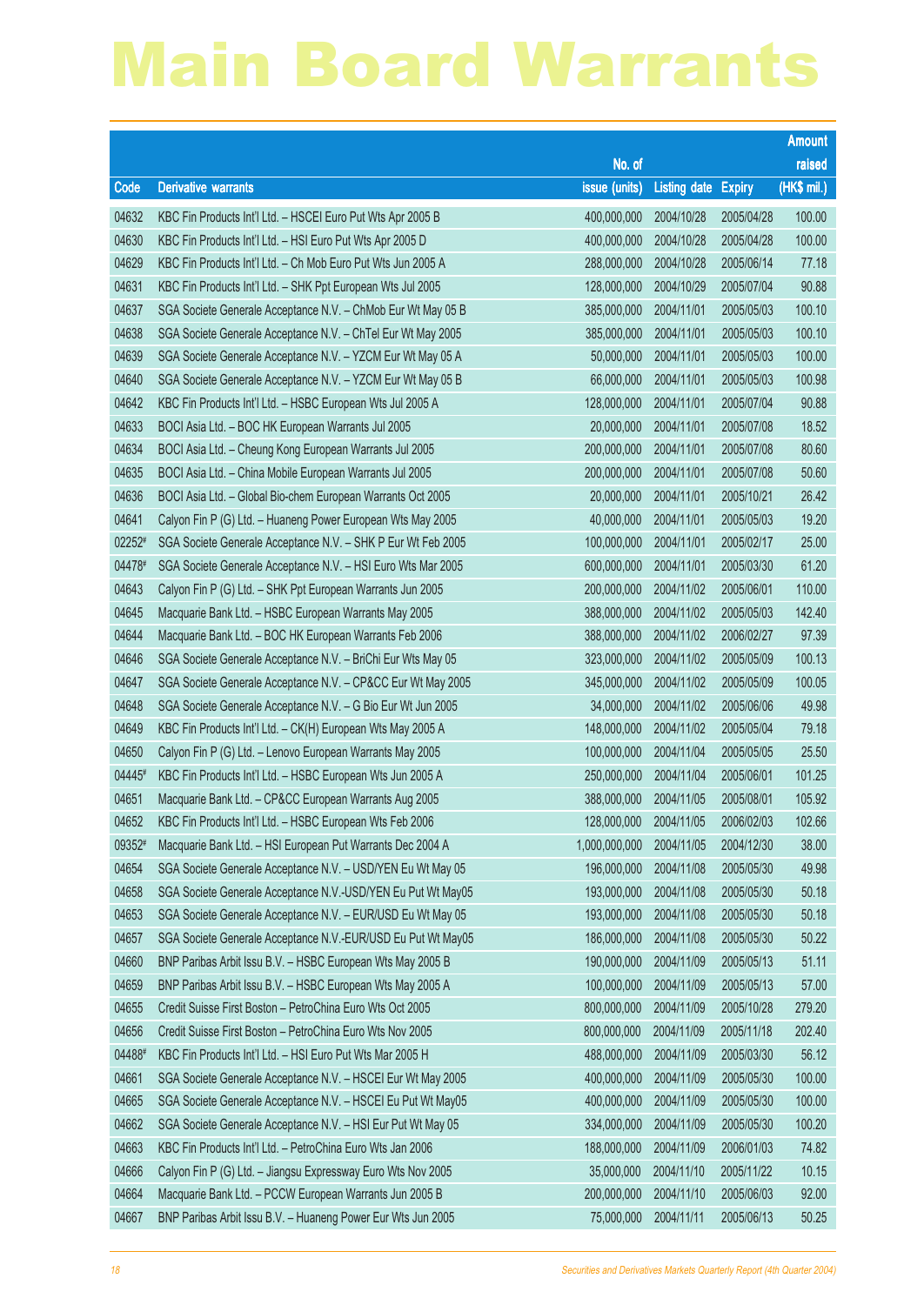|        |                                                               |                        |                     |               | <b>Amount</b> |
|--------|---------------------------------------------------------------|------------------------|---------------------|---------------|---------------|
|        |                                                               | No. of                 |                     |               | raised        |
| Code   | <b>Derivative warrants</b>                                    | issue (units)          | <b>Listing date</b> | <b>Expiry</b> | (HK\$ mil.)   |
| 04685  | Calyon Fin P (G) Ltd. - SMIC European Warrants Nov 2005       | 180,000,000            | 2004/11/15          | 2005/11/14    | 45.90         |
| 04673  | Credit Suisse First Boston - HSBC European Wts Feb 2006 A     | 500,000,000            | 2004/11/15          | 2006/02/08    | 264.00        |
| 04674  | Credit Suisse First Boston - SMIC European Warrants Feb 2006  | 800,000,000            | 2004/11/15          | 2006/02/08    | 223.20        |
| 04675  | Credit Suisse First Boston - SMIC European Warrants Jun 2006  | 800,000,000            | 2004/11/15          | 2006/06/08    | 213.60        |
| 04676  | Credit Suisse First Boston - SMIC European Warrants Aug 2006  | 800,000,000            | 2004/11/15          | 2006/08/08    | 204.80        |
| 04668  | J P Morgan Int'l Der. Ltd. - CNOOC European Wts Jul 2005      | 199,000,000            | 2004/11/15          | 2005/07/05    | 99.50         |
| 04672  | J P Morgan Int'l Der. Ltd. - SMIC European Warrants Jun 2005  | 355,000,000            | 2004/11/15          | 2005/06/08    | 99.40         |
| 04670  | J P Morgan Int'l Der. Ltd. - Li & Fung European Wts Jun 2005  | 78,000,000             | 2004/11/15          | 2005/06/06    | 99.84         |
| 04671  | J P Morgan Int'l Der. Ltd. - Maanshan Iron Euro Wts Jun 2005  | 260,000,000            | 2004/11/15          | 2005/06/06    | 98.80         |
| 04669  | J P Morgan Int'l Der. Ltd. - Johnson Elect Euro Wts Aug 2005  | 113,000,000            | 2004/11/15          | 2005/08/05    | 99.44         |
| 04677  | SGA Societe Generale Acceptance N.V. - CLife Eur Wt May 05 A  | 179,000,000            | 2004/11/15          | 2005/05/17    | 100.24        |
| 04678  | SGA Societe Generale Acceptance N.V. - ChMob Eur Wt May 05 C  | 392,000,000            | 2004/11/15          | 2005/05/17    | 99.96         |
| 04679  | SGA Societe Generale Acceptance N.V. - HSBC Eur Wt May 05 A   | 208,000,000            | 2004/11/15          | 2005/05/17    | 99.84         |
| 04680  | SGA Societe Generale Acceptance N.V. - Ping An Eur Wt May 05A | 76,000,000             | 2004/11/15          | 2005/05/17    | 100.32        |
| 04682  | KBC Fin Products Int'l Ltd. - HSBC European Wts Jun 2005 C    | 208,000,000            | 2004/11/15          | 2005/06/01    | 86.74         |
| 04683  | KBC Fin Products Int'l Ltd. - HSBC European Wts Jun 2005 D    | 248,000,000            | 2004/11/15          | 2005/06/01    | 75.14         |
| 04684  | KBC Fin Products Int'l Ltd. - PetChina European Wts Sep 2005  | 208,000,000            | 2004/11/15          | 2005/09/27    | 78.42         |
| 04681  | KBC Fin Products Int'l Ltd. - ChLife European Wts Jul 2005    | 108,000,000            | 2004/11/15          | 2005/07/04    | 77.33         |
| 04693  | BNP Paribas Arbit Issu B.V. - BEA European Warrants Sep 2005  | 195,000,000            | 2004/11/16          | 2005/09/29    | 49.34         |
| 04694  | BNP Paribas Arbit Issu B.V. - Li & Fung Euro Wts Oct 2005     | 195,000,000            | 2004/11/16          | 2005/10/28    | 48.95         |
| 04695  | BNP Paribas Arbit Issu B.V. - Maanshan Iron Eur Wts May 2005  | 195,000,000            | 2004/11/16          | 2005/05/27    | 49.34         |
| 04696  | BNP Paribas Arbit Issu B.V. - Sh Petrochem Euro Wts May 2005  | 195,000,000            | 2004/11/16          | 2005/05/27    | 49.34         |
| 03501  | Calyon Fin P (G) Ltd. - Maanshan Iron European Wts Sep 2005   | 18,000,000             | 2004/11/16          | 2005/09/08    | 7.20          |
| 04692  | Deutsche Bank AG - HSBC Holdings European Wts May 2005 B      | 250,000,000            | 2004/11/16          | 2005/05/30    | 95.00         |
| 04697  | SGA Societe Generale Acceptance N.V. - BOCHK Eur Wt May 2005  | 97,000,000             | 2004/11/16          | 2005/05/30    | 99.91         |
| 04698  | SGA Societe Generale Acceptance N.V. - HSBC Eur Wt May 05 B   | 334,000,000            | 2004/11/16          | 2005/05/30    | 100.20        |
| 04699  | SGA Societe Generale Acceptance N.V. - SMIC Eur Wts Jun 2005  | 313,000,000 2004/11/16 |                     | 2005/06/27    | 100.16        |
| 04688  | Macquarie Bank Ltd. - ALUCO European Warrants Sep 2005        | 150,000,000            | 2004/11/16          | 2005/09/05    | 96.30         |
| 04689  | Macquarie Bank Ltd. - China Tel European Warrants Sep 2005    | 388,000,000            | 2004/11/16          | 2005/09/09    | 98.94         |
| 04687  | Macquarie Bank Ltd. - HSBC European Warrants Jul 2005 A       | 288,000,000            | 2004/11/16          | 2005/07/18    | 82.66         |
| 04691  | Macquarie Bank Ltd. - HSBC European Put Warrants Jul 2005     | 200,000,000            | 2004/11/16          | 2005/07/18    | 131.20        |
| 04686  | Macquarie Bank Ltd. - Ch Mobile European Warrants Oct 2005 A  | 388,000,000            | 2004/11/16          | 2005/10/10    | 100.10        |
| 04690  | Macquarie Bank Ltd. - Ch Mob European Put Warrants Jul 2005   | 388,000,000            | 2004/11/16          | 2005/07/11    | 100.10        |
| 04448# | KBC Fin Products Int'l Ltd. - HSI Euro Put Wts Mar 2005 G     | 488,000,000            | 2004/11/16          | 2005/03/30    | 40.02         |
| 03502  | KBC Fin Products Int'l Ltd. - HSBC European Wts Nov 2006      | 400,000,000            | 2004/11/17          | 2006/11/17    | 100.00        |
| 03504  | SGA Societe Generale Acceptance N.V. - CK(H) Eur Wt May 2005  | 278,000,000            | 2004/11/17          | 2005/05/17    | 100.08        |
| 03506  | SGA Societe Generale Acceptance N.V. - HWL Euro Wts May 2005  | 323,000,000            | 2004/11/17          | 2005/05/30    | 100.13        |
| 03507  | SGA Societe Generale Acceptance N.V. - SHK P Eur Wt May 2005  | 238,000,000            | 2004/11/17          | 2005/05/17    | 99.96         |
| 03505  | SGA Societe Generale Acceptance N.V. - HSI Eur Wts May 05 A   | 400,000,000            | 2004/11/17          | 2005/05/30    | 100.00        |
| 03503  | Deutsche Bank AG - SMIC European Warrants May 2005            | 100,000,000            | 2004/11/17          | 2005/05/30    | 30.00         |
| 03508  | Macquarie Bank Ltd. - BEA European Warrants Sep 2005          | 250,000,000            | 2004/11/18          | 2005/09/30    | 63.00         |
| 03509  | Macquarie Bank Ltd. - SPA European Warrants Sep 2005          | 200,000,000            | 2004/11/18          | 2005/09/30    | 93.00         |
| 03510  | Macquarie Bank Ltd. - Wharf European Warrants Aug 2005        | 250,000,000            | 2004/11/18          | 2005/08/08    | 68.00         |
| 03512  | SGA Societe Generale Acceptance N.V. - CLife Eur Wt May 05 B  | 185,000,000            | 2004/11/18          | 2005/05/23    | 99.90         |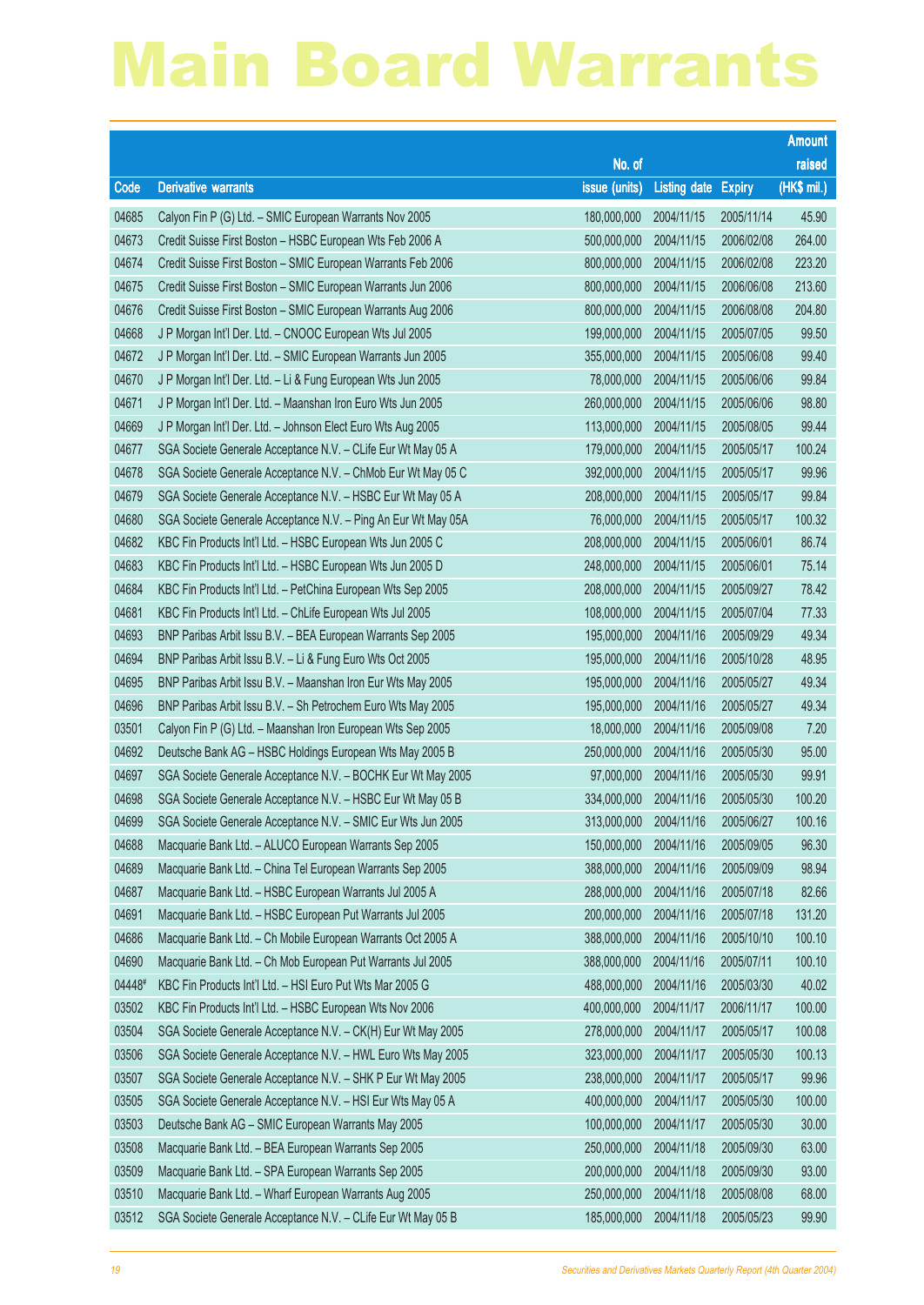|        |                                                               |                        |                     |               | <b>Amount</b> |
|--------|---------------------------------------------------------------|------------------------|---------------------|---------------|---------------|
|        |                                                               | No. of                 |                     |               | raised        |
| Code   | <b>Derivative warrants</b>                                    | issue (units)          | <b>Listing date</b> | <b>Expiry</b> | (HK\$ mil.)   |
| 03513  | SGA Societe Generale Acceptance N.V. - PingAn Eur Wt May 05 B | 85,000,000             | 2004/11/18          | 2005/05/23    | 100.30        |
| 03511  | SGA Societe Generale Acceptance N.V. - AUDUS Eur Wt May 2005  | 196,000,000            | 2004/11/18          | 2005/05/30    | 49.98         |
| 03515  | SGA Societe Generale Acceptance N.V. - AUDUS Eu Put Wt May05  | 167,000,000            | 2004/11/18          | 2005/05/30    | 50.10         |
| 03514  | KBC Fin Products Int'l Ltd. - HWL European Wts Jun 2005 A     | 208,000,000            | 2004/11/18          | 2005/06/01    | 67.60         |
| 04467# | Credit Suisse First Boston - Cheung Kong Euro Wts Apr 2005    | 400,000,000            | 2004/11/18          | 2005/04/28    | 124.00        |
| 04472# | Credit Suisse First Boston - Hutchison European Wts Apr 2005  | 400,000,000            | 2004/11/18          | 2005/04/28    | 110.00        |
| 03517  | Macquarie Bank Ltd. - PetroChina European Wts Jun 2005 B      | 388,000,000            | 2004/11/19          | 2005/06/06    | 97.00         |
| 03518  | Macquarie Bank Ltd. - PetroChina European Warrants Nov 2005   | 388,000,000            | 2004/11/19          | 2005/11/11    | 97.78         |
| 03516  | Macquarie Bank Ltd. - China Life European Wts Jun 2005 A      | 280,000,000            | 2004/11/19          | 2005/06/30    | 99.68         |
| 03520  | KBC Fin Products Int'l Ltd. - SHK Ppt European Wts May 2005   | 188,000,000            | 2004/11/19          | 2005/05/19    | 91.56         |
| 03519  | KBC Fin Products Int'l Ltd. - China Life Euro Wts May 2005    | 248,000,000            | 2004/11/19          | 2005/05/23    | 90.52         |
| 03521  | SGA Societe Generale Acceptance N.V. - HSBC Eur Wts Jun 2005  | 263,000,000            | 2004/11/19          | 2005/06/27    | 99.94         |
| 03522  | SGA Societe Generale Acceptance N.V. - HSBC Eur Wts Aug 2005  | 333,000,000            | 2004/11/19          | 2005/08/01    | 99.90         |
| 03524  | Credit Suisse First Boston - China Life Euro Wts Nov 2005     | 500,000,000            | 2004/11/22          | 2005/11/28    | 237.50        |
| 03525  | Credit Suisse First Boston - CITIC Pac European Wts Aug 2006  | 500,000,000            | 2004/11/22          | 2006/08/08    | 127.00        |
| 03526  | Credit Suisse First Boston - HSBC European Wts Feb 2006 B     | 500,000,000            | 2004/11/22          | 2006/02/08    | 286.50        |
| 03528  | Credit Suisse First Boston - Swire Pac A Euro Wts Nov 2005    | 500,000,000            | 2004/11/22          | 2005/11/28    | 280.50        |
| 03523  | Deutsche Bank AG - HSI European Warrants May 2005             | 400,000,000            | 2004/11/22          | 2005/05/30    | 100.00        |
| 03527  | Deutsche Bank AG - HSI European Put Warrants May 2005         | 400,000,000            | 2004/11/22          | 2005/05/30    | 104.00        |
| 03533  | KBC Fin Products Int'l Ltd. - HWL European Warrants May 2005  | 128,000,000            | 2004/11/22          | 2005/05/23    | 71.04         |
| 03534  | KBC Fin Products Int'l Ltd. - Ping An European Wts May 2005   | 88,000,000             | 2004/11/22          | 2005/05/23    | 93.81         |
| 03532  | KBC Fin Products Int'l Ltd. - HSBC European Wts Jul 2005 B    | 288,000,000            | 2004/11/22          | 2005/07/04    | 76.03         |
| 03529  | SGA Societe Generale Acceptance N.V. - Denway Eur Wts Jul 05  | 244,000,000            | 2004/11/22          | 2005/07/04    | 100.04        |
| 03531  | SGA Societe Generale Acceptance N.V. - M I&S Eur Wts Jul 05   | 222,000,000            | 2004/11/22          | 2005/07/04    | 99.90         |
| 03530  | SGA Societe Generale Acceptance N.V. - HSI Eur Wts May 05 B   | 400,000,000            | 2004/11/22          | 2005/05/30    | 100.00        |
| 03537  | BNP Paribas Arbit Issu B.V. - China Life Euro Wts Jun 2005    | 145,000,000            | 2004/11/23          | 2005/06/29    | 50.75         |
| 03539  | BNP Paribas Arbit Issu B.V. - Hutchison Euro Wts Jun 2005     | 180,000,000 2004/11/23 |                     | 2005/06/29    | 50.40         |
| 03538  | BNP Paribas Arbit Issu B.V. - HSI European Wts May 2005 B     | 200,000,000            | 2004/11/23          | 2005/05/30    | 50.20         |
| 03535  | Deutsche Bank AG - CHALCO European Warrants Jun 2005          | 200,000,000            | 2004/11/23          | 2005/06/20    | 142.00        |
| 03536  | Deutsche Bank AG - HSBC European Put Warrants Jun 2005        | 400,000,000            | 2004/11/23          | 2005/06/06    | 288.00        |
| 03540  | KBC Fin Products Int'l Ltd. - HSI European Wts May 2005 A     | 400,000,000            | 2004/11/23          | 2005/05/30    | 100.00        |
| 02291# | KBC Fin Products Int'l Ltd. - HWL European Wts Mar 2005       | 200,000,000            | 2004/11/23          | 2005/03/01    | 74.00         |
| 03541  | Calyon Fin P (G) Ltd. - HSBC European Warrants Sep 2005       | 300,000,000            | 2004/11/24          | 2005/09/05    | 162.00        |
| 03545  | Calyon Fin P (G) Ltd. - HSBC European Put Warrants Oct 2005   | 100,000,000            | 2004/11/24          | 2005/10/03    | 85.00         |
| 03542  | KBC Fin Products Int'l Ltd. - CK(H) Euro Put Wts Jul 2005     | 128,000,000            | 2004/11/24          | 2005/07/04    | 74.62         |
| 03544  | SGA Societe Generale Acceptance N.V. - CK(H) Eur Wt Jun 05 A  | 294,000,000            | 2004/11/25          | 2005/06/27    | 99.96         |
| 03546  | SGA Societe Generale Acceptance N.V. - HWL Eur Wt Jun 2005 A  | 278,000,000            | 2004/11/25          | 2005/06/27    | 100.08        |
| 03547  | SGA Societe Generale Acceptance N.V. - SHK P Eur Wt Jun 2005  | 250,000,000            | 2004/11/25          | 2005/06/27    | 100.00        |
| 03548  | KBC Fin Products Int'l Ltd. - SMIC European Wts May 2005      | 288,000,000            | 2004/11/25          | 2005/05/25    | 72.86         |
| 03543  | BNP Paribas Arbit Issu B.V. - HSI European Put Wts Jun 2005   | 400,000,000            | 2004/11/25          | 2005/06/29    | 101.20        |
| 09663# | Credit Suisse First Boston - Hutchison European Wts Feb 2005  | 350,000,000            | 2004/11/25          | 2005/02/18    | 26.25         |
| 04524# | KBC Fin Products Int'l Ltd. - China Life Euro Wts Mar 2005 A  | 150,000,000            | 2004/11/25          | 2005/03/29    | 78.00         |
| 03559  | Macquarie Bank Ltd. - SHK Ppt European Warrants Jun 2005 A    | 300,000,000            | 2004/11/26          | 2005/06/30    | 93.00         |
| 03558  | Macquarie Bank Ltd. - Ping An European Warrants May 2005      | 100,000,000            | 2004/11/26          | 2005/05/26    | 10.07         |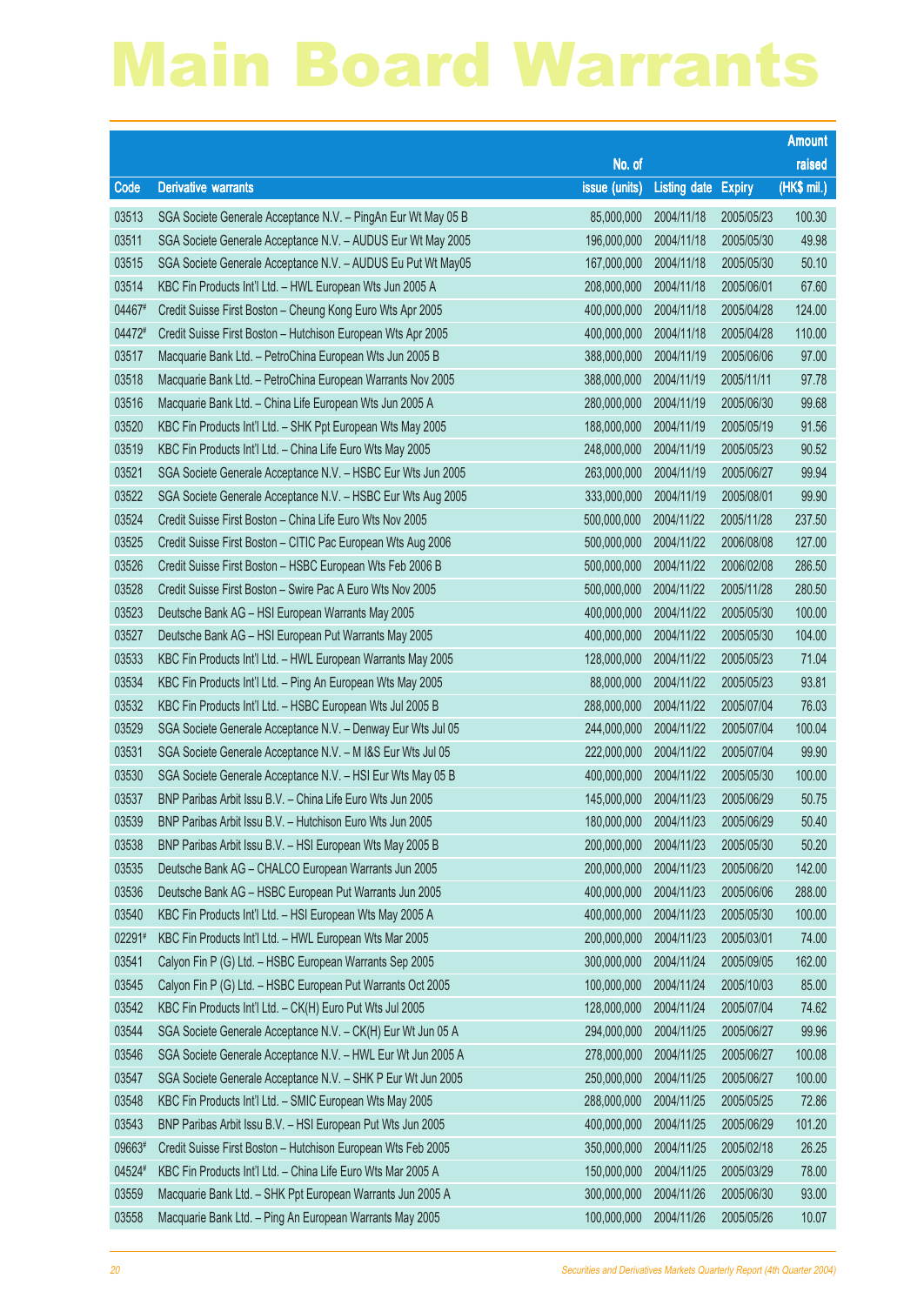|        |                                                              |                        |                     |               | <b>Amount</b> |
|--------|--------------------------------------------------------------|------------------------|---------------------|---------------|---------------|
|        |                                                              | No. of                 |                     |               | raised        |
| Code   | <b>Derivative warrants</b>                                   | issue (units)          | <b>Listing date</b> | <b>Expiry</b> | (HK\$ mil.)   |
| 03555  | Macquarie Bank Ltd. - HKEx European Warrants Dec 2005        | 388,000,000            | 2004/11/26          | 2005/12/30    | 97.00         |
| 03554  | Macquarie Bank Ltd. - CK(H) European Warrants Jun 2005 B     | 300,000,000            | 2004/11/26          | 2005/06/29    | 86.40         |
| 03556  | Macquarie Bank Ltd. - HWL European Warrants Jun 2005 B       | 238,000,000            | 2004/11/26          | 2005/06/30    | 100.20        |
| 03557  | Macquarie Bank Ltd. - HWL European Warrants Jun 2005 C       | 388,000,000            | 2004/11/26          | 2005/06/30    | 99.33         |
| 03549  | Macquarie Bank Ltd. - BOCHK European Warrants Jun 2005 A     | 188,000,000            | 2004/11/26          | 2005/06/13    | 99.45         |
| 03550  | Macquarie Bank Ltd. - Denway European Warrants Jun 2005      | 203,000,000            | 2004/11/26          | 2005/06/30    | 87.70         |
| 03553  | Macquarie Bank Ltd. - YZ CM European Warrants Oct 2005       | 388,000,000            | 2004/11/26          | 2005/10/12    | 97.39         |
| 03551  | Macquarie Bank Ltd. - HSBC European Warrants Jun 2005 A      | 388,000,000            | 2004/11/26          | 2005/06/30    | 104.37        |
| 03552  | Macquarie Bank Ltd. - HSBC European Put Warrants May 2005    | 128,000,000            | 2004/11/26          | 2005/05/30    | 134.53        |
| 03560  | KBC Fin Products Int'l Ltd. - CK(H) European Wts Jun 2005 A  | 188,000,000            | 2004/11/26          | 2005/06/14    | 75.01         |
| 03561  | KBC Fin Products Int'l Ltd. - HWL European Wts Jun 2005 B    | 248,000,000            | 2004/11/26          | 2005/06/14    | 75.89         |
| 03564  | BNP Paribas Arbit Issu B.V. - HSI European Wts May 2005 C    | 400,000,000            | 2004/11/29          | 2005/05/30    | 101.60        |
| 03565  | KBC Fin Products Int'l Ltd. - HSBC Euro Put Wts Jun 2005 F   | 128,000,000            | 2004/11/29          | 2005/06/06    | 74.62         |
| 03566  | KBC Fin Products Int'l Ltd. - CK(H) European Wts Jun 2005 B  | 128,000,000            | 2004/11/29          | 2005/06/01    | 74.50         |
| 03569  | KBC Fin Products Int'l Ltd. - HSBC European Wts Jun 2005 E   | 108,000,000            | 2004/11/29          | 2005/06/01    | 73.98         |
| 03562  | MSDW Asia Sec Products LLC - HSBC European Warrants Jun 2005 | 357,000,000            | 2004/11/29          | 2005/06/06    | 99.96         |
| 03563  | MSDW Asia Sec Products LLC - HSBC European Put Wts Sep 2005  | 136,000,000            | 2004/11/29          | 2005/09/30    | 99.69         |
| 03572  | BNP Paribas Arbit Issu B.V. - Cheung Kong Euro Wts Jun 2005  | 200,000,000            | 2004/11/30          | 2005/06/29    | 66.80         |
| 03573  | BNP Paribas Arbit Issu B.V. - Swire Pac A Euro Wts May 2005  | 200,000,000            | 2004/11/30          | 2005/05/30    | 54.80         |
| 03575  | BOCI Asia Ltd. - Kingboard European Warrants Aug 2005        | 200,000,000            | 2004/11/30          | 2005/08/26    | 69.80         |
| 03574  | BOCI Asia Ltd. - Hutchison European Warrants May 2005        | 200,000,000            | 2004/11/30          | 2005/05/30    | 78.20         |
| 03571  | Calyon Fin P (G) Ltd. - SMIC European Warrants May 2005      | 180,000,000            | 2004/11/30          | 2005/05/30    | 46.80         |
| 03576  | KBC Fin Products Int'l Ltd. - HSCEI European Wts May 2005    | 400,000,000            | 2004/11/30          | 2005/05/30    | 100.00        |
| 03580  | KBC Fin Products Int'l Ltd. - HSCEI Euro Put Wts May 2005    | 400,000,000            | 2004/11/30          | 2005/05/30    | 100.00        |
| 03579  | KBC Fin Products Int'l Ltd. - CK(H) European Wts May 2005 B  | 188,000,000            | 2004/11/30          | 2005/05/31    | 71.44         |
| 03577  | KBC Fin Products Int'l Ltd. - HSI European Wts May 2005 B    | 400,000,000            | 2004/11/30          | 2005/05/30    | 100.00        |
| 03578  | KBC Fin Products Int'l Ltd. - HSI European Wts May 2005 C    | 400,000,000 2004/11/30 |                     | 2005/05/30    | 100.00        |
| 03582  | KBC Fin Products Int'l Ltd. - HSI Euro Put Wts May 2005 E    | 400,000,000            | 2004/11/30          | 2005/05/30    | 100.00        |
| 03581  | KBC Fin Products Int'l Ltd. - HSI Euro Put Wts May 2005 D    | 400,000,000            | 2004/11/30          | 2005/05/30    | 100.00        |
| 03567  | Macquarie Bank Ltd. - China Merchants Euro Wts Dec 2005 B    | 200,000,000            | 2004/11/30          | 2005/12/30    | 52.80         |
| 03568  | Macquarie Bank Ltd. - Li & Fung European Warrants Dec 2005   | 200,000,000            | 2004/11/30          | 2005/12/30    | 51.20         |
| 03570  | Macquarie Bank Ltd. - PICC European Warrants Jul 2005        | 200,000,000            | 2004/11/30          | 2005/07/25    | 89.00         |
| 03583  | Deutsche Bank AG - Cheung Kong European Warrants Jun 2005    | 250,000,000            | 2004/12/01          | 2005/06/13    | 98.75         |
| 03584  | Deutsche Bank AG - SMIC European Warrants Jul 2005           | 200,000,000            | 2004/12/01          | 2005/07/04    | 50.00         |
| 03585  | Deutsche Bank AG - SHK Ppt European Warrants Jun 2005        | 250,000,000            | 2004/12/01          | 2005/06/06    | 106.25        |
| 03586  | Macquarie Bank Ltd. - CK(H) European Put Warrants Jun 2005   | 250,000,000            | 2004/12/01          | 2005/06/30    | 123.00        |
| 03587  | Macquarie Bank Ltd. - Henderson European Warrants Jun 2005 B | 200,000,000            | 2004/12/01          | 2005/06/30    | 52.80         |
| 03588  | Macquarie Bank Ltd. - SMIC European Warrants Aug 2005        | 350,000,000            | 2004/12/01          | 2005/08/08    | 89.25         |
| 03593  | KBC Fin Products Int'l Ltd. - Ch Mob Euro Put Wts Jun 2005 B | 288,000,000            | 2004/12/01          | 2005/06/01    | 72.00         |
| 03589  | KBC Fin Products Int'l Ltd. - Ch Mob European Wts Jun 2005 C | 208,000,000            | 2004/12/01          | 2005/06/24    | 68.64         |
| 03590  | KBC Fin Products Int'l Ltd. - Ch Mob European Wts Jun 2005 D | 288,000,000            | 2004/12/01          | 2005/06/24    | 72.00         |
| 04556# | KBC Fin Products Int'l Ltd. - HSI Euro Put Wts Apr 2005 C    | 488,000,000            | 2004/12/01          | 2005/04/04    | 41.48         |
| 04476# | SGA Societe Generale Acceptance N.V. - Ch Mob Eur Wt Mar 05  | 300,000,000            | 2004/12/01          | 2005/03/14    | 61.20         |
| 03594  | BNP Paribas Arbit Issu B.V. - China Mobile Euro Wts Aug 2005 | 200,000,000            | 2004/12/02          | 2005/08/08    | 50.20         |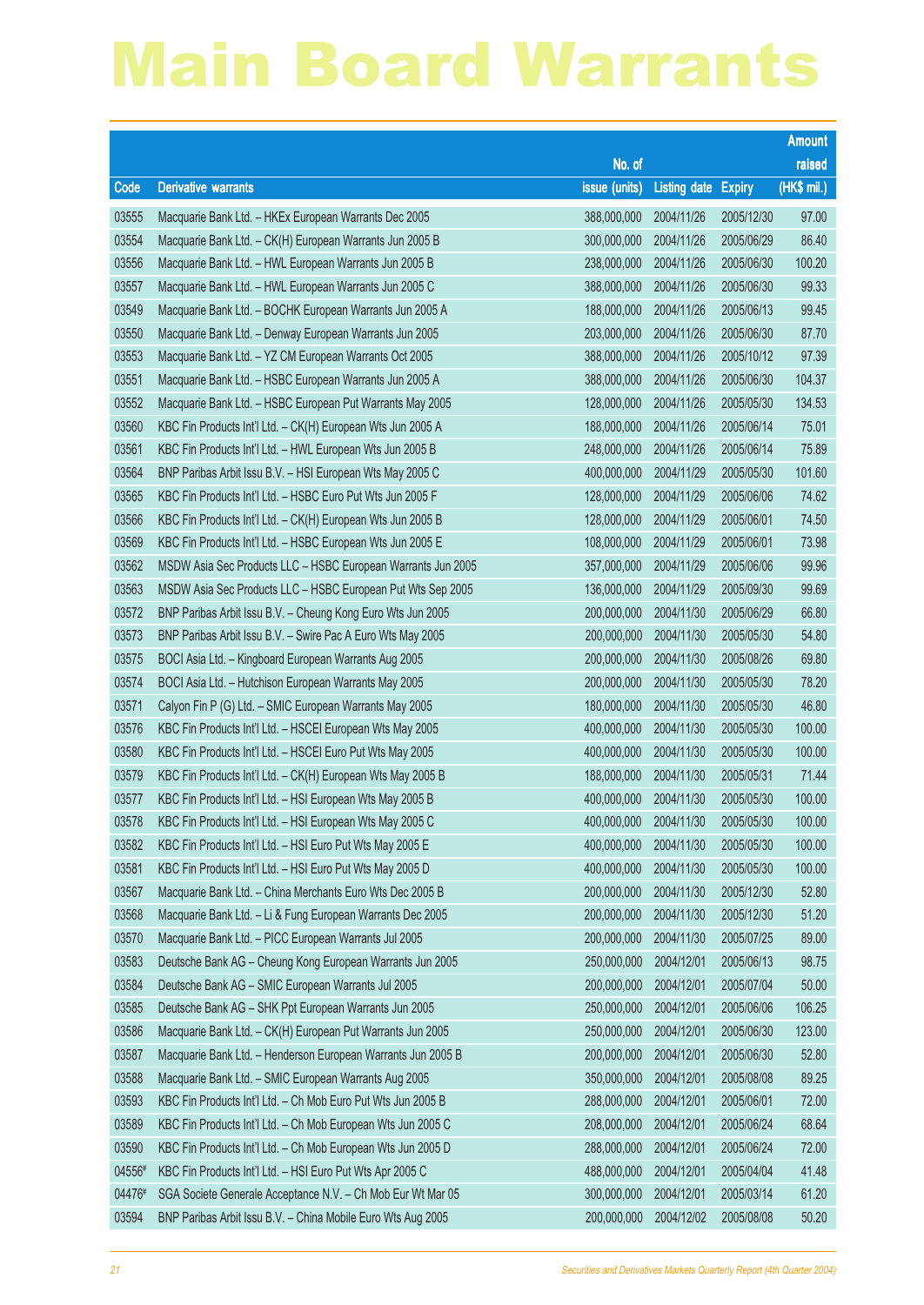|        |                                                              |                        |              |               | <b>Amount</b> |
|--------|--------------------------------------------------------------|------------------------|--------------|---------------|---------------|
|        |                                                              | No. of                 |              |               | raised        |
| Code   | <b>Derivative warrants</b>                                   | issue (units)          | Listing date | <b>Expiry</b> | (HK\$ mil.)   |
| 03591  | BNP Paribas Arbit Issu B.V. - HS Bank Euro Wts Jul 2005      | 180,000,000            | 2004/12/02   | 2005/07/28    | 72.00         |
| 03592  | BNP Paribas Arbit Issu B.V. - SHK Ppt Euro Wts Jun 2005 B    | 180,000,000            | 2004/12/02   | 2005/06/29    | 71.46         |
| 03595  | Macquarie Bank Ltd. - HSBC European Warrants Jun 2005 B      | 350,000,000            | 2004/12/03   | 2005/06/06    | 157.15        |
| 03596  | Macquarie Bank Ltd. - HSBC European Warrants Jun 2005 C      | 350,000,000            | 2004/12/03   | 2005/06/06    | 122.15        |
| 03597  | Macquarie Bank Ltd. - HSBC European Warrants Jul 2005 B      | 300,000,000            | 2004/12/03   | 2005/07/04    | 100.80        |
| 03601  | Macquarie Bank Ltd. - HSI European Warrants Jun 2005 A       | 888,000,000            | 2004/12/03   | 2005/06/29    | 222.00        |
| 03602  | Macquarie Bank Ltd. - HSI European Warrants Jun 2005 B       | 888,000,000            | 2004/12/03   | 2005/06/29    | 222.00        |
| 03605  | Macquarie Bank Ltd. - HSI European Put Warrants Jun 2005 C   | 888,000,000            | 2004/12/03   | 2005/06/29    | 222.00        |
| 03606  | Macquarie Bank Ltd. - HSI European Put Warrants Jun 2005 D   | 888,000,000            | 2004/12/03   | 2005/06/29    | 222.89        |
| 03598  | SGA Societe Generale Acceptance N.V. - CLife Eur Wt Jun 2005 | 250,000,000            | 2004/12/03   | 2005/06/07    | 100.00        |
| 03599  | SGA Societe Generale Acceptance N.V. - Ch Mob Eur Wt Jul 05A | 385,000,000            | 2004/12/03   | 2005/07/04    | 100.10        |
| 03603  | SGA Societe Generale Acceptance N.V. - C Mob Eu Put Wt Jul05 | 400,000,000            | 2004/12/03   | 2005/07/11    | 100.00        |
| 03600  | SGA Societe Generale Acceptance N.V. - PetCh Eur Wt Jun 2005 | 400,000,000            | 2004/12/03   | 2005/06/07    | 100.00        |
| 04660# | BNP Paribas Arbit Issu B.V. - HSBC European Wts May 2005 B   | 200,000,000            | 2004/12/06   | 2005/05/13    | 63.00         |
| 03615  | BNP Paribas Arbit Issu B.V. - HSBC European Wts Sep 2005     | 400,000,000            | 2004/12/06   | 2005/09/29    | 128.80        |
| 03609  | Credit Suisse First Boston - HLand Dev European Wts Dec 2005 | 300,000,000            | 2004/12/06   | 2005/12/28    | 120.90        |
| 03610  | Credit Suisse First Boston - PetroChina Euro Wts Dec 2005 B  | 500,000,000            | 2004/12/06   | 2005/12/28    | 143.50        |
| 03608  | Credit Suisse First Boston - China Mobile Euro Wts Dec 2005  | 300,000,000            | 2004/12/06   | 2005/12/28    | 75.00         |
| 03611  | Credit Suisse First Boston - SMIC European Warrants Mar 2006 | 500,000,000            | 2004/12/06   | 2006/03/10    | 125.00        |
| 03604  | Deutsche Bank AG - Bank of East Asia European Wts Sep 2005   | 250,000,000            | 2004/12/06   | 2005/09/05    | 63.75         |
| 03607  | Deutsche Bank AG - Swire Pacific A European Wts Jul 2005     | 250,000,000            | 2004/12/06   | 2005/07/25    | 145.00        |
| 03612  | Macquarie Bank Ltd. - CK(H) European Warrants Jun 2005 C     | 250,000,000            | 2004/12/06   | 2005/06/30    | 96.75         |
| 03613  | Macquarie Bank Ltd. - Ch Unicom European Warrants Jun 2005 B | 250,000,000            | 2004/12/06   | 2005/06/30    | 101.25        |
| 03614  | Macquarie Bank Ltd. - NWD European Warrants Jun 2005         | 200,000,000            | 2004/12/06   | 2005/06/30    | 175.60        |
| 03616  | KBC Fin Products Int'l Ltd. - Ch Life European Wts Jun 2005  | 228,000,000            | 2004/12/06   | 2005/06/06    | 68.86         |
| 03617  | KBC Fin Products Int'l Ltd. - HWL European Wts Jun 2005 C    | 188,000,000            | 2004/12/06   | 2005/06/06    | 68.81         |
| 04516# | SGA Societe Generale Acceptance N.V. - HSI Eu Put Wt Mar 05B | 600,000,000 2004/12/06 |              | 2005/03/30    | 81.60         |
| 04466# | Deutsche Bank AG - Hutchison European Warrants Mar 2005 C    | 250,000,000            | 2004/12/07   | 2005/03/14    | 108.75        |
| 03618  | Citigroup Global Mkt H Inc. - China Life Euro Wts Jun 2005   | 50,000,000             | 2004/12/07   | 2005/06/29    | 21.15         |
| 03619  | Citigroup Global Mkt H Inc. - Swire Pac A Euro Wts Jun 2005  | 50,000,000             | 2004/12/07   | 2005/06/29    | 19.90         |
| 03620  | Macquarie Bank Ltd. - China Mobile European Put Wts Jun 2005 | 400,000,000            | 2004/12/07   | 2005/06/30    | 100.80        |
| 03624  | Macquarie Bank Ltd. - HWL European Put Warrants Jun 2005     | 238,000,000            | 2004/12/07   | 2005/06/06    | 75.21         |
| 03623  | Macquarie Bank Ltd. - HWL European Warrants Jun 2005 D       | 338,000,000            | 2004/12/07   | 2005/06/30    | 98.02         |
| 03621  | Macquarie Bank Ltd. - CP&CC European Warrants Jun 2005       | 400,000,000            | 2004/12/07   | 2005/06/30    | 100.00        |
| 03622  | Macquarie Bank Ltd. - CNOOC European Warrants Jun 2005 C     | 200,000,000            | 2004/12/07   | 2005/06/30    | 73.80         |
| 03625  | Macquarie Bank Ltd. - M I&S European Warrants Jun 2005       | 250,000,000            | 2004/12/07   | 2005/06/06    | 84.75         |
| 03626  | KBC Fin Products Int'l Ltd. - CK(H) European Wts Jun 2005 C  | 228,000,000            | 2004/12/07   | 2005/06/20    | 65.21         |
| 03633  | Deutsche Bank AG - Hutchison European Warrants Jun 2005      | 250,000,000            | 2004/12/08   | 2005/06/20    | 79.00         |
| 04460# | KBC Fin Products Int'l Ltd. - CK(H) European Wts Mar 2005    | 200,000,000            | 2004/12/08   | 2005/03/10    | 118.00        |
| 03627  | Macquarie Bank Ltd. - Ch Mobile European Warrants Jun 2005 A | 400,000,000            | 2004/12/08   | 2005/06/30    | 100.40        |
| 03628  | MSDW Asia Sec Products LLC - HSCEI European Put Wts Jul 2005 | 400,000,000            | 2004/12/08   | 2005/07/28    | 100.00        |
| 03629  | MSDW Asia Sec Products LLC - HSCEI European Wts Oct 2005     | 400,000,000            | 2004/12/08   | 2005/10/28    | 100.00        |
| 03630  | MSDW Asia Sec Products LLC - HSI European Put Wts Jun 2005 A | 400,000,000            | 2004/12/08   | 2005/06/29    | 100.00        |
| 03631  | MSDW Asia Sec Products LLC - HSI European Put Wts Sep 2005   | 400,000,000            | 2004/12/08   | 2005/09/29    | 100.00        |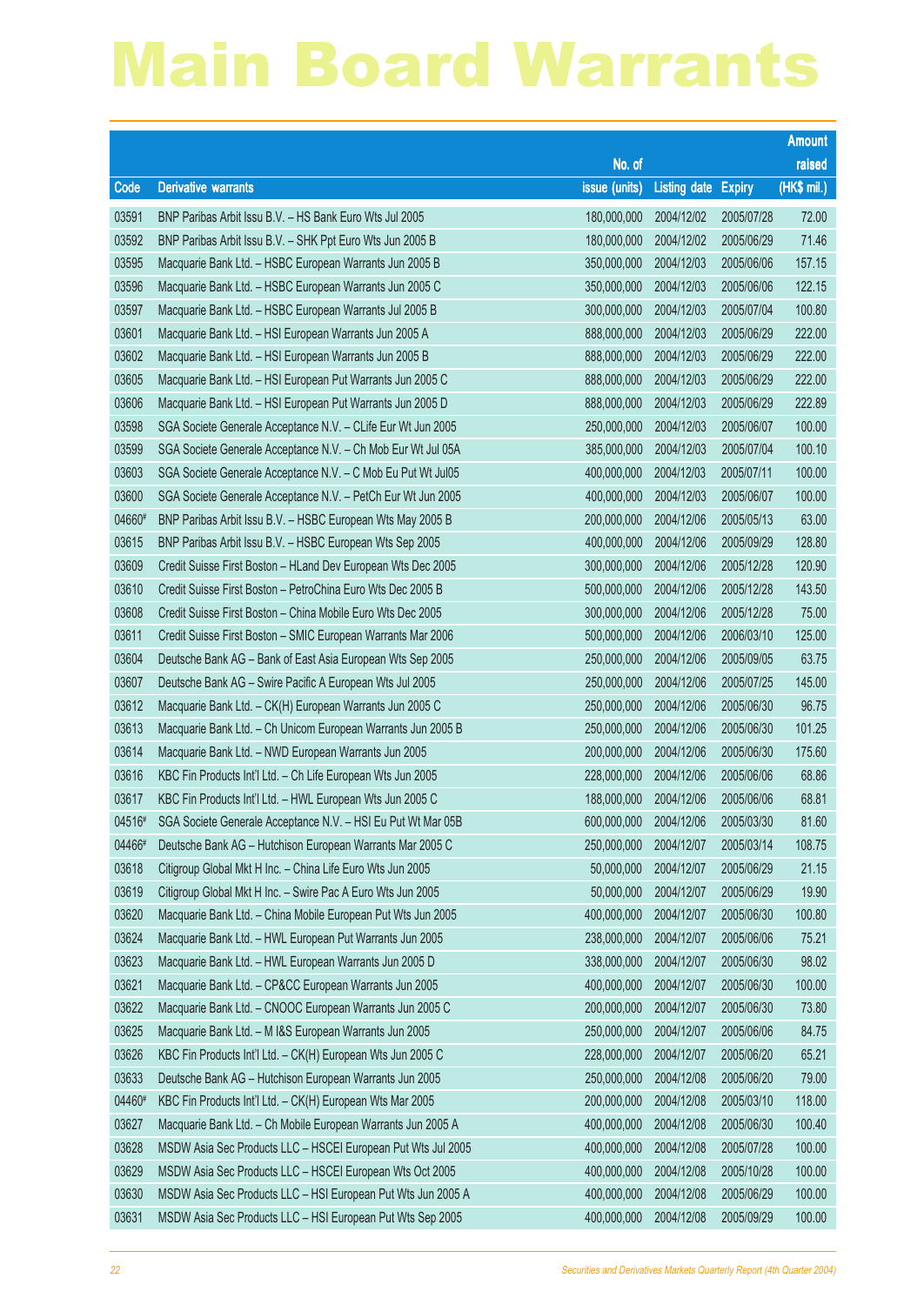|        |                                                               |                        |                     |               | <b>Amount</b> |
|--------|---------------------------------------------------------------|------------------------|---------------------|---------------|---------------|
|        |                                                               | No. of                 |                     |               | raised        |
| Code   | <b>Derivative warrants</b>                                    | issue (units)          | <b>Listing date</b> | <b>Expiry</b> | (HK\$ mil.)   |
| 03632  | MSDW Asia Sec Products LLC - HSI European Warrants Dec 2005   | 400,000,000            | 2004/12/08          | 2005/12/29    | 100.00        |
| 03634  | KBC Fin Products Int'l Ltd. - HWL European Wts Jun 2005 D     | 288,000,000            | 2004/12/08          | 2005/06/08    | 72.58         |
| 03635  | Macquarie Bank Ltd. - BOCHK European Warrants Jun 2005 B      | 100,000,000            | 2004/12/09          | 2005/06/30    | 98.50         |
| 03638  | Macquarie Bank Ltd. - Shun Tak European Warrants Oct 2005     | 388,000,000            | 2004/12/09          | 2005/10/31    | 98.55         |
| 03636  | Macquarie Bank Ltd. - Ch Mobile European Warrants Jun 2005 B  | 388,000,000            | 2004/12/09          | 2005/06/30    | 97.00         |
| 03637  | Macquarie Bank Ltd. - Ch Mobile European Warrants Oct 2005 B  | 388,000,000            | 2004/12/09          | 2005/10/10    | 98.16         |
| 03643  | KBC Fin Products Int'l Ltd. - SHK Ppt Euro Put Wts Jun 2005   | 228,000,000            | 2004/12/09          | 2005/06/10    | 69.31         |
| 03639  | KBC Fin Products Int'l Ltd. - SHK Ppt Euro Wts Jun 2005 A     | 88,000,000             | 2004/12/09          | 2005/06/17    | 71.98         |
| 03640  | KBC Fin Products Int'l Ltd. - SHK Ppt Euro Wts Jun 2005 B     | 228,000,000            | 2004/12/09          | 2005/06/17    | 68.17         |
| 03641  | KBC Fin Products Int'l Ltd. - BOCHK Euro Warrants Nov 2006    | 288,000,000            | 2004/12/09          | 2006/11/02    | 72.00         |
| 03648  | SGA Societe Generale Acceptance N.V. - CK(H) Eur Wt Jun 05 B  | 278,000,000            | 2004/12/10          | 2005/06/10    | 100.08        |
| 03652  | SGA Societe Generale Acceptance N.V. - CK(H) Eu Put Wt Jun 05 | 208,000,000            | 2004/12/10          | 2005/06/10    | 99.84         |
| 03650  | SGA Societe Generale Acceptance N.V. - Ch Mob Eur Wt Jul 05 B | 400,000,000            | 2004/12/10          | 2005/07/25    | 100.00        |
| 03649  | SGA Societe Generale Acceptance N.V. - HWL Eur Wt Jun 2005 B  | 263,000,000            | 2004/12/10          | 2005/06/10    | 99.94         |
| 03653  | SGA Societe Generale Acceptance N.V. - HWL Eur Put Wt Jun 05  | 233,000,000            | 2004/12/10          | 2005/06/10    | 100.19        |
| 03654  | KBC Fin Products Int'l Ltd. - HSI European Wts Jun 2005 A     | 400,000,000            | 2004/12/10          | 2005/06/29    | 100.00        |
| 03658  | KBC Fin Products Int'l Ltd. - HSI Euro Put Wts Jun 2005 B     | 400,000,000            | 2004/12/10          | 2005/06/29    | 100.00        |
| 03656  | KBC Fin Products Int'l Ltd. - Ch Mob European Wts Jul 2005    | 288,000,000            | 2004/12/10          | 2005/07/04    | 72.58         |
| 03657  | KBC Fin Products Int'l Ltd. - HWL European Put Wts Jun 2005   | 228,000,000            | 2004/12/10          | 2005/06/10    | 70.00         |
| 09199# | Credit Suisse First Boston - Hutchison Euro (LR) Wts Jun 05   | 390,000,000            | 2004/12/10          | 2005/06/28    | 81.12         |
| 09663# | Credit Suisse First Boston - Hutchison European Wts Feb 2005  | 300,000,000            | 2004/12/10          | 2005/02/18    | 64.20         |
| 03503# | Deutsche Bank AG - SMIC European Warrants May 2005            | 200,000,000            | 2004/12/10          | 2005/05/30    | 76.00         |
| 03651  | Deutsche Bank AG - China Mobile European Warrants Jul 2005    | 250,000,000            | 2004/12/10          | 2005/07/04    | 62.75         |
| 03655  | Deutsche Bank AG - China Mobile European Put Wts Jul 2005     | 250,000,000            | 2004/12/10          | 2005/07/04    | 62.75         |
| 03642  | Fortis Bank S.A./N.V. - BOC HK European Warrants Sep 2005     | 68,000,000             | 2004/12/10          | 2005/09/08    | 36.04         |
| 03644  | Fortis Bank S.A./N.V. - China Mobile European Wts May 2006    | 288,000,000            | 2004/12/10          | 2006/05/08    | 83.52         |
| 03645  | Fortis Bank S.A./N.V. - Hutchison European Warrants Aug 2005  | 128,000,000 2004/12/10 |                     | 2005/08/08    | 58.37         |
| 03646  | Fortis Bank S.A./N.V. - Ping An European Warrants Jun 2006    | 588,000,000            | 2004/12/10          | 2006/06/08    | 157.58        |
| 03647  | Fortis Bank S.A./N.V. - SHK Ppt European Warrants Jul 2005    | 128,000,000            | 2004/12/10          | 2005/07/08    | 65.28         |
| 03659  | BNP Paribas Arbit Issu B.V. - Hutchison Euro Wts Aug 2005     | 180,000,000            | 2004/12/13          | 2005/08/30    | 102.24        |
| 03662  | Deutsche Bank AG - HSBC European Warrants Jun 2005            | 250,000,000            | 2004/12/13          | 2005/06/20    | 86.25         |
| 03660  | KBC Fin Products Int'l Ltd. - BOC HK European Wts Aug 2005    | 108,000,000            | 2004/12/13          | 2005/08/01    | 69.12         |
| 03661  | KBC Fin Products Int'l Ltd. - HSBC European Wts Jan 2006      | 108,000,000            | 2004/12/13          | 2006/01/03    | 71.06         |
| 09736# | Fortis Bank S.A./N.V. - BOC HK European Warrants Jun 2005     | 700,000,000            | 2004/12/13          | 2005/06/28    | 68.60         |
| 04682# | KBC Fin Products Int'l Ltd. - HSBC European Wts Jun 2005 C    | 220,000,000            | 2004/12/13          | 2005/06/01    | 103.40        |
| 09573# | KBC Fin Products Int'l Ltd. - BOC HK European Wts Feb 2005 B  | 600,000,000            | 2004/12/13          | 2005/02/25    | 31.20         |
| 03663  | Deutsche Bank AG - BOC HK European Warrants Jun 2005          | 150,000,000            | 2004/12/14          | 2005/06/20    | 93.00         |
| 03664  | SGA Societe Generale Acceptance N.V. - HLP Euro Wts Jun 2006  | 400,000,000            | 2004/12/14          | 2006/06/14    | 100.00        |
| 03665  | SGA Societe Generale Acceptance N.V. - SMIC Eur Wts Jul 2005  | 400,000,000            | 2004/12/14          | 2005/07/14    | 100.00        |
| 03667  | SGA Societe Generale Acceptance N.V. - SPA Euro Wts Jun 2005  | 250,000,000            | 2004/12/14          | 2005/06/14    | 100.00        |
| 03668  | SGA Societe Generale Acceptance N.V. - YZ CM Eur Wts Oct 05   | 400,000,000            | 2004/12/14          | 2005/10/10    | 100.00        |
| 03666  | SGA Societe Generale Acceptance N.V. - SHK P Eu Put Wt Jun 05 | 175,000,000            | 2004/12/14          | 2005/06/14    | 99.75         |
| 03669  | Macquarie Bank Ltd. - CP Air European Warrants Jun 2005       | 88,000,000             | 2004/12/14          | 2005/06/30    | 54.21         |
| 03672  | SGA Societe Generale Acceptance N.V. - Ch Mer Eur Wts Dec 06  | 385,000,000            | 2004/12/15          | 2006/12/08    | 100.10        |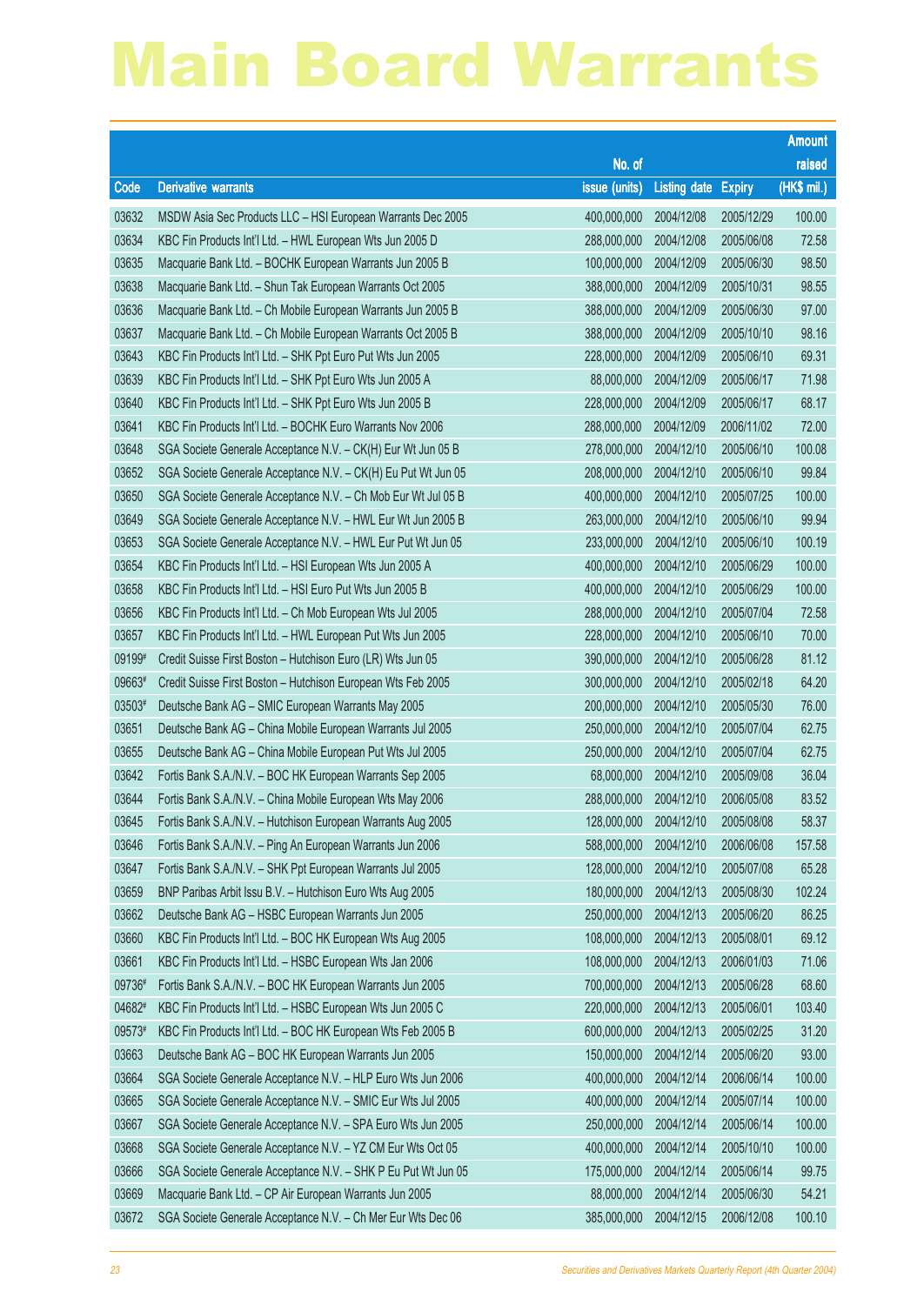|        |                                                                 |                        |                     |               | <b>Amount</b> |
|--------|-----------------------------------------------------------------|------------------------|---------------------|---------------|---------------|
|        |                                                                 | No. of                 |                     |               | raised        |
| Code   | <b>Derivative warrants</b>                                      | issue (units)          | <b>Listing date</b> | <b>Expiry</b> | (HK\$ mil.)   |
| 03673  | SGA Societe Generale Acceptance N.V. - Ch Tel Eur Wts Jun 05    | 385,000,000            | 2004/12/15          | 2005/06/15    | 100.10        |
| 03674  | SGA Societe Generale Acceptance N.V. - Ch Uni Eur Wts Jun 05    | 170,000,000            | 2004/12/15          | 2005/06/15    | 100.30        |
| 03675  | SGA Societe Generale Acceptance N.V. - NWD Euro Wts Oct 2006    | 385,000,000            | 2004/12/15          | 2006/10/10    | 100.10        |
| 03676  | SGA Societe Generale Acceptance N.V. - PetCh Eu Put Wt Jun 05   | 370,000,000            | 2004/12/15          | 2005/06/15    | 99.90         |
| 03670  | Macquarie Bank Ltd. - BOC HK European Warrants Oct 2006         | 400,000,000            | 2004/12/15          | 2006/10/31    | 100.40        |
| 03671  | Macquarie Bank Ltd. - BOC HK European Warrants Jul 2005         | 128,000,000            | 2004/12/15          | 2005/07/29    | 100.22        |
| 03677  | Macquarie Bank Ltd. - SHK Ppt European Warrants Jun 2005 B      | 200,000,000            | 2004/12/15          | 2005/06/15    | 95.60         |
| 03678  | Macquarie Bank Ltd. - SHK Ppt European Put Warrants Jun 2005    | 250,000,000            | 2004/12/15          | 2005/06/30    | 119.50        |
| 04683# | KBC Fin Products Int'l Ltd. - HSBC European Wts Jun 2005 D      | 200,000,000            | 2004/12/15          | 2005/06/01    | 68.00         |
| 03682  | KBC Fin Products Int'l Ltd. - HSBC European Wts Sep 2005 A      | 138,000,000            | 2004/12/16          | 2005/09/01    | 99.36         |
| 03683  | KBC Fin Products Int'l Ltd. - HSBC European Wts Sep 2005 B      | 180,000,000            | 2004/12/16          | 2005/09/01    | 99.54         |
| 03679  | SGA Societe Generale Acceptance N.V. - CP Air Eur Wts Dec 06    | 400,000,000            | 2004/12/16          | 2006/12/15    | 100.00        |
| 03680  | SGA Societe Generale Acceptance N.V. - CNOOC Eur Wts Jun 05     | 179,000,000            | 2004/12/16          | 2005/06/16    | 100.24        |
| 03681  | SGA Societe Generale Acceptance N.V. - HLand Eur Wts Jun 05     | 238,000,000            | 2004/12/16          | 2005/06/16    | 99.96         |
| 03684  | Macquarie Bank Ltd. - China Life European Wts Jun 2005 B        | 200,000,000            | 2004/12/17          | 2005/06/30    | 95.60         |
| 03685  | BNP Paribas Arbit Issu B.V. - Lenovo European Wts Jul 2005      | 200,000,000            | 2004/12/20          | 2005/07/28    | 50.00         |
| 03688  | SGA Societe Generale Acceptance N.V. - HSI Eu Put Wt Jun 05 B   | 263,000,000            | 2004/12/20          | 2005/06/29    | 99.94         |
| 03687  | SGA Societe Generale Acceptance N.V. - HSI Eu Put Wt Jun 05 A   | 303,000,000            | 2004/12/20          | 2005/06/29    | 99.99         |
| 03686  | SGA Societe Generale Acceptance N.V. - CLife Eu Put Wt Jun 05   | 176,000,000            | 2004/12/20          | 2005/06/29    | 100.32        |
| 03689  | SGA Societe Generale Acceptance N.V. - HSBC Eu Put Wt Jun 05    | 128,000,000            | 2004/12/20          | 2005/06/29    | 99.84         |
| 03690  | SGA Societe Generale Acceptance N.V. - Ping An Eu Put Wt Jun 05 | 74,000,000             | 2004/12/20          | 2005/06/29    | 99.90         |
| 03540# | KBC Fin Products Int'l Ltd. - HSI European Wts May 2005 A       | 600,000,000            | 2004/12/20          | 2005/05/30    | 85.20         |
| 04698# | SGA Societe Generale Acceptance N.V. - HSBC Eur Wt May 05 B     | 300,000,000            | 2004/12/20          | 2005/05/30    | 102.00        |
| 03696  | Deutsche Bank AG - Cathay Pacific European Warrants Jul 2005    | 150,000,000            | 2004/12/21          | 2005/07/04    | 102.00        |
| 03698  | Deutsche Bank AG - China Unicom European Warrants Jul 2005      | 150,000,000            | 2004/12/21          | 2005/07/11    | 90.00         |
| 03699  | Deutsche Bank AG - Zhejiang Expressway European Wts Jul 2005    | 150,000,000            | 2004/12/21          | 2005/07/18    | 73.50         |
| 03697  | Deutsche Bank AG - Cheung Kong European Put Wts Jun 2005        | 250,000,000 2004/12/21 |                     | 2005/06/27    | 127.50        |
| 03691  | Fortis Bank S.A./N.V. - Cheung Kong European Wts Aug 2005 A     | 128,000,000            | 2004/12/21          | 2005/08/08    | 76.54         |
| 03692  | Fortis Bank S.A./N.V. - Cheung Kong European Wts Aug 2005 B     | 128,000,000            | 2004/12/21          | 2005/08/08    | 49.66         |
| 03693  | Fortis Bank S.A./N.V. - HSBC European Warrants Jan 2006         | 88,000,000             | 2004/12/21          | 2006/01/18    | 33.44         |
| 03694  | Fortis Bank S.A./N.V. - HSBC European Warrants Sep 2006         | 88,000,000             | 2004/12/21          | 2006/09/08    | 29.74         |
| 03695  | Fortis Bank S.A./N.V. - Hutchison European Warrants Nov 2005    | 128,000,000            | 2004/12/21          | 2005/11/08    | 80.38         |
| 03700  | SGA Societe Generale Acceptance N.V. - HSI Euro Wts Jun 2005    | 323,000,000            | 2004/12/21          | 2005/06/29    | 100.13        |
| 03704  | SGA Societe Generale Acceptance N.V. - HSI Eu Put Wt Jun 05 C   | 370,000,000            | 2004/12/21          | 2005/06/29    | 99.90         |
| 03701  | SGA Societe Generale Acceptance N.V. - BOCHK Eur Wt Jul 2005    | 100,000,000            | 2004/12/21          | 2005/07/18    | 100.00        |
| 03702  | SGA Societe Generale Acceptance N.V. - Lenovo Eur Wt Jul 05     | 313,000,000            | 2004/12/21          | 2005/07/04    | 100.16        |
| 03703  | SGA Societe Generale Acceptance N.V. - PCCW Eur Wt Jun 2005     | 263,000,000            | 2004/12/21          | 2005/06/27    | 99.94         |
| 03705  | KBC Fin Products Int'l Ltd. - HSI European Wts Jun 2005 C       | 338,000,000            | 2004/12/22          | 2005/06/29    | 97.34         |
| 03709  | KBC Fin Products Int'l Ltd. - HSI Euro Put Wts Jun 2005 D       | 308,000,000            | 2004/12/22          | 2005/06/29    | 77.00         |
| 03706  | KBC Fin Products Int'l Ltd. - Ch Life Euro Put Wts Jun 2005     | 168,000,000            | 2004/12/22          | 2005/06/22    | 92.57         |
| 03707  | Fortis Bank S.A./N.V. - BOC HK European Warrants Aug 2008       | 600,000,000            | 2004/12/23          | 2008/08/06    | 153.60        |
| 03708  | Fortis Bank S.A./N.V. - PCCW European Warrants Oct 2005         | 176,000,000            | 2004/12/23          | 2005/10/26    | 98.56         |
| 03710  | Fortis Bank S.A./N.V. - SHK Ppt European Warrants Aug 2005      | 126,000,000            | 2004/12/23          | 2005/08/16    | 79.38         |
| 03711  | Fortis Bank S.A./N.V. - SHK Ppt European Warrants Nov 2005      | 126,000,000            | 2004/12/23          | 2005/11/16    | 83.16         |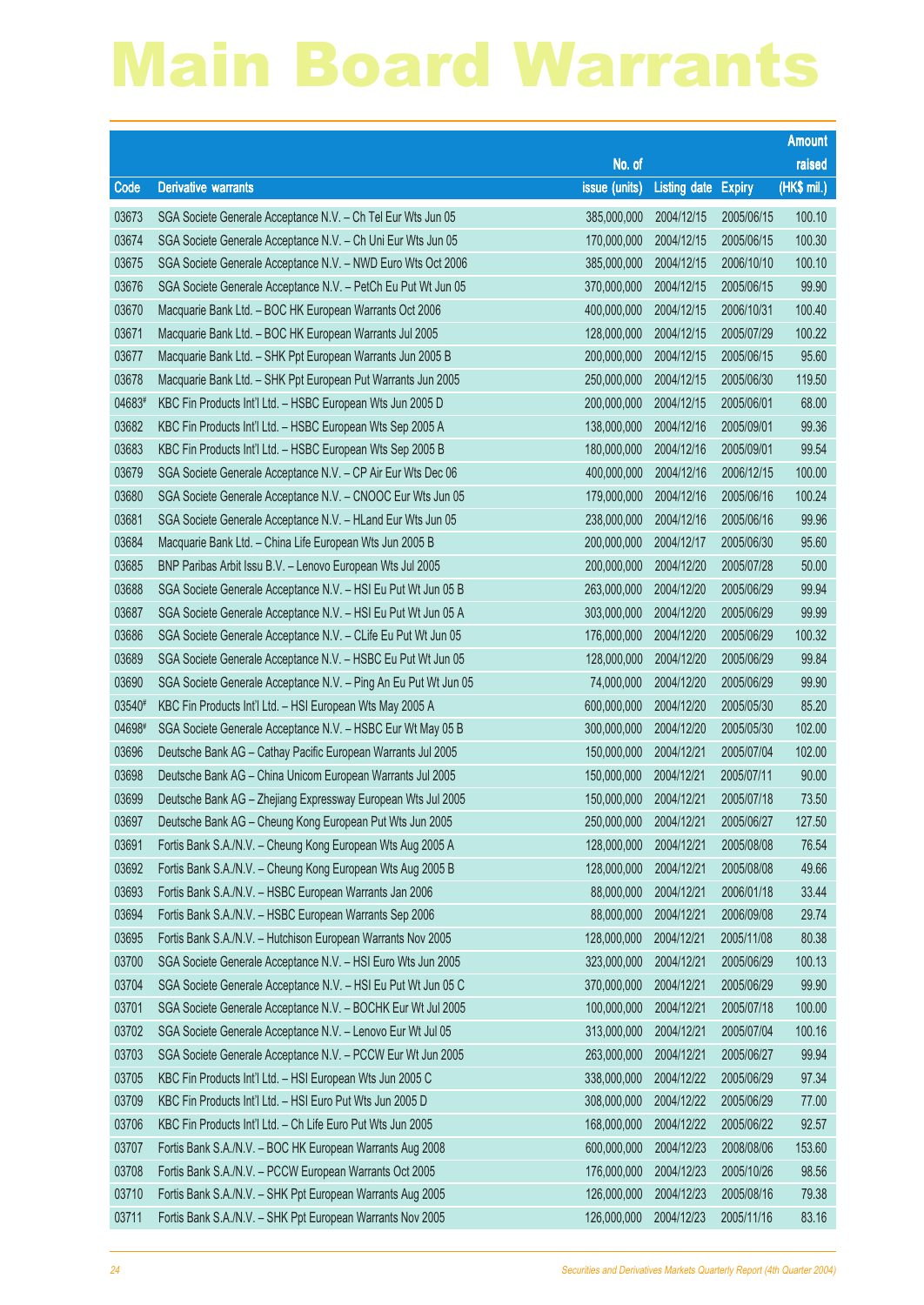|              |                                                              |                        |                            |            | Amount      |
|--------------|--------------------------------------------------------------|------------------------|----------------------------|------------|-------------|
|              |                                                              | No. of                 |                            |            | raised      |
| Code         | <b>Derivative warrants</b>                                   | issue (units)          | <b>Listing date Expiry</b> |            | (HK\$ mil.) |
| 03712        | Fortis Bank S.A./N.V. - SHK Ppt European Warrants Feb 2006   | 126,000,000            | 2004/12/23                 | 2006/02/06 | 50.40       |
| 09663#       | Credit Suisse First Boston - Hutchison European Wts Feb 2005 | 500,000,000            | 2004/12/24                 | 2005/02/18 | 114.50      |
| 03714        | Deutsche Bank AG - PCCW European Warrants Jul 2005           | 150,000,000            | 2004/12/24                 | 2005/07/11 | 81.00       |
| 03713        | Deutsche Bank AG - Hutchison European Put Warrants Jul 2005  | 250,000,000            | 2004/12/24                 | 2005/07/11 | 106.75      |
| 03715        | KBC Fin Products Int'l Ltd. - HSBC Euro Put Wts Jun 2005 G   | 288,000,000            | 2004/12/24                 | 2005/06/24 | 158.40      |
| 03716        | Macquarie Bank Ltd. - HSCEI European Warrants Jun 2005       | 388,000,000            | 2004/12/28                 | 2005/06/29 | 97.00       |
| 03720        | Macquarie Bank Ltd. - HSCEI European Put Warrants Jun 2005   | 388,000,000            | 2004/12/28                 | 2005/06/29 | 97.00       |
| 03717        | Macquarie Bank Ltd. - HSI European Warrants Jun 2005 E       | 688,000,000            | 2004/12/28                 | 2005/06/29 | 178.19      |
| 03718        | Macquarie Bank Ltd. - HSI European Warrants Jun 2005 F       | 688,000,000            | 2004/12/28                 | 2005/06/29 | 172.69      |
| 03721        | Macquarie Bank Ltd. - HSI European Put Warrants Jun 2005 G   | 688,000,000            | 2004/12/28                 | 2005/06/29 | 172.69      |
| 03722        | Macquarie Bank Ltd. - HSI European Put Warrants Jun 2005 H   | 688,000,000            | 2004/12/28                 | 2005/06/29 | 176.82      |
| 03719        | KBC Fin Products Int'l Ltd. - HSI European Wts Jun 2005 E    | 400,000,000            | 2004/12/28                 | 2005/06/29 | 100.00      |
| 09457#       | Credit Suisse First Boston - PetroCh Euro (AR) Wts Dec 05 A  | 800,000,000            | 2004/12/29                 | 2005/12/28 | 12.80       |
| 03724        | Deutsche Bank AG - HSI European Warrants Jun 2005            | 400,000,000            | 2004/12/29                 | 2005/06/29 | 102.00      |
| 03728        | Deutsche Bank AG - HSI European Put Warrants Jun 2005        | 400,000,000            | 2004/12/29                 | 2005/06/29 | 108.00      |
| 03723        | Macquarie Bank Ltd. - Lenovo European Warrants Jun 2005      | 200,000,000            | 2004/12/29                 | 2005/06/30 | 56.40       |
| 03726        | KBC Fin Products Int'l Ltd. - HSI Euro Put Wts Jun 2005 F    | 400,000,000            | 2004/12/29                 | 2005/06/29 | 100.00      |
| 03727        | KBC Fin Products Int'l Ltd. - HSI Euro Put Wts Jun 2005 G    | 400,000,000            | 2004/12/29                 | 2005/06/29 | 100.00      |
| 03729        | KBC Fin Products Int'l Ltd. - HSCEI Euro Put Wts Jun 2005    | 400,000,000            | 2004/12/29                 | 2005/06/29 | 100.00      |
| 03725        | KBC Fin Products Int'l Ltd. - HSCEI European Wts Jun 2005    | 400,000,000            | 2004/12/29                 | 2005/06/29 | 100.00      |
| 03732        | Deutsche Bank AG - Sinopec European Warrants Aug 2005        | 250,000,000            | 2004/12/30                 | 2005/08/15 | 75.00       |
| 03733        | Deutsche Bank AG - CNOOC European Warrants Aug 2005          | 250,000,000            | 2004/12/30                 | 2005/08/22 | 130.00      |
| 03734        | Deutsche Bank AG - Maanshan Iron European Warrants Jul 2005  | 150,000,000            | 2004/12/30                 | 2005/07/18 | 43.50       |
| 03735        | Deutsche Bank AG - Ping An Insurance European Wts Aug 2005   | 250,000,000            | 2004/12/30                 | 2005/08/08 | 310.00      |
| 03736        | Deutsche Bank AG - Yanzhou Coal European Warrants Oct 2005   | 250,000,000            | 2004/12/30                 | 2005/10/31 | 63.75       |
| 03730        | Macquarie Bank Ltd. - Ch Merchants European Wts Jun 2006     | 200,000,000            | 2004/12/30                 | 2006/06/30 | 51.00       |
| 03731        | Macquarie Bank Ltd. - Shun Tak European Warrants Dec 2005    | 338,000,000 2004/12/30 |                            | 2005/12/30 | 90.58       |
| 03737        | MSDW Asia Sec Products LLC - HSI European Put Wts Jun 2005 B | 400,000,000            | 2004/12/30                 | 2005/06/29 | 100.00      |
| 03738        | MSDW Asia Sec Products LLC - HSI European Put Wts Jul 2005   | 400,000,000            | 2004/12/30                 | 2005/07/28 | 100.00      |
| 03739        | MSDW Asia Sec Products LLC - HSBC European Put Wts Jun 2005  | 116,000,000            | 2004/12/30                 | 2005/06/30 | 100.11      |
| 03740        | KBC Fin Products Int'l Ltd. - Ch Life European Wts Sep 2005  | 188,000,000            | 2004/12/30                 | 2005/09/01 | 99.64       |
| <b>Total</b> |                                                              |                        |                            |            | 41,677.16   |

Further issue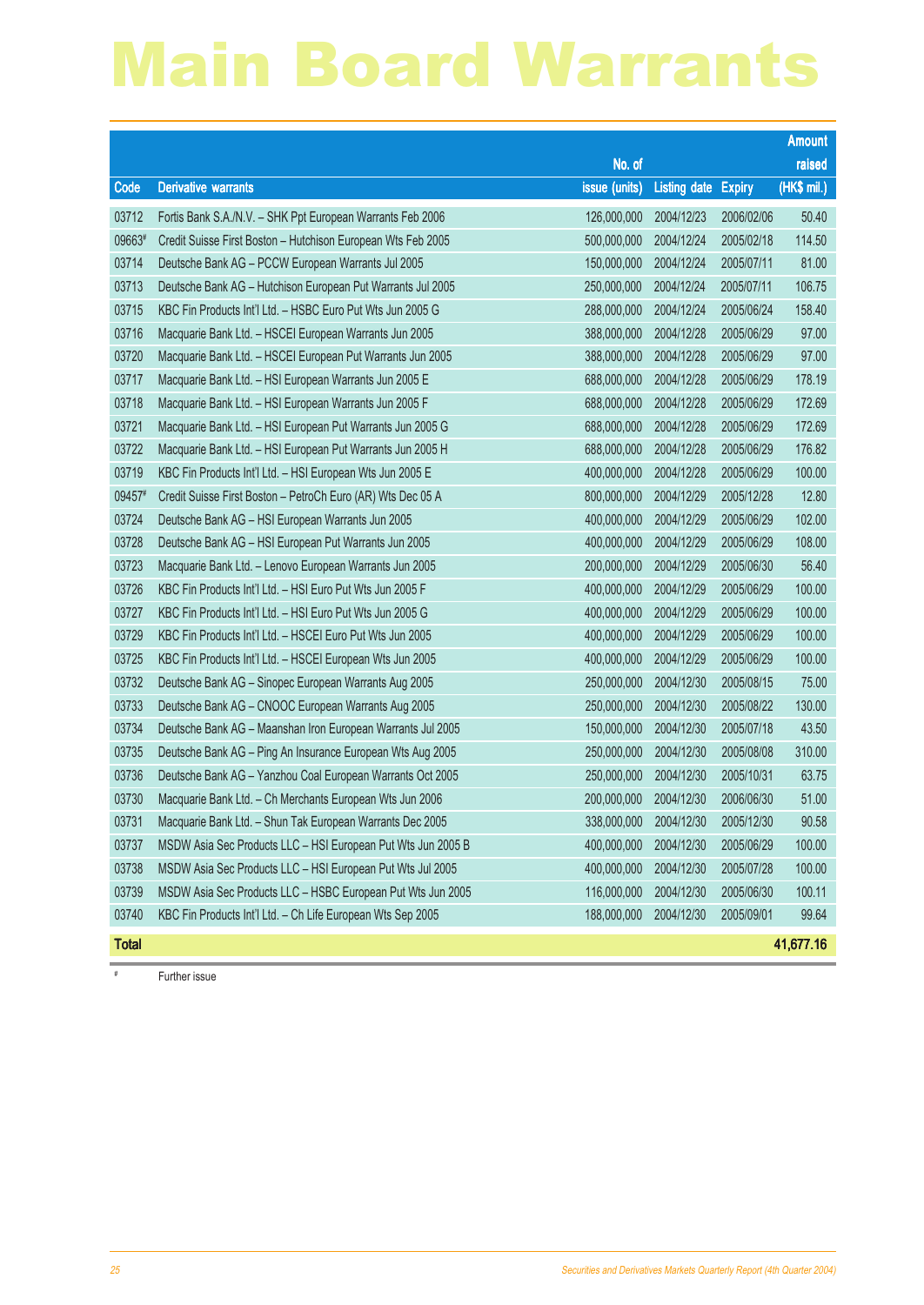## Main Board Equity Linked Instrument

#### Equity Linked Instrument Trading Statistics

|      |                |               | <b>Market value</b> | <b>Turnover</b> |
|------|----------------|---------------|---------------------|-----------------|
|      |                | <b>Number</b> | (HK\$ mil)          | (HK\$ mil)      |
| 2003 | Q <sub>4</sub> |               | 292.10              | 46.78           |
| 2004 | Q <sub>1</sub> | 33            | 1,310.70            | 93.52           |
|      | Q2             | 33            | 1,049.46            | 75.15           |
|      | Q3             | 19            | 539.59              | 62.17           |
|      | Q4             | 9             | 279.20              | 13.43           |

#### New Listing Statistics – Equity Linked Instrument (ELI)

|      |                |                         | <b>Amount raised</b> |
|------|----------------|-------------------------|----------------------|
|      |                | No. of newly listed ELI | (HK\$ mil.)          |
| 2003 | Q <sub>4</sub> | ⌒                       | 99.99                |
| 2004 | Q <sub>1</sub> | 28                      | 1,102.58             |
|      | Q2             | 9                       | 149.87               |
|      | Q <sub>3</sub> | 9                       | 270.01               |
|      | Q4             | –                       | -                    |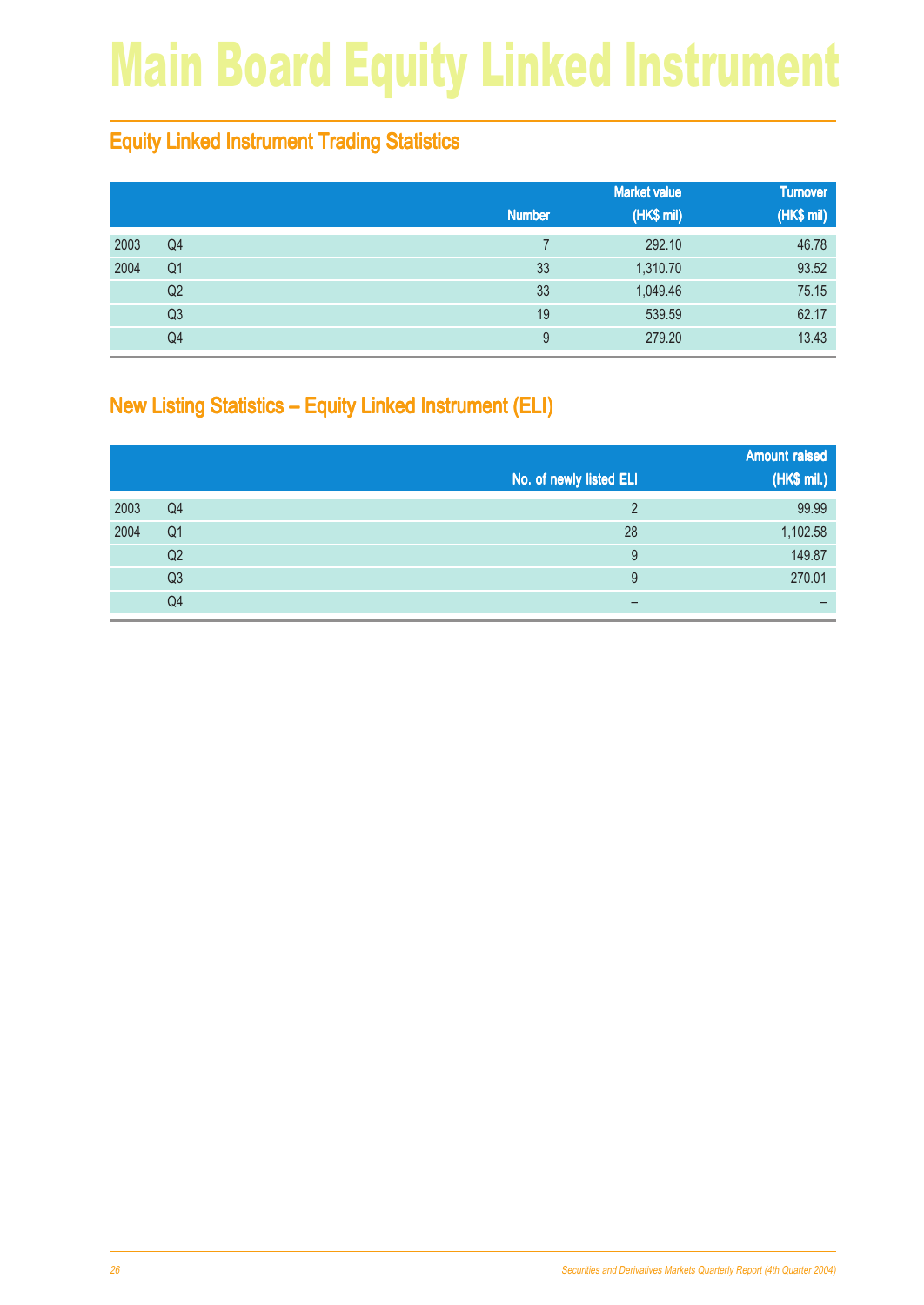## Main Board Equity Linked Instrument

#### Newly Listed Equity Linked Instrument (ELI)

|              |                                       | Initial issued |                     |               | <b>Amount raised</b> |  |
|--------------|---------------------------------------|----------------|---------------------|---------------|----------------------|--|
| <b>Code</b>  | <b>Equity Linked Instrument (ELI)</b> | (units)        | <b>Listing date</b> | <b>Expiry</b> | (HK\$ mil.)          |  |
| Nil          |                                       |                |                     |               |                      |  |
| <b>Total</b> |                                       |                |                     |               | 0.00                 |  |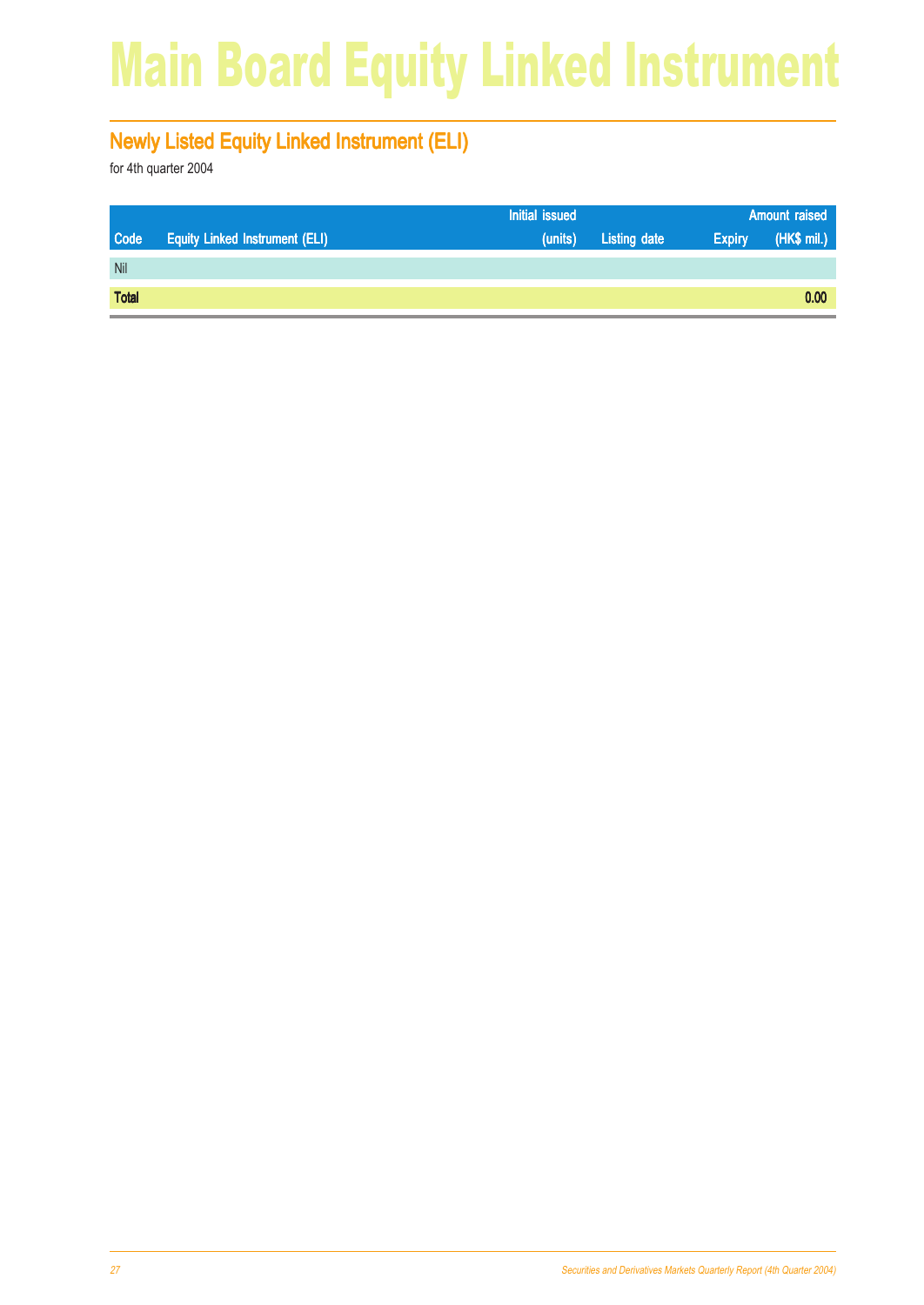## Main Board Debt Securities

#### Debt Securities Trading Statistics

|      |                |                                | <b>Turnover value</b>   |
|------|----------------|--------------------------------|-------------------------|
|      |                | Exchange fund notes (HK\$ mil) | Market total (HK\$ mil) |
| 2003 | Q4             | $\qquad \qquad$                | 5.32                    |
| 2004 | Q <sub>1</sub> | 0.60                           | 2.68                    |
|      | Q <sub>2</sub> | $\overline{\phantom{0}}$       | 20.91                   |
|      | Q <sub>3</sub> | -                              | 9.01                    |
|      | Q4             | 0.41                           | 8.93                    |

#### Debt Securities Nominal Value

|      |                | No. of issues | Nominal value (HK\$ mil.) |
|------|----------------|---------------|---------------------------|
| 2003 | Q4             | 152           | 438,919.92                |
| 2004 | Q1             | 148           | 413,054.42                |
|      | Q <sub>2</sub> | 151           | 407,182.40                |
|      | Q3             | 151           | 416,344.33                |
|      | Q4             | 161           | 447,260.63                |

#### New Listing Statistics – Debt Securities

|      |                | No. of newly listed debt securities | Amount raised (HK\$ mil.) |
|------|----------------|-------------------------------------|---------------------------|
| 2003 | Q4             | 6                                   | 15,589.08                 |
| 2004 | Q1             | 6                                   | 13,470.44                 |
|      | Q <sub>2</sub> | 14                                  | 14,209.82                 |
|      | Q3             | 10                                  | 32,353.32                 |
|      | Q4             | 19                                  | 45,368.53                 |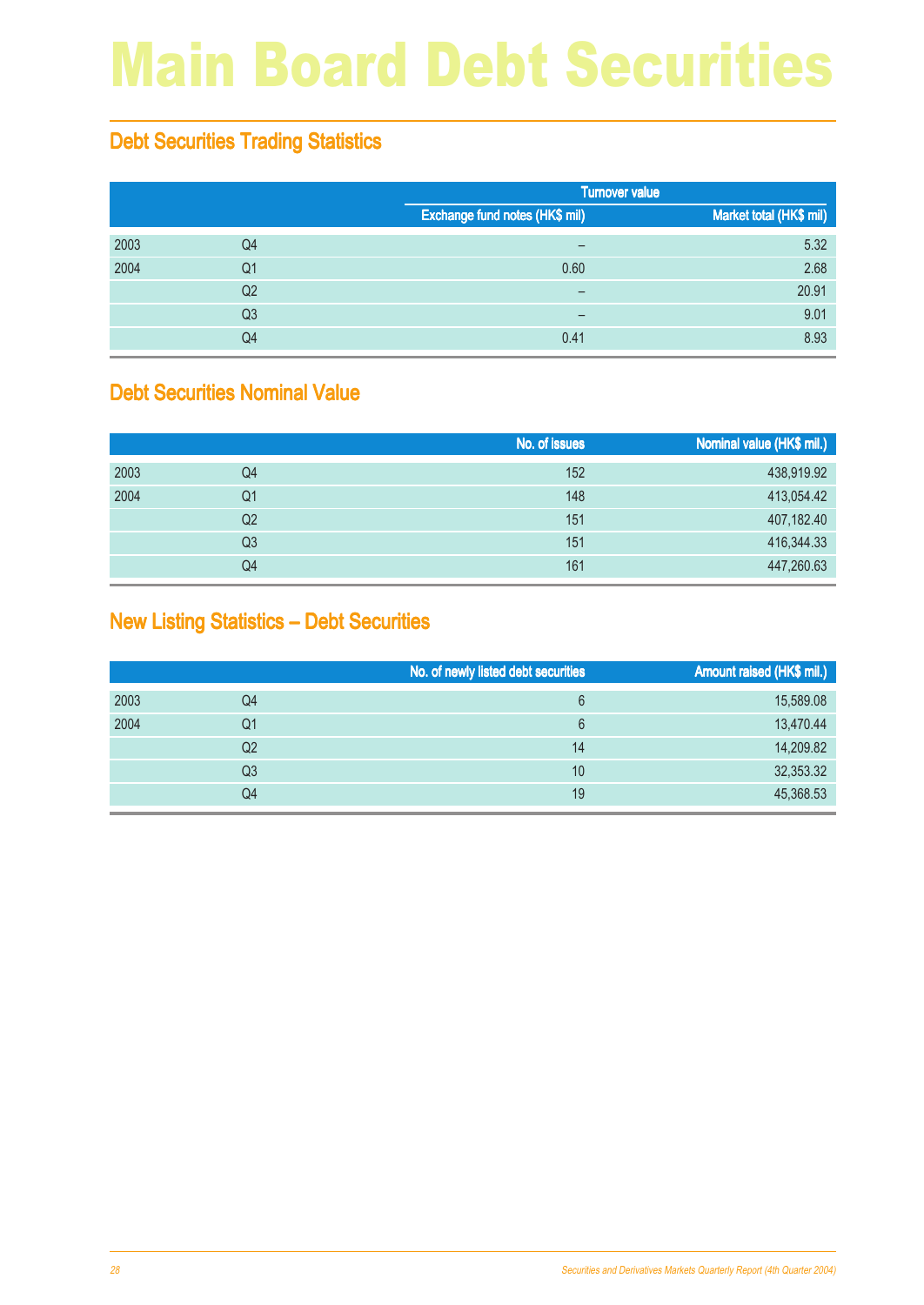## Main Board Debt Securities

#### Newly Listed Debt Securities

for 4th quarter 2004

|         |                                                                              |                  |                     |                 | <b>Amount raised</b> |
|---------|------------------------------------------------------------------------------|------------------|---------------------|-----------------|----------------------|
| Code    | <b>Debt securities</b>                                                       | <b>Principal</b> | <b>Listing date</b> | <b>Maturity</b> | (HK\$ mil.)          |
| 02593   | China Development Bank 3.875% Bonds 500                                      | EUR325,000,000   | 2004/10/11          | 2010/04/08      | 3,112.69             |
| 02594   | China Development Bank 3.875% Bonds 1000                                     |                  |                     |                 |                      |
| 02595   | China Development Bank 4.75% Notes 100                                       | USD600,000,000   | 2004/10/11          | 2014/10/08      | 4,593.52             |
| 02596   | Wockhardt Ltd. Zero Coupon Convertible                                       |                  |                     |                 |                      |
|         | <b>Bonds 2009</b>                                                            | USD110,000,000   | 2004/10/27          | 2009/10/25      | 858.00               |
| 02597   | Clear Media Ltd. Zero Coupon Convertible                                     |                  |                     |                 |                      |
|         | <b>Bonds 2009</b>                                                            | HKD312,000,000   | 2004/10/28          | 2009/10/27      | 312.00               |
| 02500   | People's Republic of China 3.75% Notes 100                                   | USD500,000,000   | 2004/10/29          | 2009/10/28      | 3,884.52             |
| 02501   | People's Republic of China 3.75% Notes 1000                                  |                  |                     |                 |                      |
| 02502   | People's Republic of China 4.25% Bonds 100                                   | EUR1,000,000,000 | 2004/10/29          | 2010/10/28      | 9,803.57             |
| 02503   | People's Republic of China 4.25% Bonds 1000                                  |                  |                     |                 |                      |
| 02598   | Xinao Gas Holdings Ltd. Zero Coupon                                          |                  |                     |                 |                      |
|         | Convertible Bonds 2009                                                       | HKD475,000,000   | 2004/11/16          | 2009/11/15      | 475.00               |
| 04129   | Hong Kong Monetary Authority 1.32%                                           |                  |                     |                 |                      |
|         | Exchange Fund Notes due 2006                                                 | HKD1,200,000,000 | 2004/11/16          | 2006/11/15      | 1,202.40             |
| 04130   | Hong Kong Monetary Authority 3.12%                                           |                  |                     |                 |                      |
|         | Exchange Fund Notes due 2011                                                 | HKD600,000,000   | 2004/11/26          | 2011/11/25      | 599.52               |
| 02599   | Larsen & Toubro Limited 1.25% Convertible                                    |                  |                     |                 |                      |
|         | <b>Bonds 2009</b>                                                            | USD150,000,000   | 2004/11/30          | 2009/11/30      | 1,170.00             |
| 02504   | Getsmart Finance Ltd. 1.625% Guaranteed                                      |                  |                     |                 |                      |
|         | Convertible Bonds 2009                                                       | HKD2,500,000,000 | 2004/12/01          | 2009/11/30      | 2,500.00             |
| 02598 # | Xinao Gas Holdings Ltd. Zero Coupon                                          |                  |                     |                 |                      |
|         | Convertible Bonds 2009                                                       | HKD75,000,000    | 2004/12/02          | 2009/11/15      | 75.00                |
| 04131   | Hong Kong Monetary Authority 3.51%                                           |                  |                     |                 |                      |
|         | Exchange Fund Notes due 2014                                                 | HKD500,000,000   | 2004/12/09          | 2014/12/08      | 498.10               |
| 02505   | Standard Chartered Bank (Hong Kong) Ltd.                                     |                  |                     |                 |                      |
|         | Fixed/Floating Rate Step-Up Notes 2014                                       | USD350,000,000   | 2004/12/09          | 2014/12/03      | 2,728.31             |
| 02506   | Standard Chartered Bank (Hong Kong) Ltd.                                     |                  |                     |                 |                      |
|         | Fixed/Floating Rate Step-Up Notes 2014                                       | HKD500,000,000   | 2004/12/09          | 2014/12/03      | 499.43               |
| 02507   | Standard Chartered Bank (Hong Kong) Ltd.<br>Floating Rate Step-Up Notes 2014 | HKD670,000,000   | 2004/12/09          | 2014/12/03      | 670.00               |
| 02508   | Far East Consortium International Ltd. Zero                                  |                  |                     |                 |                      |
|         | Coupon Convertible Bonds 2009                                                | HKD754,400,000   | 2004/12/13          | 2009/12/10      | 754.40               |
| 02509   | CNOOC Finance (2004) Ltd. Zero Coupon                                        |                  |                     |                 |                      |
|         | Guaranteed Convertible Bonds 2009                                            | USD1,000,000,000 | 2004/12/16          | 2009/12/15      | 7,800.00             |
| 04132   | Hong Kong Monetary Authority 2.69%                                           |                  |                     |                 |                      |
|         | Exchange Fund Notes due 2009                                                 | HKD600,000,000   | 2004/12/21          | 2009/12/21      | 598.98               |
| 02510   | Feringghi Capital Ltd. Zero Coupon                                           |                  |                     |                 |                      |
|         | Guaranteed Exchangeable Notes 2009                                           | USD414,500,000   | 2004/12/23          | 2009/12/22      | 3,233.10             |
|         |                                                                              |                  |                     |                 |                      |
|         |                                                                              |                  |                     |                 | 45,368.53            |

# Further issue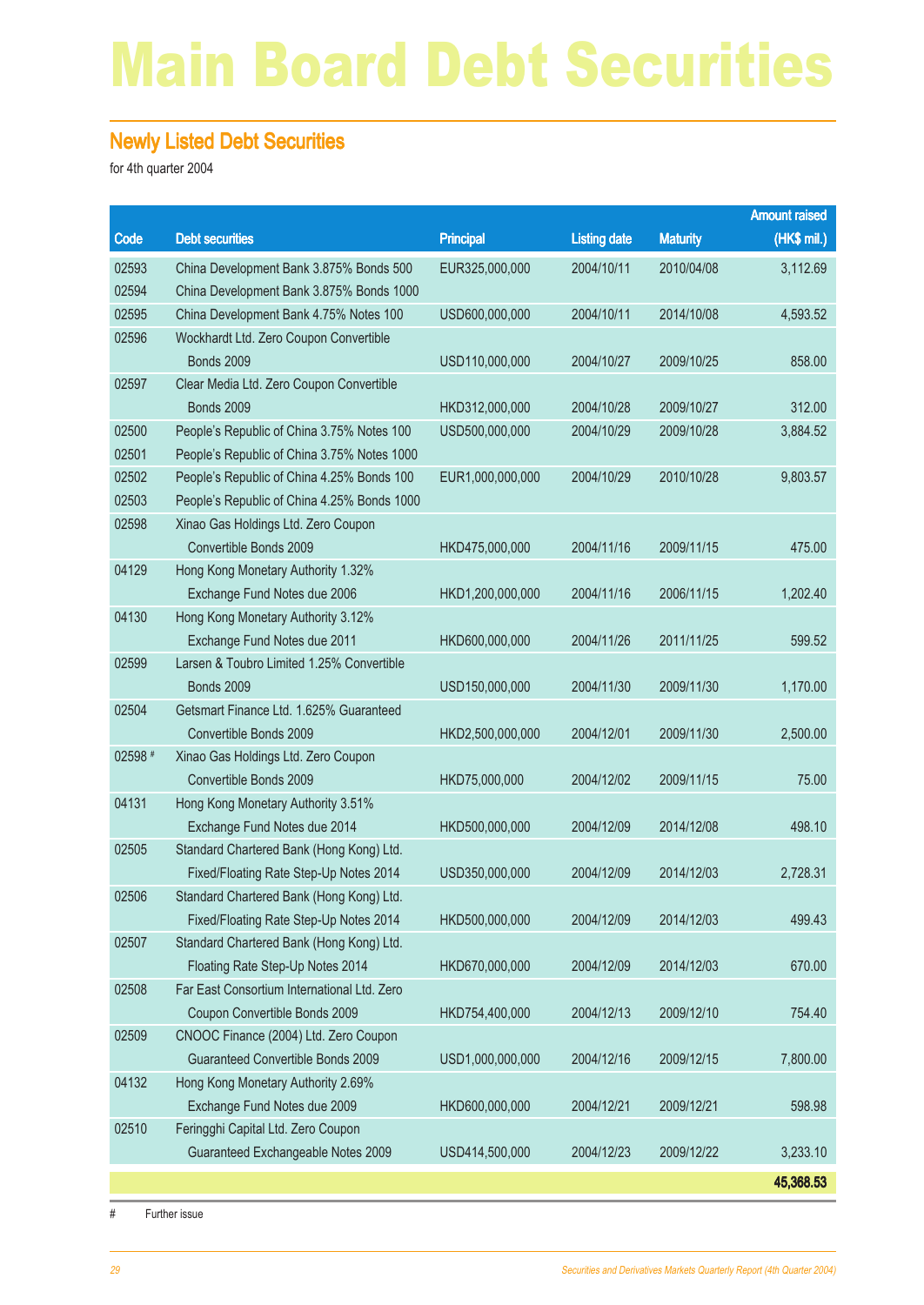## Main Board Unit Trusts and Mutual Funds

#### Unit Trusts Trading Statistics

|      |                | No. of issues | Turnover value (HK\$ mil.) |
|------|----------------|---------------|----------------------------|
| 2003 | Q4             | 8             | 4,893.20                   |
| 2004 | Q1             | 8             | 7,881.70                   |
|      | Q <sub>2</sub> | 8             | 5,773.44                   |
|      | Q3             |               | 4,273.31                   |
|      | Q4             | 10            | 5,552.56                   |

#### New Listing Unit Trust and Mutual Funds Statistics

|      |                | No. of newly listed<br>unit trust and mutual funds | <b>Funds raised</b><br>(HK\$ mil.) |
|------|----------------|----------------------------------------------------|------------------------------------|
| 2003 | Q4             |                                                    |                                    |
| 2004 | Q1             |                                                    |                                    |
|      | Q2             |                                                    |                                    |
|      | Q <sub>3</sub> |                                                    |                                    |
|      | Q4             |                                                    |                                    |

#### Newly Listed Unit Trust and Mutual Funds

| <b>Code</b> | Unit trust and Mutual funds | <b>Fund manager</b>                      | <b>Issue price (HK\$)</b> | Listing date |
|-------------|-----------------------------|------------------------------------------|---------------------------|--------------|
| 02823       | <b>iShares FTSE/Xinhua</b>  |                                          |                           |              |
|             | A50 China Tracker           | Barclays Global Investors North Asia Ltd |                           | 2004/11/18   |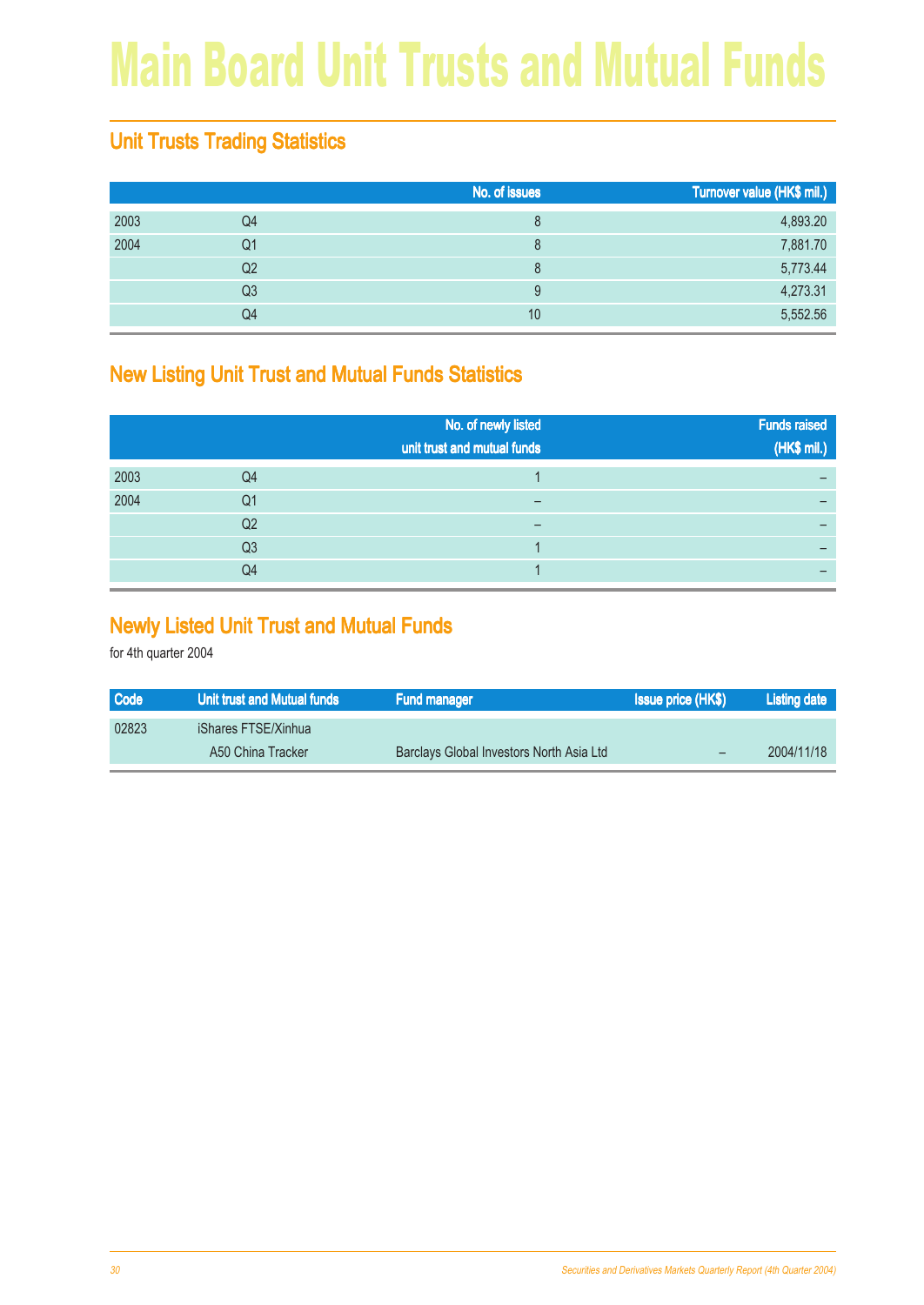## Trading Only Stocks Trading Statistics

#### NASDAQ Stocks

|      |                | No. of issues | Turnover value (HK\$ mil.) |
|------|----------------|---------------|----------------------------|
| 2003 | Q4             |               | 7.44                       |
| 2004 | Q1             |               | 5.80                       |
|      | Q <sub>2</sub> |               | 2.07                       |
|      | Q3             |               | 2.37                       |
|      | Q4             |               | 3.09                       |

#### iShares

|      |                | No. of issues | Turnover value (HK\$ mil.) |
|------|----------------|---------------|----------------------------|
| 2003 | Q4             |               | 9.57                       |
| 2004 | Q1             |               | 5.95                       |
|      | Q <sub>2</sub> |               | 0.90                       |
|      | Q3             |               |                            |
|      | Q4             |               | 12.65                      |
|      |                |               |                            |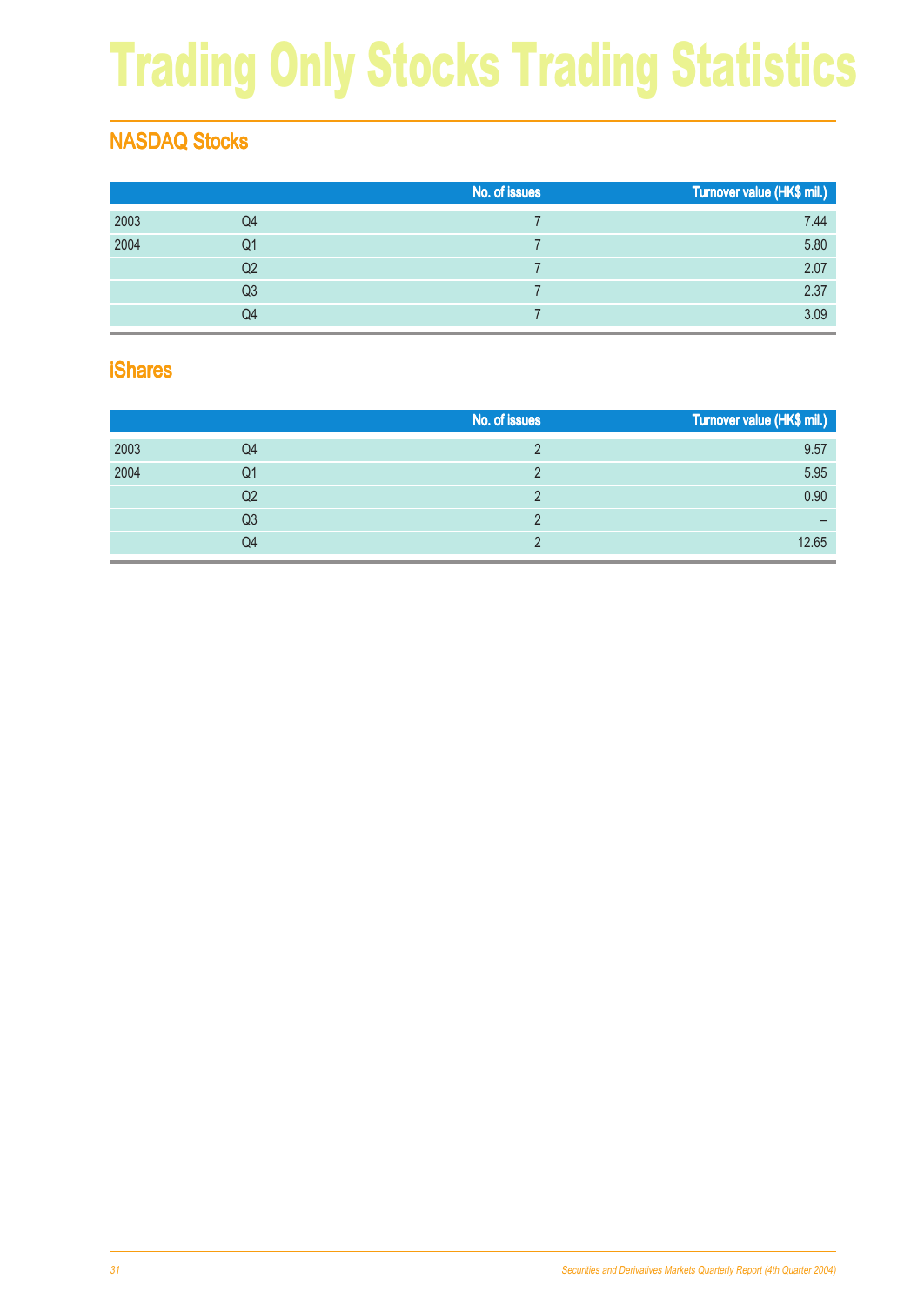## Stock Market Indices

#### Hong Kong Stock Market Indices

|                                               | End of Dec 2004 | End of Sep 2004 |                    |
|-----------------------------------------------|-----------------|-----------------|--------------------|
| Index                                         | <b>Close</b>    | <b>Close</b>    | Change %           |
| S&P/HKEx LargeCap Index                       | 15740.43        | 14566.57        | 8.06%<br>$\ddot{}$ |
|                                               |                 |                 |                    |
| S&P/HKEx GEM Index                            | 988.60          | 982.31          | 0.64%<br>$\ddot{}$ |
|                                               |                 |                 |                    |
| <b>HANG SENG INDEX</b>                        | 14230.14        | 13120.03        | 8.46%<br>$+$       |
| <b>SECTORIAL INDICES</b>                      |                 |                 |                    |
| Finance                                       | 28237.74        | 26472.68        | 6.67%<br>$+$       |
| <b>Utilities</b>                              | 30773.43        | 29580.68        | 4.03%<br>$+$       |
| Properties                                    | 18177.59        | 16524.36        | $+ 10.00\%$        |
| Commerce & Industry                           | 6076.78         | 5486.62         | $+ 10.76%$         |
|                                               |                 |                 |                    |
| HANG SENG COMPOSITE INDEX                     | 1831.99         | 1683.31         | 8.83%<br>$\ddot{}$ |
| HANG SENG CHINA-AFFILIATED CORPORATIONS INDEX | 1556.88         | 1429.67         | 8.90%<br>$+$       |
| HANG SENG CHINA ENTERPRISES INDEX             | 4741.32         | 4649.66         | 1.97%<br>$\ddot{}$ |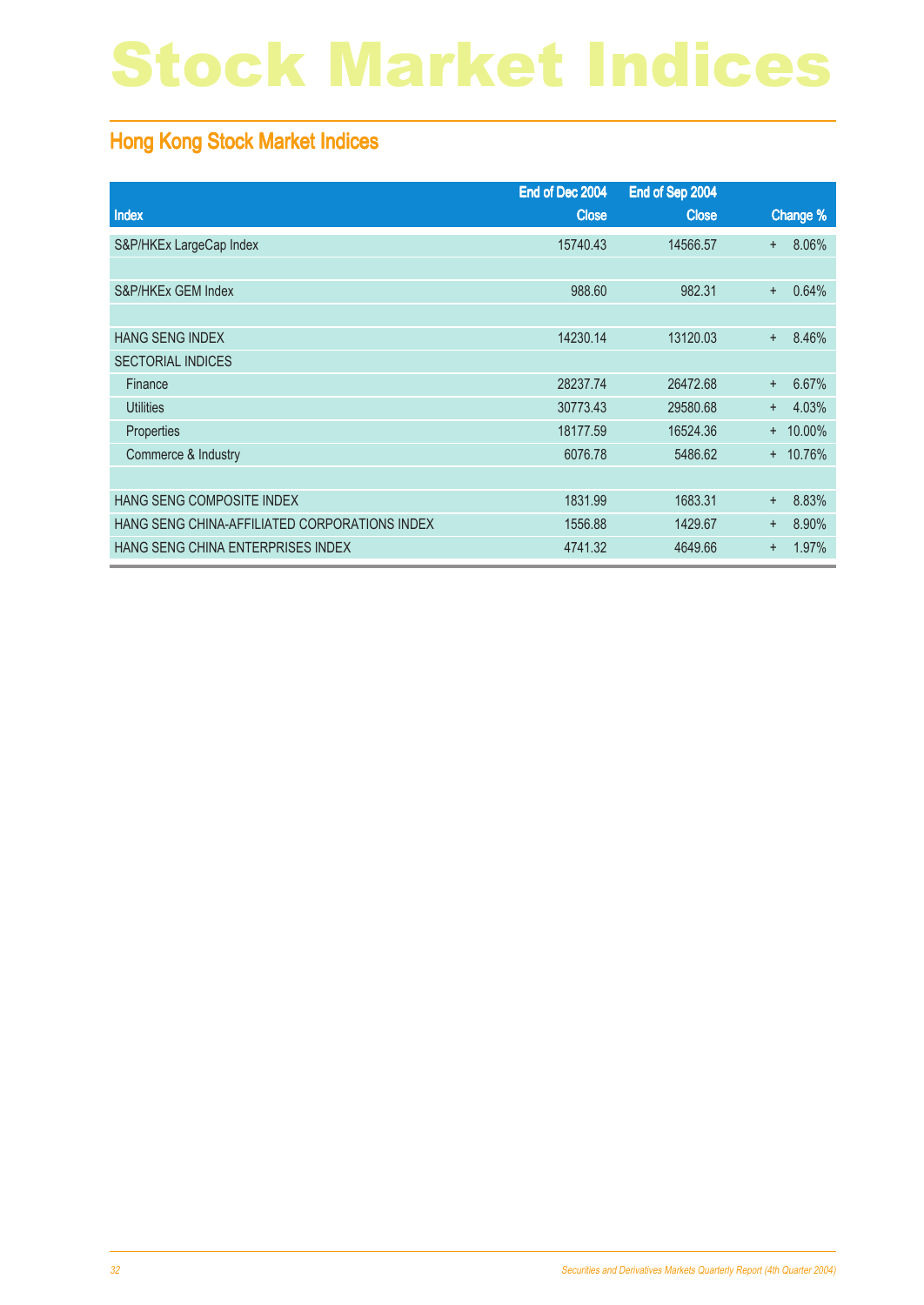## Stock Market Indices

#### Hang Seng Index (2003/10/02 - 2004/12/31)



#### S&P/HKEx Large Cap Index (2003/10/02 – 2004/12/31) Large Cap Index – 2004/12/31)



#### S&P/HKEx GEM Index (2003/10/02 – 2004/12/31)

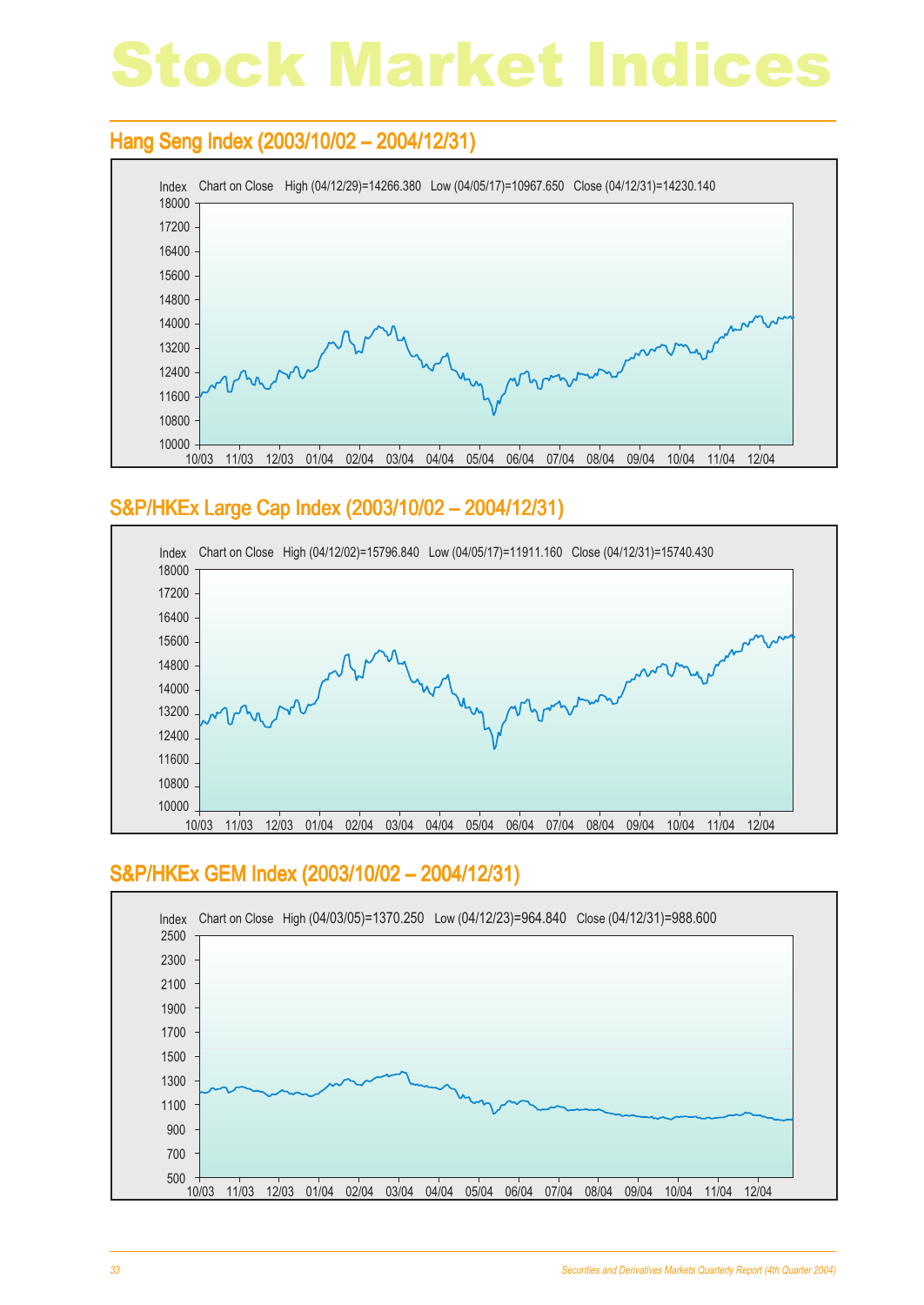## Stock Market Indices

#### WORLD INDICES

|                             | End of Dec 2004 | End of Sep 2004 |              |
|-----------------------------|-----------------|-----------------|--------------|
| Index                       | <b>Close</b>    | <b>Close</b>    | Change %     |
| <b>HONG KONG</b>            |                 |                 |              |
| S&P/HKEx LargeCap Index     | 15740.43        | 14566.57        | 8.06%<br>$+$ |
| Hang Seng Index             | 14230.14        | 13120.03        | 8.46%<br>$+$ |
| <b>AUSTRALIA</b>            |                 |                 |              |
| All Ordinaries Index        | 4053.10         | 3674.70         | $+ 10.30\%$  |
| <b>JAKARTA</b>              |                 |                 |              |
| Composite Index             | 1000.23         | 820.13          | + 21.96%     |
| <b>JAPAN</b>                |                 |                 |              |
| Nikkei (225)                | 11488.76        | 10823.57        | 6.15%<br>$+$ |
| <b>KOREA</b>                |                 |                 |              |
| Composite Index             | 895.92          | 835.09          | 7.28%<br>$+$ |
| <b>KUALA LUMPUR</b>         |                 |                 |              |
| Composite Index             | 907.43          | 849.96          | 6.76%<br>$+$ |
| <b>MANILA</b>               |                 |                 |              |
| Composite Index             | 1822.83         | 1761.57         | 3.48%<br>$+$ |
| <b>NEW ZEALAND</b>          |                 |                 |              |
| <b>NZSE (40)</b>            | 3064.44         | 2834.40         | 8.12%<br>$+$ |
| <b>SHANGHAI</b>             |                 |                 |              |
| A Shares Index              | 1330.19         | 1465.19         | 9.21%<br>٠   |
| <b>B</b> Shares Index       | 75.65           | 91.96           | $-17.74%$    |
| <b>SHENZHEN</b>             |                 |                 |              |
| A Shares Index              | 328.69          | 369.88          | $-11.14%$    |
| <b>B</b> Shares Index       | 219.80          | 243.94          | 9.90%<br>۰   |
| <b>SINGAPORE</b>            |                 |                 |              |
| <b>Straits Times Index</b>  | 2066.14         | 1984.74         | 4.10%<br>$+$ |
| <b>TAIWAN</b>               |                 |                 |              |
| Taipei Weighted Stock Index | 6139.69         | 5845.69         | 5.03%<br>÷   |
| <b>THAILAND</b>             |                 |                 |              |
| <b>SET Index</b>            | 668.10          | 644.67          | $+ 3.63%$    |
| <b>NEW YORK</b>             |                 |                 |              |
| <b>DJIA</b>                 | 10783.01        | 10080.27        | 6.97%<br>$+$ |
| Nasdaq Composite Index      | 2175.44         | 1896.84         | + 14.69%     |
| <b>TORONTO</b>              |                 |                 |              |
| S&P/TSX Composite Index     | 9246.65         | 8668.29         | + 6.67%      |
| <b>GERMANY</b>              |                 |                 |              |
| DAX Capital Value Index     | 3004.65         | 2748.25         | $+ 9.33%$    |
| <b>LONDON</b>               |                 |                 |              |
| FTSE (100)                  | 4814.30         | 4570.80         | 5.33%<br>$+$ |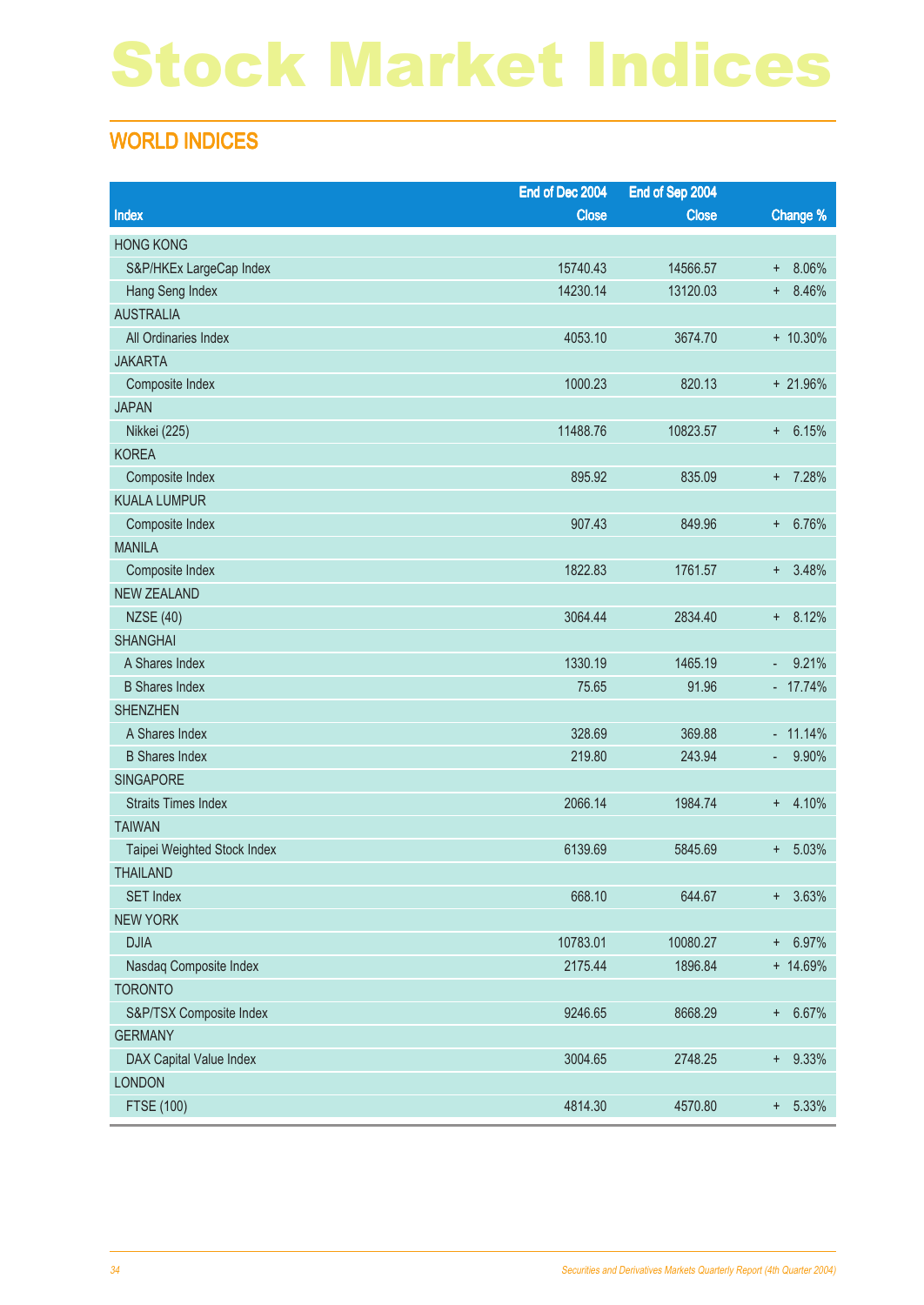#### Equity Turnover – GEM

|      |                | Share (Mil. shs) | Value (HK\$ mil.) | No. of deals |
|------|----------------|------------------|-------------------|--------------|
| 2003 | Q4             | 13,933.57        | 11,552.21         | 227,787      |
| 2004 | Q1             | 18.871.20        | 13.991.65         | 300,078      |
|      | Q <sub>2</sub> | 6,200.24         | 4.164.81          | 112,661      |
|      | Q3             | 5,233.37         | 3,063.85          | 86,209       |
|      | Q4             | 8.511.84         | 4,540.04          | 113,415      |

#### Equity Trading Statistics – GEM

|      |                | No. of<br>trading days | Average daily turnover<br>(HK\$ mil.) | <b>Average value</b><br>per deal |
|------|----------------|------------------------|---------------------------------------|----------------------------------|
| 2003 | Q4             | 63                     | 183.37                                | 50,715                           |
| 2004 | Q <sub>1</sub> | 62                     | 225.67                                | 46,627                           |
|      | Q <sub>2</sub> | 60                     | 69.41                                 | 36,968                           |
|      | Q <sub>3</sub> | 64                     | 47.87                                 | 35,540                           |
|      | Q4             | 63                     | 72.06                                 | 40,030                           |

#### 20 Most Advanced GEM Stocks

for 4th quarter 2004

|                |       | <b>Closing price</b>   |                 |                 |        |
|----------------|-------|------------------------|-----------------|-----------------|--------|
| Rank           | Code  | <b>Stock</b>           | End of Dec 2004 | End of Sep 2004 | % up   |
| $\mathbf{1}$   | 08118 | <b>CYBER ON-AIR</b>    | 11.750          | 1.700           | 591.18 |
| $\overline{2}$ | 08212 | <b>APTUS HOLDINGS</b>  | 0.440           | 0.145           | 203.45 |
| 3              | 08167 | <b>B&amp;S ENT</b>     | 0.086           | 0.047           | 82.98  |
| 4              | 08070 | <b>ZHONGYU GAS</b>     | 0.330           | 0.190           | 73.68  |
| 5              | 08073 | <b>RECRUIT</b>         | 0.450           | 0.280           | 60.71  |
| $6\phantom{1}$ | 08151 | <b>ESSEX BIO-TECH</b>  | 0.168           | 0.105           | 60.00  |
| $\overline{7}$ | 08003 | <b>T S TELECOM</b>     | 0.059           | 0.038           | 55.26  |
| 8              | 08263 | <b>SUPERDATA</b>       | 1.480           | 1.000           | 48.00  |
| 9              | 08139 | PROSPERITY INTL        | 0.034           | 0.023           | 47.83  |
| 10             | 08078 | EEG                    | 1.700           | 1.160           | 46.55  |
| 11             | 08071 | <b>GLORY FUTURE GP</b> | 0.019           | 0.013           | 46.15  |
| 12             | 08019 | <b>EVERPRIDE PHAR</b>  | 0.130           | 0.089           | 46.07  |
| 13             | 08123 | <b>STOCKMARTNET</b>    | 0.029           | 0.020           | 45.00  |
| 14             | 08163 | <b>TRADEEASY</b>       | 0.042           | 0.030           | 40.00  |
| 15             | 08183 | <b>LAI FAI INT'L</b>   | 0.680           | 0.500           | 36.00  |
| 16             | 08007 | <b>DIGITALHONGKONG</b> | 0.380           | 0.280           | 35.71  |
| 17             | 08033 | <b>VODATEL NETWORK</b> | 0.345           | 0.255           | 35.29  |
| 18             | 08155 | <b>CAPITAL</b>         | 0.190           | 0.142           | 33.80  |
| 19             | 08200 | <b>SAU SAN TONG</b>    | 0.800           | 0.600           | 33.33  |
| 20             | 08282 | <b>TOM ONLINE</b>      | 1.460           | 1.100           | 32.73  |
|                |       |                        |                 |                 |        |

A Adjusted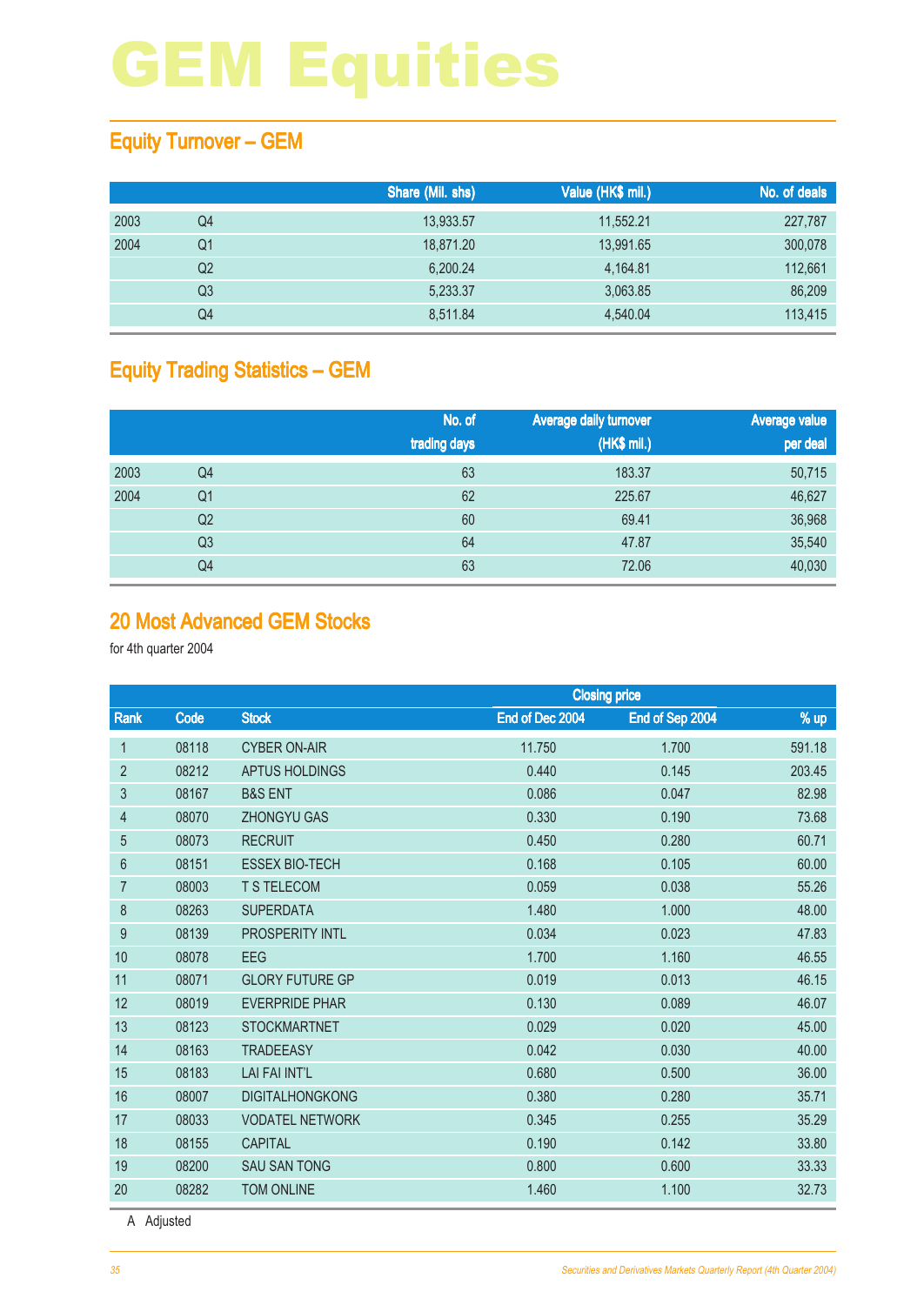#### 20 Most Declined GEM Stocks

for 4th quarter 2004

|                |       |                                  |                 | <b>Closing price</b>    |          |
|----------------|-------|----------------------------------|-----------------|-------------------------|----------|
| Rank           | Code  | <b>Stock</b>                     | End of Dec 2004 | End of Sep 2004         | % down   |
| $\mathbf 1$    | 08213 | <b>ARMITAGE TECH</b>             | 0.025           | 0.120                   | $-79.17$ |
| $\overline{2}$ | 08239 | <b>MP LOGISTICS</b>              | 0.275           | 1.280                   | $-78.52$ |
| 3              | 08136 | <b>FX CREATIONS</b>              | 0.047           | 0.090                   | $-47.78$ |
| 4              | 08109 | <b>CREATIVE ENERGY</b>           | 0.100           | 0.180                   | $-44.44$ |
| 5              | 08090 | <b>EVI EDUCATION</b>             | 0.040           | 0.070                   | $-42.86$ |
| $6\phantom{1}$ | 08192 | <b>AGL MEDIATECH</b>             | 0.065           | 0.110                   | $-40.91$ |
| $\overline{7}$ | 08083 | <b>SYSCAN TECH</b>               | 0.155           | 0.260                   | $-40.38$ |
| 8              | 08065 | <b>INNOVIS HOLD</b>              | 0.140           | 0.229                   | $-38.86$ |
| 9              | 08220 | <b>VASO DIGITAL</b>              | 0.100           | 0.160                   | $-37.50$ |
| 10             | 08081 | <b>COMPUTECH</b>                 | 0.055           | 0.088                   | $-37.50$ |
| 11             | 08227 | <b>HAITIAN ANTENNA - H SHS</b>   | 0.285           | 0.450                   | $-36.67$ |
| 12             | 08210 | ADVANCED CARD                    | 0.075           | 0.110                   | $-31.82$ |
| 13             | 08026 | PROSTEN TECH                     | 0.052           | 0.076                   | $-31.58$ |
| 14             | 08015 | <b>QIANLONG TECH</b>             | 0.220           | 0.320                   | $-31.25$ |
| 15             | 08129 | Q9 TECHNOLOGY                    | 0.029           | 0.042                   | $-30.95$ |
| 16             | 08126 | <b>G.A. HOLDINGS</b>             | 0.076           | 0.109                   | $-30.28$ |
| 17             | 08092 | <b>ITE HOLDINGS</b>              | 0.035           | 0.050                   | $-30.00$ |
| 18             | 08117 | <b>CHINA ADVANCE</b>             | 0.068           | 0.096                   | $-29.17$ |
| 19             | 08119 | THIZ TECHNOLOGY                  | 0.015           | 0.021<br>$\overline{A}$ | $-28.57$ |
| 20             | 08102 | <b>SHANGHAI FUDAN - H SHARES</b> | 0.400           | 0.560                   | $-28.57$ |
|                |       |                                  |                 |                         |          |

A Adjusted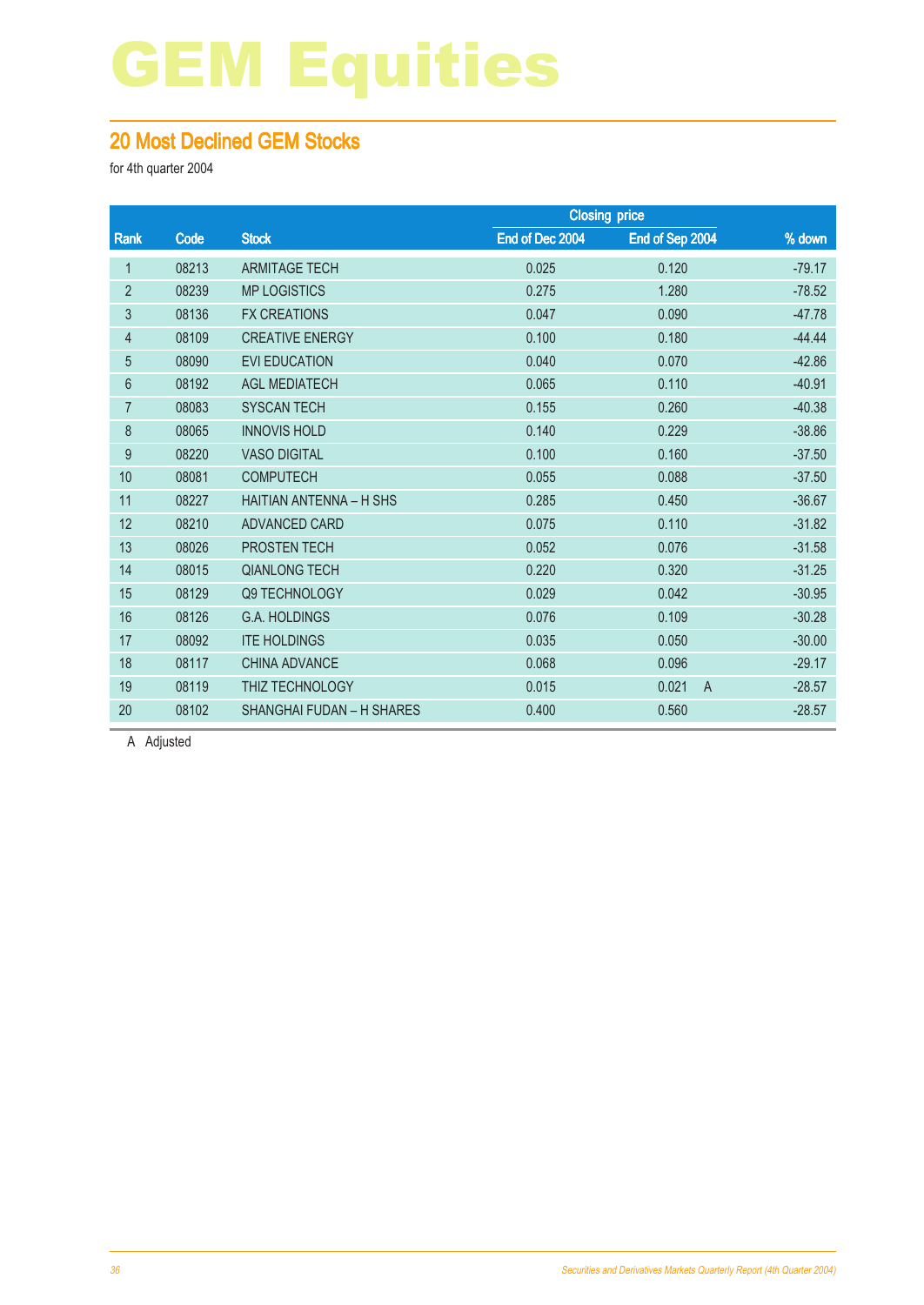#### 20 Most Active GEM Stocks by Value

| Rank           | Code  | <b>Stock</b>                      | Turnover (HK\$ mil.) | % of total |
|----------------|-------|-----------------------------------|----------------------|------------|
| $\mathbf{1}$   | 08259 | <b>ANDRE JUICE - H SHARES</b>     | 622.38               | 13.71      |
| $\overline{2}$ | 08132 | <b>PANVA GAS HOLD</b>             | 447.09               | 9.85       |
| 3              | 08282 | <b>TOM ONLINE</b>                 | 398.15               | 8.77       |
| $\overline{4}$ | 08222 | <b>CKLIFE SCIENCES</b>            | 283.42               | 6.24       |
| 5              | 08200 | <b>SAU SAN TONG</b>               | 276.21               | 6.08       |
| $6\phantom{1}$ | 08277 | <b>WUMART - H SHS</b>             | 210.52               | 4.64       |
| $\overline{7}$ | 08180 | <b>GOLDEN MEDITECH</b>            | 210.20               | 4.63       |
| 8              | 08069 | TONG REN TANG - H SHARES          | 138.78               | 3.06       |
| 9              | 08201 | <b>CHINA FIRE</b>                 | 127.92               | 2.82       |
| 10             | 08239 | <b>MP LOGISTICS</b>               | 112.71               | 2.48       |
| 11             | 08292 | <b>HC INTL</b>                    | 112.28               | 2.47       |
| 12             | 08133 | KINGDEE INT'L                     | 112.10               | 2.47       |
| 13             | 08006 | HONGKONG.COM                      | 107.65               | 2.37       |
| 14             | 08002 | PHOENIX TV                        | 87.96                | 1.94       |
| 15             | 08196 | <b>LAUNCH TECH - H SHARES</b>     | 80.51                | 1.77       |
| 16             | 08095 | <b>BEIDA JADE BIRD - H SHARES</b> | 79.37                | 1.75       |
| 17             | 08287 | SAMPLE TECH - H SHS               | 78.94                | 1.74       |
| 18             | 08290 | TIANJINTIANLIAN - H SHS           | 72.38                | 1.59       |
| 19             | 08011 | <b>KANSTAR ENPAPER</b>            | 70.41                | 1.55       |
| 20             | 08079 | <b>B.A.L. HOLD</b>                | 68.76                | 1.51       |
| <b>Total</b>   |       |                                   | 3,697.73             | 81.45      |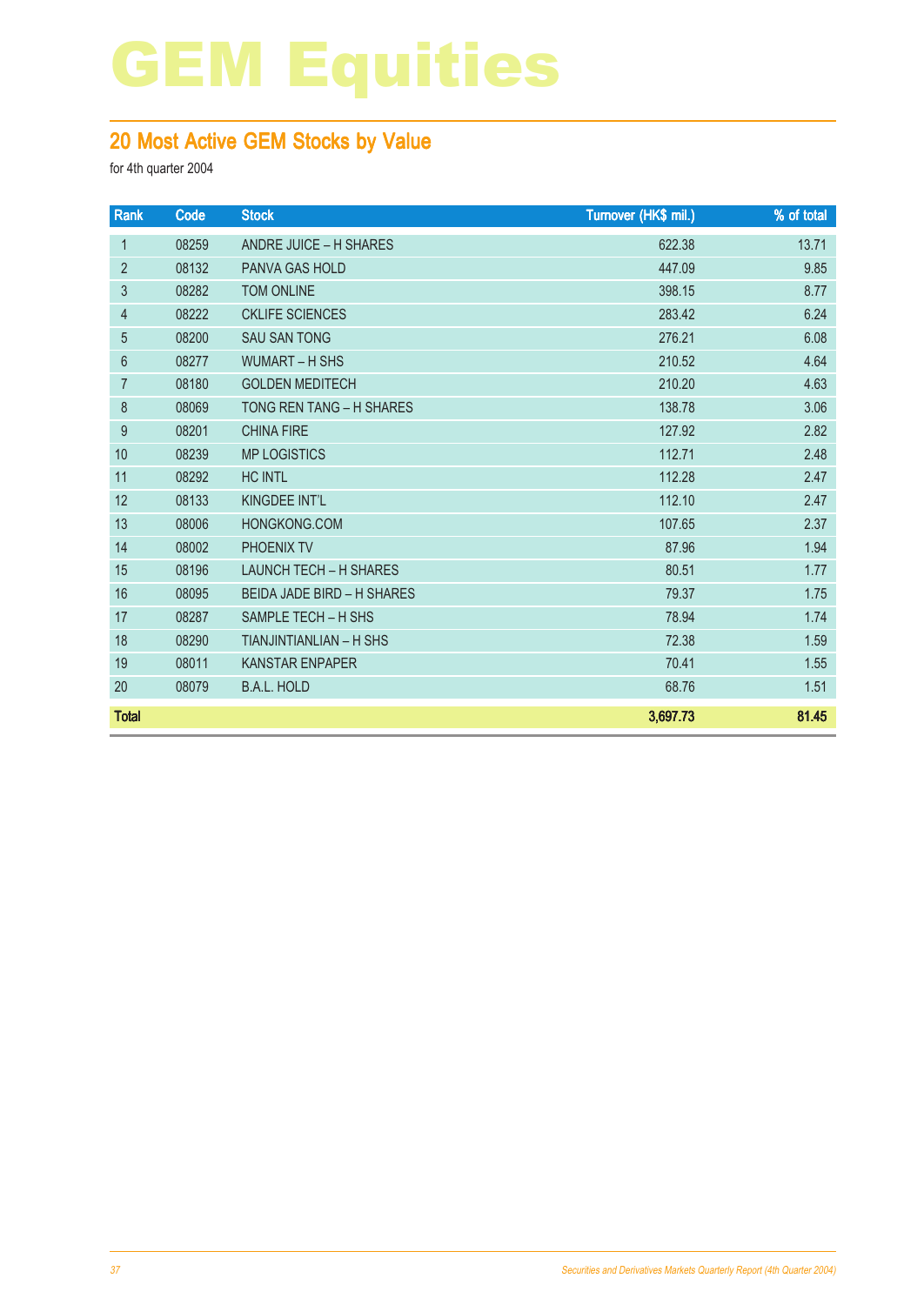#### 20 Most Active GEM Stock by Shares

for 4th quarter 2004

| Rank           | Code  | <b>Stock</b>                      | <b>Turnover (Mil. shs)</b> | % of total |
|----------------|-------|-----------------------------------|----------------------------|------------|
| 1              | 08079 | <b>B.A.L. HOLD</b>                | 1,944.85                   | 22.85      |
| $\overline{2}$ | 08259 | ANDRE JUICE - H SHARES            | 599.34                     | 7.04       |
| 3              | 08167 | <b>B&amp;S ENT</b>                | 445.24                     | 5.23       |
| $\overline{4}$ | 08200 | <b>SAU SAN TONG</b>               | 355.69                     | 4.18       |
| 5              | 08282 | <b>TOM ONLINE</b>                 | 297.20                     | 3.49       |
| $6\phantom{1}$ | 08201 | <b>CHINA FIRE</b>                 | 247.99                     | 2.91       |
| $\overline{7}$ | 08100 | <b>M DREAM INWORLD</b>            | 235.06                     | 2.76       |
| 8              | 08138 | <b>TOWN HEALTH</b>                | 232.23                     | 2.73       |
| 9              | 08006 | HONGKONG.COM                      | 215.60                     | 2.53       |
| 10             | 08222 | <b>CKLIFE SCIENCES</b>            | 212.26                     | 2.49       |
| 11             | 08011 | <b>KANSTAR ENPAPER</b>            | 212.03                     | 2.49       |
| 12             | 08132 | <b>PANVA GAS HOLD</b>             | 132.14                     | 1.55       |
| 13             | 08290 | <b>TIANJINTIANLIAN - H SHS</b>    | 131.01                     | 1.54       |
| 14             | 08166 | <b>LINEFAN TECH</b>               | 128.36                     | 1.51       |
| 15             | 08095 | <b>BEIDA JADE BIRD - H SHARES</b> | 124.77                     | 1.47       |
| 16             | 08088 | <b>TECHPACIFIC CAP</b>            | 119.18                     | 1.40       |
| 17             | 08180 | <b>GOLDEN MEDITECH</b>            | 113.19                     | 1.33       |
| 18             | 08239 | <b>MP LOGISTICS</b>               | 92.28                      | 1.08       |
| 19             | 08271 | <b>GDC</b>                        | 90.57                      | 1.06       |
| 20             | 08216 | <b>CHINASOFT</b>                  | 86.21                      | 1.01       |
| <b>Total</b>   |       |                                   | 6,015.21                   | 70.67      |

#### Market Capitalisation of Listed Companies for GEM

as at the quarter end

|      |                | HK\$ mil. |
|------|----------------|-----------|
| 2003 | Q4             | 70,177.23 |
| 2004 | Q <sub>1</sub> | 78,986.43 |
|      | Q2             | 72,670.33 |
|      | Q <sub>3</sub> | 62,163.75 |
|      | Q4             | 66,716.07 |
|      |                |           |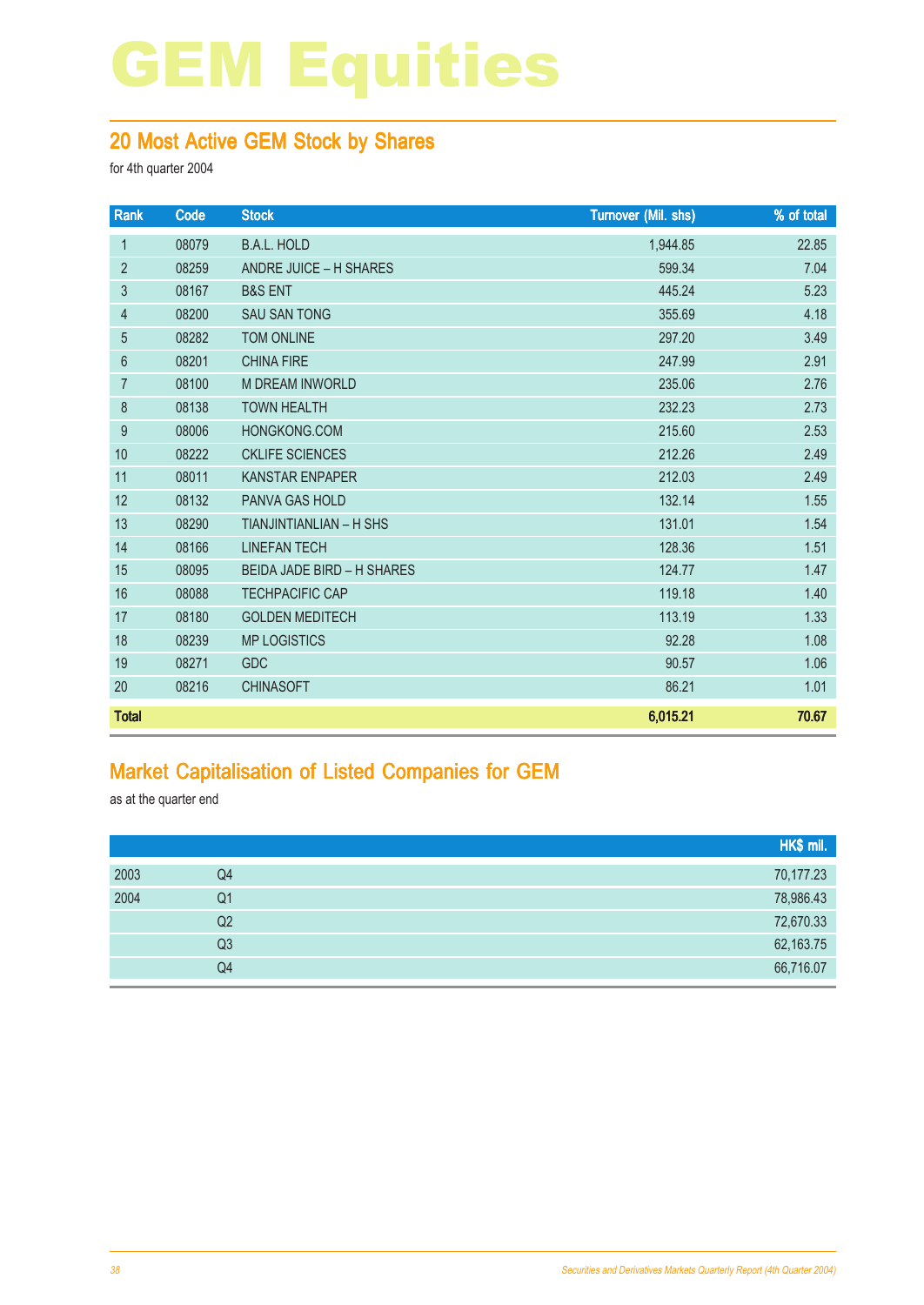#### 50 Leading Companies in Market Capitalisation – GEM

#### as at the 4th quarter end 2004

| Rank                | <b>Company</b>                        | Market capitalisation (HK\$ mil.) | % of market total |
|---------------------|---------------------------------------|-----------------------------------|-------------------|
| 1                   | CK Life Sciences Int'l (H) Inc        | 7,945.15                          | 11.91             |
| $\overline{2}$      | Phoenix Satellite TV Hldgs Ltd        | 6,861.55                          | 10.28             |
| 3                   | TOM ONLINE                            | 5,688.45                          | 8.53              |
| 4                   | Panva Gas Holdings Ltd                | 3,274.32                          | 4.91              |
| 5                   | <b>Sunevision Holdings Ltd</b>        | 2,836.68                          | 4.25              |
| $6\,$               | Cyber On-Air Group Co Ltd             | 2,406.77                          | 3.61              |
| $\overline{7}$      | Golden Meditech Co Ltd                | 2,344.85                          | 3.51              |
| $\bf 8$             | hongkong.com Corporation              | 2,030.65                          | 3.04              |
| $\boldsymbol{9}$    | Convenience Retail Asia Ltd           | 1,913.63                          | 2.87              |
| 10                  | Wah Sang Gas Holdings Ltd             | 1,393.28                          | 2.09              |
| 11                  | AcrossAsia Ltd                        | 1,392.77                          | 2.09              |
| 12                  | Wumart Store Inc - H Shs              | 1,319.28                          | 1.98              |
| 13                  | Kanstar En Paper Prod Hldg Ltd        | 1,260.00                          | 1.89              |
| 14                  | Tong Ren Tang Tech Co Ltd - H Sh      | 1,241.24                          | 1.86              |
| 15                  | China Fire Safety Ent Gp H Ltd        | 1,212.00                          | 1.82              |
| 16                  | Henderson Cyber Ltd                   | 1,050.00                          | 1.57              |
| 17                  | Kingdee Int'l Software Group          | 996.99                            | 1.49              |
| 18                  | Greencool Technology Hidgs Ltd        | 900.00                            | 1.35              |
| 19                  | HC International, Inc                 | 819.00                            | 1.23              |
| 20                  | Aptus Holdings Ltd                    | 680.61                            | 1.02              |
| 21                  | Far Eastern Polychem Ind Ltd          | 619.55                            | 0.93              |
| 22                  | Superdata Software Hldgs Ltd          | 596.20                            | 0.89              |
| 23                  | Yantai N Andre Juice - H Shs          | 569.67                            | 0.85              |
| 24                  | Sau San Tong Holdings Ltd             | 525.52                            | 0.79              |
| 25                  | Chinasoft International Ltd           | 509.18                            | 0.76              |
| 26                  | Jian ePayment Systems Ltd             | 480.00                            | 0.72              |
| 27                  | China Data Broadcasting H Ltd         | 457.92                            | 0.69              |
| 28                  | <b>Emperor Entertainment Group</b>    | 442.00                            | 0.66              |
| 29                  | First Mobile Group HIdgs Ltd          | 428.05                            | 0.64              |
| 30                  | Zhengzhou Gas Co Ltd - H Share        | 418.50                            | 0.63              |
| 31                  | Jinheng Automotive Safety Tech        | 396.24                            | 0.59              |
| 32                  | Xteam Software Int'l Ltd              | 383.36                            | 0.57              |
| 33                  | Sino Stride Tech (Hldgs) Ltd          | 369.34                            | 0.55              |
| 34                  | Netel Technology (HIdgs) Ltd          | 363.06                            | 0.54              |
| 35                  | <b>B &amp; B Natural Products Ltd</b> | 351.95                            | 0.53              |
| 36                  | Zhongyu Gas Holdings Ltd              | 350.72                            | 0.53              |
| 37                  | Launch Tech Co Ltd - H Shares         | 342.00                            | 0.51              |
| 38                  | Media Partners Int'l Hldgs Inc        | 328.71                            | 0.49              |
| 39                  | M21 Technology Ltd                    | 328.13                            | 0.49              |
| 40                  | Beijing Beida Jade Bird - H Sh        | 276.34                            | 0.41              |
| 41                  | A - S China Plumbing Products         | 241.65                            | 0.36              |
| 42                  | <b>MediaNation Inc</b>                | 238.06                            | 0.36              |
| 43                  | <b>AKM Industrial Co Ltd</b>          | 232.20                            | 0.35              |
| 44                  | <b>Century Sunshine Ecological</b>    | 230.40                            | 0.35              |
| 45                  | Weigao Medical Polymer - H Shs        | 227.47                            | 0.34              |
| 46                  | Vodatel Networks Holdings Ltd         | 211.77                            | 0.32              |
| 47                  | <b>Jessica Publications Ltd</b>       | 202.66                            | 0.30              |
| 48                  | Pan Sino Int'l Holdings Ltd           | 197.60                            | 0.30              |
| 49                  | Tungda Innovative Lighting            | 195.69                            | 0.29              |
| 50                  | Tianjin Tianlian PU - H Shs           | 188.10                            | 0.28              |
| <b>Total</b>        |                                       | 58,269.25                         | 87.34             |
| <b>Market total</b> |                                       | 66,716.07                         | 100.00            |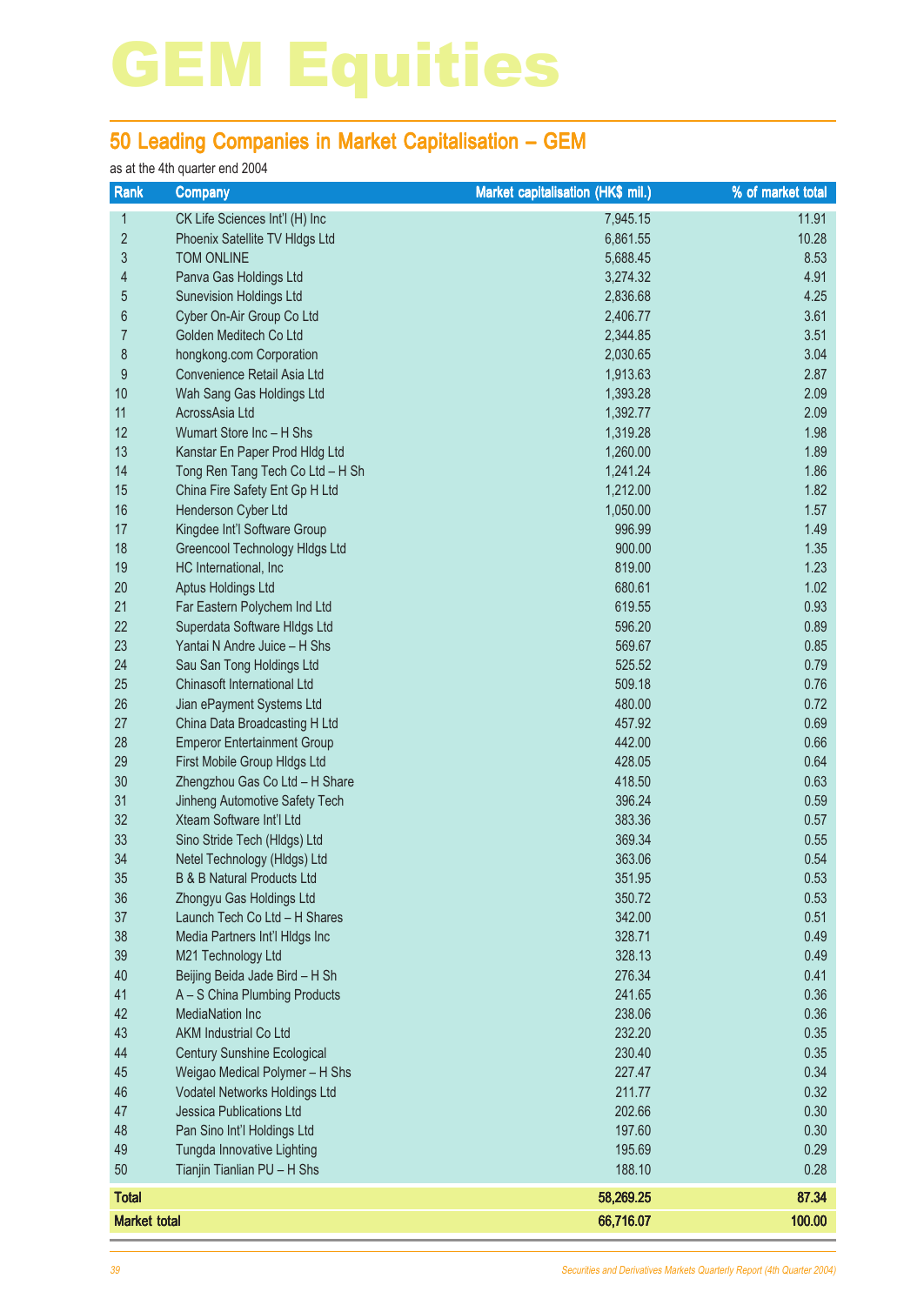#### New Listing Companies Statistics for GEM

|      |    | No. of newly listed companies | Funds raised (HK\$ mil.) |
|------|----|-------------------------------|--------------------------|
| 2003 | Q4 | 9                             | 1,250.99                 |
| 2004 | Q1 | 8                             | 1,920.85                 |
|      | Q2 |                               | 385.96                   |
|      | Q3 | 5                             | 274.06                   |
|      | Q4 |                               | 113.24                   |

#### Newly Listed Companies for GEM

| <b>Code</b>  | Company name                                      |            |             | Listing date No. of issued shares Funds raised (HK\$ mil.) |
|--------------|---------------------------------------------------|------------|-------------|------------------------------------------------------------|
| 08293        | Jinheng Automotive Safety Technology Holdings Ltd | 2004/12/09 | 381,000,000 | 113.24                                                     |
| <b>Total</b> |                                                   |            |             | 113.24                                                     |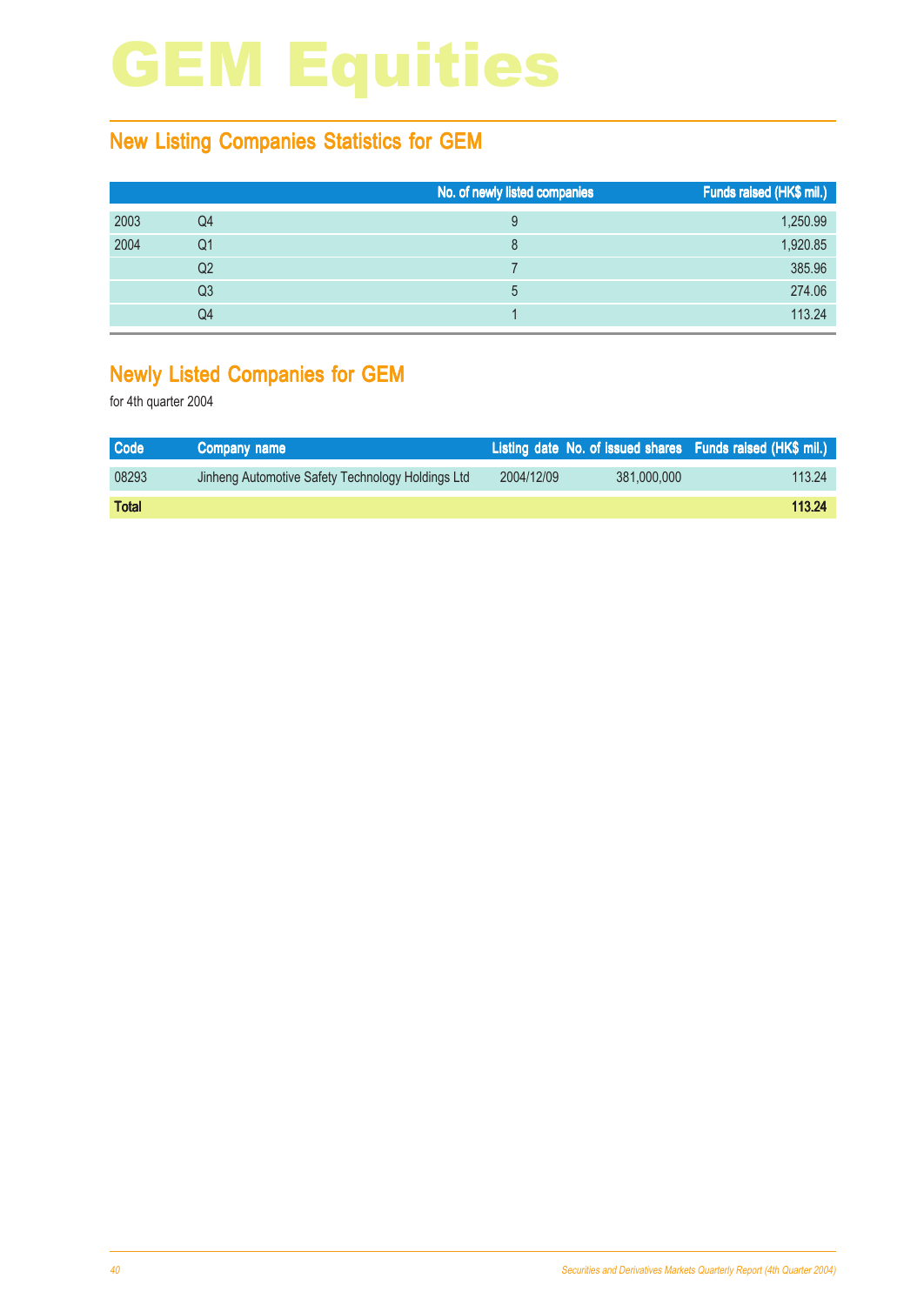### GEM Warrants

#### Warrant Trading and Market Value Statistics – GEM

|      |    | <b>Number</b> | Turnover value (HK\$ mil.) | Market value (HK\$ mil.) |
|------|----|---------------|----------------------------|--------------------------|
| 2003 | Q4 |               | 0.28                       | 14.56                    |
| 2004 | Q1 |               | 0.47                       | 6.56                     |
|      | Q2 |               | 0.01                       | 5.62                     |
|      | Q3 |               | 0.01                       | 3.12                     |
|      | Q4 |               | 0.00                       | 3.12                     |

#### Newly Listed Equity GEM Warrants

|              |                        | <b>Initial issued</b>    |               | <b>Amount raised</b> |
|--------------|------------------------|--------------------------|---------------|----------------------|
| <b>Code</b>  | <b>Equity warrants</b> | amount (HK) Listing date | <b>Expiry</b> | (HK\$ mil.)          |
|              | n.a.                   |                          |               |                      |
| <b>Total</b> |                        |                          |               | -                    |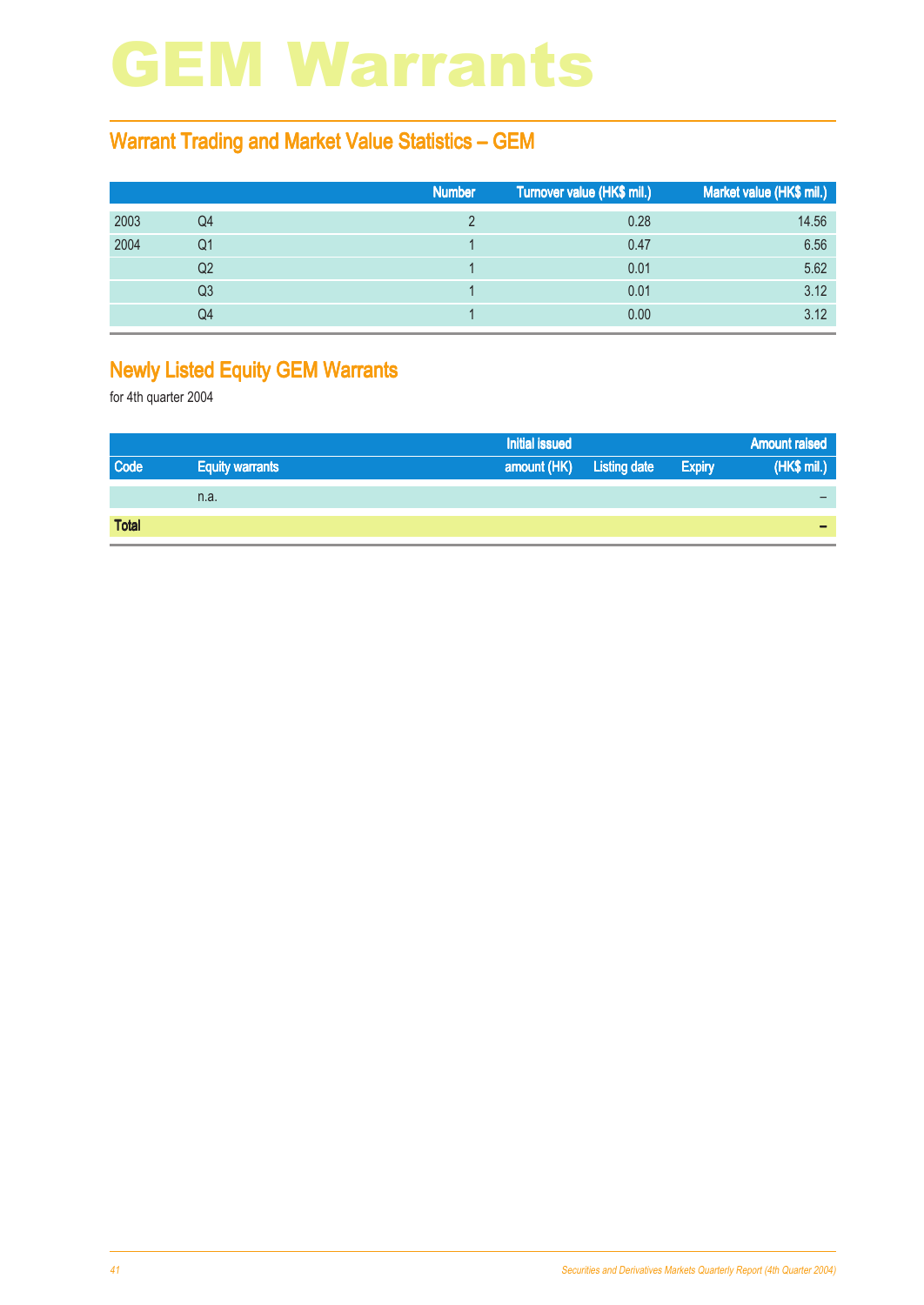#### Contract Volume by Derivatives Products

|                                            | <b>Contracts</b> |                  |
|--------------------------------------------|------------------|------------------|
| <b>Derivatives product</b>                 | 4th Quarter 2004 | 4th Quarter 2003 |
| Hang Seng Index Futures                    | 2,160,817        | 1,881,448        |
| Hang Seng Index Options                    | 478,444          | 402,604          |
| Mini-Hang Seng Index Futures               | 338,745          | 340,515          |
| Mini-Hang Seng Index Options               | 5,762            | 5,665            |
| H-shares Index Futures <sup>1</sup>        | 425,069          | 47,941           |
| H-shares Index Options <sup>2</sup>        | 35,793           |                  |
| MSCI China Free Index Futures <sup>3</sup> |                  | 14               |
| Dow Jones Industrial Average Futures       | 543              | 1,678            |
| <b>Stock Futures</b>                       | 5,102            | 4,886            |
| <b>Stock Options</b>                       | 1,436,559        | 1,416,468        |
| Three-month HIBOR Futures                  | 7,997            | 16,928           |
| One-month HIBOR Futures                    | 45               | 225              |
| Three-year Exchange Fund Note Futures      | 150              | 847              |
| <b>Total</b>                               | 4,895,026        | 4,119,219        |

1 Trading in H-shares Index Futures commenced on 8 December 2003.

<sup>2</sup> Trading in H-shares Index Options commenced on 14 June 2004.

<sup>3</sup> Trading in MSCI China Free Index Futures suspended with effect from 29 March 2004.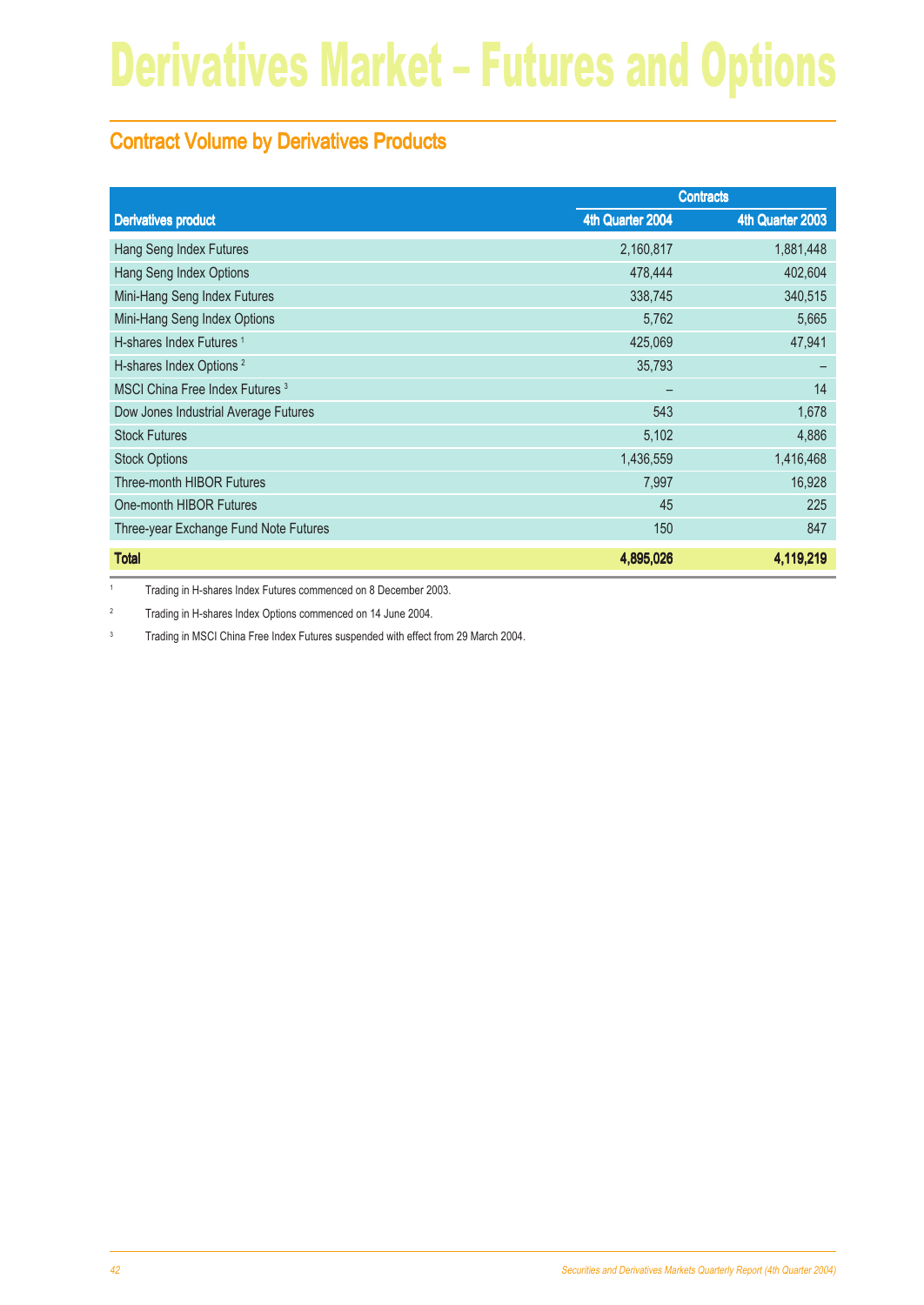#### **Open Interest by Derivatives Products**

|                                            | <b>Contracts</b> |                  |
|--------------------------------------------|------------------|------------------|
| <b>Derivatives product</b>                 | 4th Quarter 2004 | 4th Quarter 2003 |
| Hang Seng Index Futures                    | 125,860          | 91,941           |
| Hang Seng Index Options                    | 76,444           | 72,469           |
| Mini-Hang Seng Index Futures               | 2,044            | 1,905            |
| Mini-Hang Seng Index Options               | 613              | 330              |
| H-shares Index Futures <sup>1</sup>        | 22,418           | 6,299            |
| H-shares Index Options <sup>2</sup>        | 9,265            |                  |
| MSCI China Free Index Futures <sup>3</sup> |                  | $\mathbf{0}$     |
| Dow Jones Industrial Average Futures       | 96               | 88               |
| <b>Stock Futures</b>                       | 1,821            | 1,020            |
| <b>Stock Options</b>                       | 684,052          | 553,896          |
| Three-month HIBOR Futures                  | 6,570            | 4,485            |
| One-month HIBOR Futures                    | 30               | 85               |
| Three-year Exchange Fund Note Futures      | $\theta$         | 200              |
| <b>Total</b>                               | 929,213          | 732,718          |

1 Trading in H-shares Index Futures commenced on 8 December 2003.

<sup>2</sup> Trading in H-shares Index Options commenced on 14 June 2004.

<sup>3</sup> Trading in MSCI China Free Index Futures suspended with effect from 29 March 2004.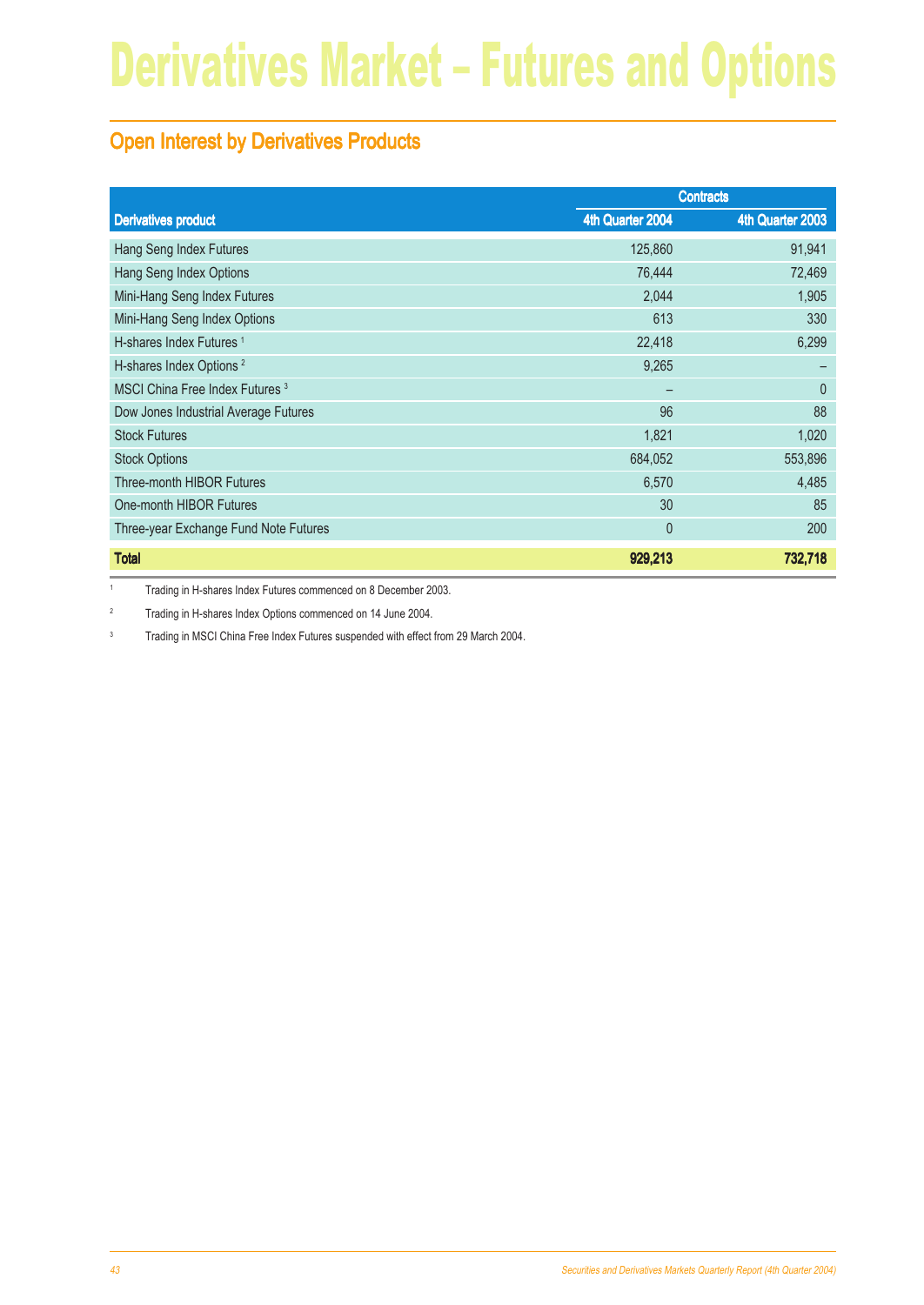#### Hang Seng Index Futures – Contract Volume and Open Interest (contracts)

|      |                | <b>Total</b>    | Quarter-end   |
|------|----------------|-----------------|---------------|
|      |                | contract volume | open interest |
| 2003 | Q4             | 1,881,448       | 91,941        |
| 2004 | Q <sub>1</sub> | 2,058,273       | 93,342        |
|      | Q <sub>2</sub> | 2,198,947       | 83,501        |
|      | Q <sub>3</sub> | 2,183,552       | 109,533       |
|      | Q4             | 2,160,817       | 125,860       |

#### Hang Seng Index Options – Contract Volume and Open Interest (contracts)

|      |                | <b>Total</b><br>contract volume | Quarter-end   |
|------|----------------|---------------------------------|---------------|
|      |                |                                 | open interest |
| 2003 | Q4             | 402,604                         | 72,469        |
| 2004 | Q <sub>1</sub> | 493,863                         | 103,695       |
|      | Q <sub>2</sub> | 603,173                         | 92,672        |
|      | Q <sub>3</sub> | 453,588                         | 85,536        |
|      | Q4             | 478,444                         | 76,444        |

#### Three-month HIBOR Futures – Contract Volume and Open Interest (contracts)

|      |                | <b>Total</b>    | Quarter-end   |
|------|----------------|-----------------|---------------|
|      |                | contract volume | open interest |
| 2003 | Q4             | 16,928          | 4,485         |
| 2004 | Q <sub>1</sub> | 16,844          | 5,579         |
|      | Q <sub>2</sub> | 18,911          | 6,285         |
|      | Q <sub>3</sub> | 14,555          | 8,279         |
|      | Q4             | 7,997           | 6,570         |

#### **Stock Options Market Turnover and Open Interest (contracts)**

|      |                | <b>Total</b><br>Premium (HK\$ mil.) | <b>Total</b><br>contract volume | Quarter-end<br>open interest |
|------|----------------|-------------------------------------|---------------------------------|------------------------------|
| 2003 | Q4             | 1,091.85                            | 1,416,468                       | 553,896                      |
| 2004 | Q1             | 1,651.81                            | 1,581,952                       | 635,115                      |
|      | Q <sub>2</sub> | 1,192.19                            | 1,260,109                       | 485,786                      |
|      | Q <sub>3</sub> | 1,222.01                            | 1,333,212                       | 516,569                      |
|      | Q4             | 1,515.33                            | 1,436,559                       | 684,052                      |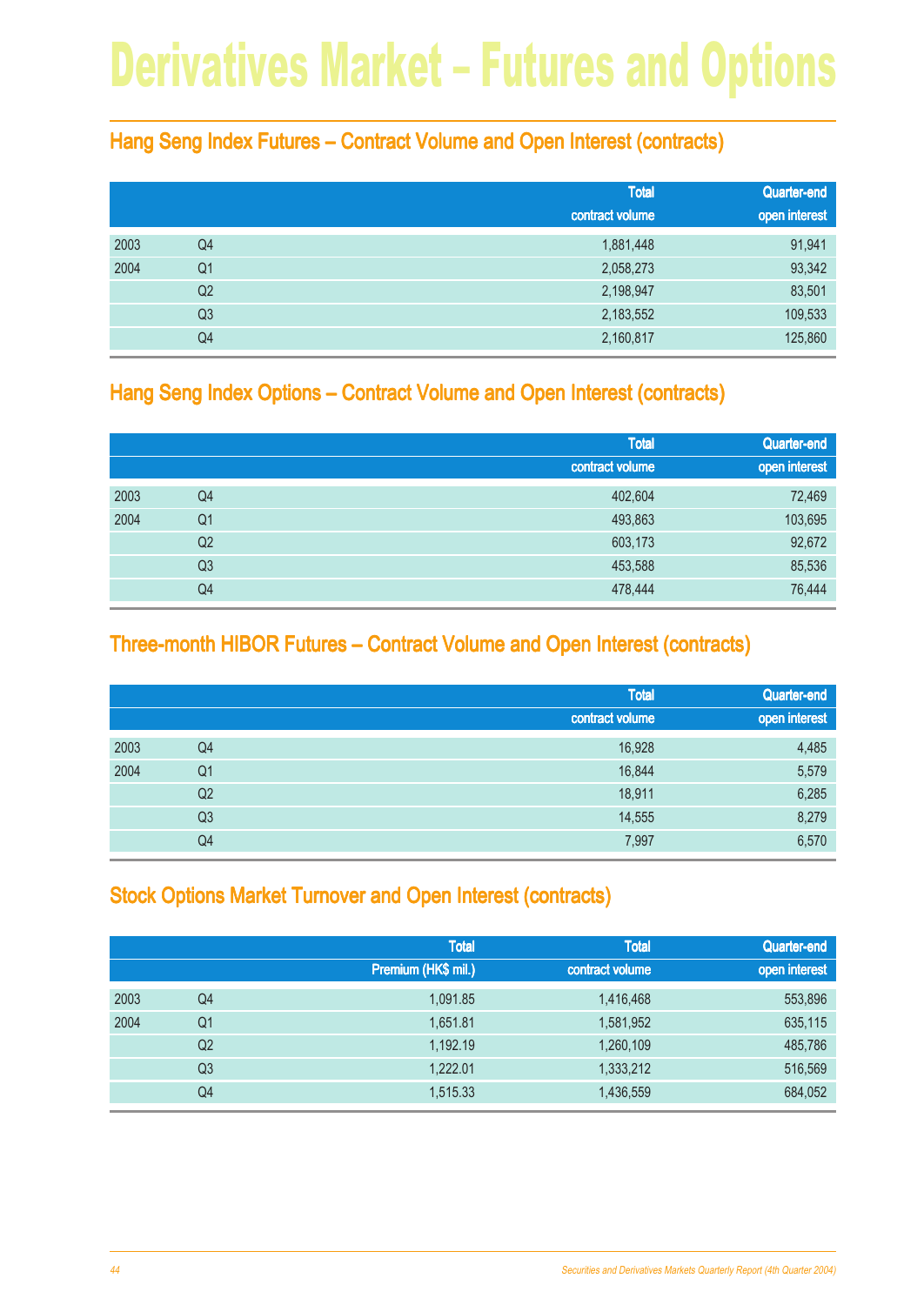#### Stock Options Premium by Class

|                            |            | Premium     |            |
|----------------------------|------------|-------------|------------|
| <b>Options class</b>       |            | (HK\$ mil.) | % of total |
| Aluminum Corp of China     | <b>ALC</b> | 8.33        | 0.55       |
| <b>Bank of East Asia</b>   | <b>BEA</b> | 4.97        | 0.33       |
| <b>BOC HONG KONG</b>       | <b>BOC</b> | 21.39       | 1.41       |
| China Mobile               | <b>CHT</b> | 190.95      | 12.60      |
| China Unicom               | <b>CHU</b> | 8.82        | 0.58       |
| <b>CITIC Pacific</b>       | <b>CIT</b> | 8.08        | 0.53       |
| Cheung Kong                | <b>CKH</b> | 186.70      | 12.32      |
| Cheung Kong Infrastructure | <b>CKI</b> | 7.05        | 0.46       |
| China Life Insurance       | <b>CLI</b> | 11.72       | 0.77       |
| <b>CLP Holdings</b>        | <b>CLP</b> | 3.40        | 0.22       |
| <b>China Merchants</b>     | <b>CMH</b> | 4.48        | 0.30       |
| <b>CNOOC</b>               | <b>CNC</b> | 3.59        | 0.24       |
| <b>COSCO Pacific</b>       | COS        | 5.48        | 0.36       |
| <b>Cathay Pacific</b>      | <b>CPA</b> | 8.46        | 0.56       |
| China Petro & Chem         | <b>CPC</b> | 13.85       | 0.91       |
| <b>China Resources</b>     | <b>CRE</b> | 7.98        | 0.53       |
| China Telecom              | <b>CTC</b> | 4.00        | 0.26       |
| <b>HK Electric</b>         | <b>HEH</b> | 4.19        | 0.28       |
| Hong Kong Exchanges        | <b>HEX</b> | 13.74       | 0.91       |
| <b>HSBC Holdings</b>       | <b>HKB</b> | 306.43      | 20.22      |
| Hong Kong Gas              | <b>HKG</b> | 12.67       | 0.84       |
| Henderson Land             | <b>HLD</b> | 27.53       | 1.82       |
| <b>Huaneng Power</b>       | <b>HNP</b> | 5.79        | 0.38       |
| Hang Seng Bank             | <b>HSB</b> | 17.75       | 1.17       |
| Hutchison Whampoa          | <b>HWL</b> | 343.54      | 22.67      |
| Johnson Electric           | <b>JSE</b> | 0.77        | 0.05       |
| Lenovo Group               | LEH        | 1.29        | 0.08       |
| Li & Fung                  | LIF        | 5.28        | 0.35       |
| <b>MTR Corporation</b>     | <b>MTR</b> | 0.51        | 0.03       |
| New World Development      | <b>NWD</b> | 19.80       | 1.31       |
| <b>PCCW</b>                | <b>PCC</b> | 12.78       | 0.84       |
| PetroChina                 | PEC        | 35.61       | 2.35       |
| <b>SHK Properties</b>      | <b>SHK</b> | 168.30      | 11.11      |
| Shanghai Industrial        | <b>SIH</b> | 3.70        | 0.24       |
| Swire Pacific 'A'          | <b>SWA</b> | 14.30       | 0.94       |
| Tracker Fund of HK         | <b>TRF</b> | 8.17        | 0.54       |
| Wharf (Holdings)           | <b>WHL</b> | 13.93       | 0.92       |
| <b>Total</b>               |            | 1,515.33    | 100.00     |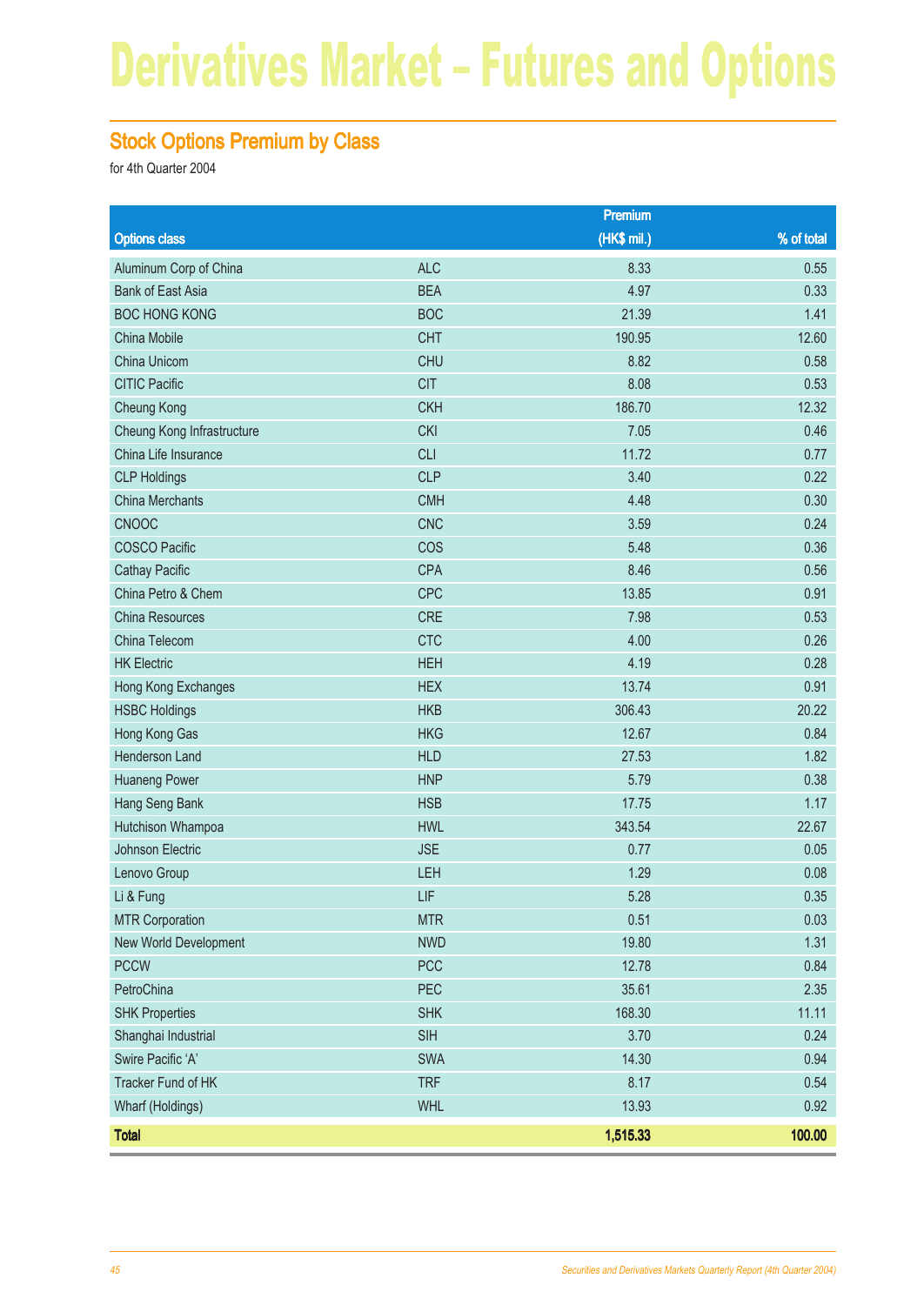#### Stock Options Contract Volume by Class

|                            |            | <b>Contract</b> |            |
|----------------------------|------------|-----------------|------------|
| <b>Options class</b>       |            | volume          | % of total |
| Aluminum Corp of China     | <b>ALC</b> | 10,727          | 0.75       |
| <b>Bank of East Asia</b>   | <b>BEA</b> | 21,940          | 1.53       |
| <b>BOC HONG KONG</b>       | <b>BOC</b> | 79,132          | 5.51       |
| China Mobile               | <b>CHT</b> | 249,847         | 17.39      |
| China Unicom               | <b>CHU</b> | 12,094          | 0.84       |
| <b>CITIC Pacific</b>       | <b>CIT</b> | 6,168           | 0.43       |
| Cheung Kong                | <b>CKH</b> | 76,353          | 5.31       |
| Cheung Kong Infrastructure | <b>CKI</b> | 7,452           | 0.52       |
| China Life Insurance       | <b>CLI</b> | 49,372          | 3.44       |
| <b>CLP Holdings</b>        | <b>CLP</b> | 7,771           | 0.54       |
| <b>China Merchants</b>     | <b>CMH</b> | 3,278           | 0.23       |
| <b>CNOOC</b>               | <b>CNC</b> | 11,970          | 0.83       |
| <b>COSCO Pacific</b>       | COS        | 4,550           | 0.32       |
| <b>Cathay Pacific</b>      | <b>CPA</b> | 16,055          | 1.12       |
| China Petro & Chem         | CPC        | 28,394          | 1.98       |
| <b>China Resources</b>     | <b>CRE</b> | 6,585           | 0.46       |
| China Telecom              | <b>CTC</b> | 11,941          | 0.83       |
| <b>HK Electric</b>         | <b>HEH</b> | 10,529          | 0.73       |
| Hong Kong Exchanges        | <b>HEX</b> | 5,067           | 0.35       |
| <b>HSBC Holdings</b>       | <b>HKB</b> | 280,703         | 19.54      |
| Hong Kong Gas              | <b>HKG</b> | 21,924          | 1.53       |
| Henderson Land             | <b>HLD</b> | 23,497          | 1.64       |
| <b>Huaneng Power</b>       | <b>HNP</b> | 9,173           | 0.64       |
| Hang Seng Bank             | <b>HSB</b> | 36,328          | 2.53       |
| Hutchison Whampoa          | <b>HWL</b> | 125,196         | 8.71       |
| Johnson Electric           | <b>JSE</b> | 4,397           | 0.31       |
| Lenovo Group               | LEH        | 4,460           | 0.31       |
| Li & Fung                  | LIF        | 4,736           | 0.33       |
| <b>MTR Corporation</b>     | <b>MTR</b> | 3,544           | 0.25       |
| New World Development      | <b>NWD</b> | 40,560          | 2.82       |
| <b>PCCW</b>                | PCC        | 44,957          | 3.13       |
| PetroChina                 | PEC        | 74,654          | 5.20       |
| <b>SHK Properties</b>      | <b>SHK</b> | 82,830          | 5.77       |
| Shanghai Industrial        | <b>SIH</b> | 5,403           | 0.38       |
| Swire Pacific 'A'          | SWA        | 14,848          | 1.03       |
| Tracker Fund of HK         | <b>TRF</b> | 28,233          | 1.97       |
| Wharf (Holdings)           | <b>WHL</b> | 11,891          | 0.83       |
| <b>Total</b>               |            | 1,436,559       | 100.00     |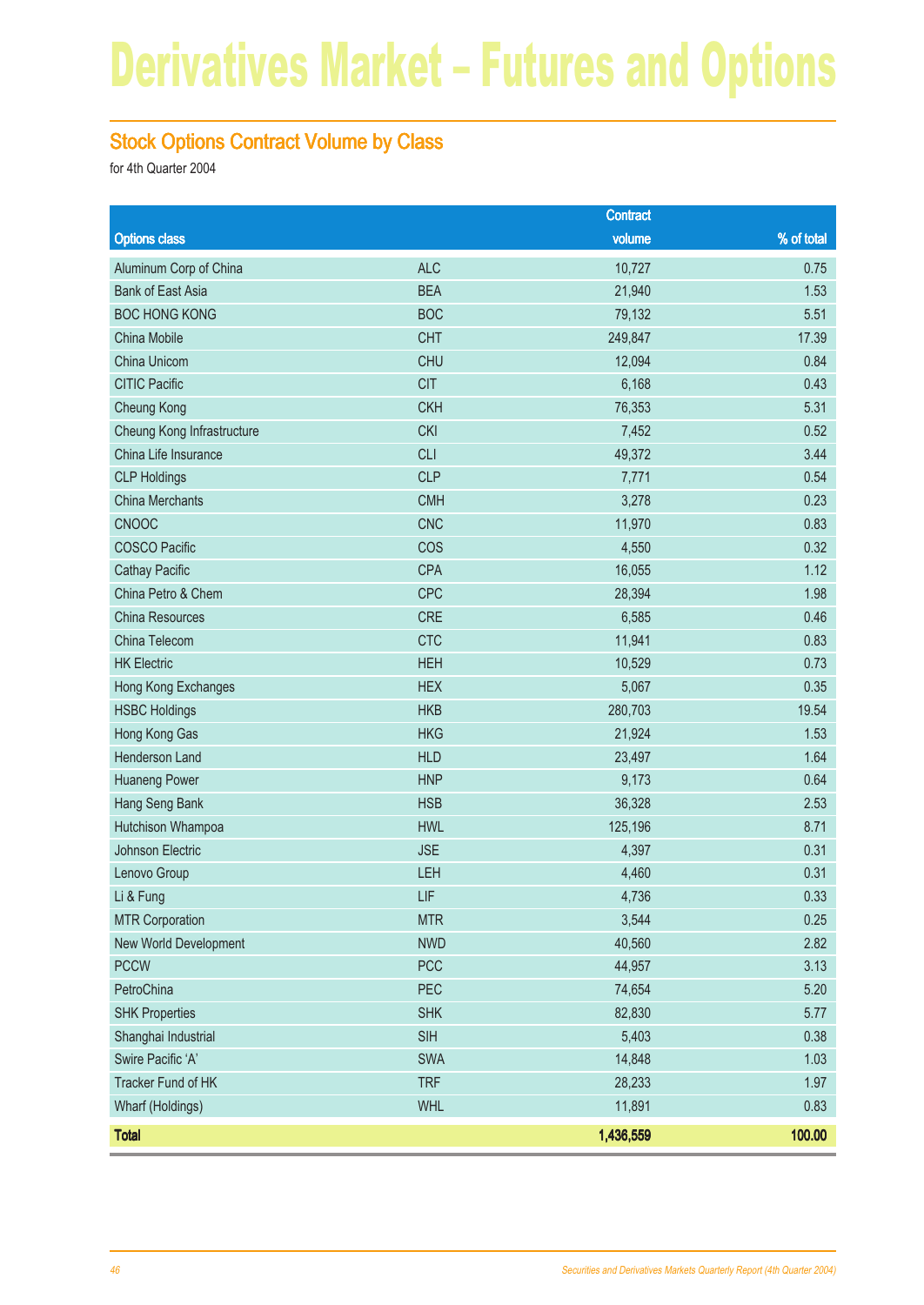#### Stock Options Open Interest by Class

as at the end of 4th Quarter 2004

|                            |            | <b>Open interest</b> |            |
|----------------------------|------------|----------------------|------------|
| <b>Options class</b>       |            | (contracts)          | % of total |
| Aluminum Corp of China     | <b>ALC</b> | 6,838                | 1.00       |
| <b>Bank of East Asia</b>   | <b>BEA</b> | 11,245               | 1.64       |
| <b>BOC HONG KONG</b>       | <b>BOC</b> | 47,029               | 6.88       |
| China Mobile               | <b>CHT</b> | 110,296              | 16.12      |
| China Unicom               | <b>CHU</b> | 7,767                | 1.14       |
| <b>CITIC Pacific</b>       | <b>CIT</b> | 3,265                | 0.48       |
| Cheung Kong                | <b>CKH</b> | 28,402               | 4.15       |
| Cheung Kong Infrastructure | <b>CKI</b> | 4,002                | 0.59       |
| China Life Insurance       | <b>CLI</b> | 20,889               | 3.05       |
| <b>CLP Holdings</b>        | <b>CLP</b> | 4,348                | 0.64       |
| <b>China Merchants</b>     | <b>CMH</b> | 873                  | 0.13       |
| <b>CNOOC</b>               | <b>CNC</b> | 9,886                | 1.45       |
| <b>COSCO Pacific</b>       | COS        | 1,643                | 0.24       |
| <b>Cathay Pacific</b>      | CPA        | 6,411                | 0.94       |
| China Petro & Chem         | CPC        | 26,842               | 3.92       |
| China Resources            | <b>CRE</b> | 2,702                | 0.39       |
| China Telecom              | <b>CTC</b> | 9,628                | 1.41       |
| <b>HK Electric</b>         | <b>HEH</b> | 7,211                | 1.05       |
| Hong Kong Exchanges        | <b>HEX</b> | 2,243                | 0.33       |
| <b>HSBC Holdings</b>       | <b>HKB</b> | 105,120              | 15.37      |
| Hong Kong Gas              | <b>HKG</b> | 18,180               | 2.66       |
| Henderson Land             | <b>HLD</b> | 10,425               | 1.52       |
| <b>Huaneng Power</b>       | <b>HNP</b> | 4,694                | 0.69       |
| Hang Seng Bank             | <b>HSB</b> | 24,695               | 3.61       |
| Hutchison Whampoa          | <b>HWL</b> | 59,533               | 8.70       |
| Johnson Electric           | <b>JSE</b> | 1,367                | 0.20       |
| Lenovo Group               | LEH        | 2,675                | 0.39       |
| Li & Fung                  | LIF        | 2,161                | 0.32       |
| <b>MTR Corporation</b>     | <b>MTR</b> | 2,713                | 0.40       |
| New World Development      | <b>NWD</b> | 11,906               | 1.74       |
| <b>PCCW</b>                | <b>PCC</b> | 20,958               | 3.06       |
| PetroChina                 | PEC        | 68,968               | 10.08      |
| <b>SHK Properties</b>      | <b>SHK</b> | 18,711               | 2.74       |
| Shanghai Industrial        | <b>SIH</b> | 4,712                | 0.69       |
| Swire Pacific 'A'          | SWA        | 6,025                | 0.88       |
| Tracker Fund of HK         | <b>TRF</b> | 4,753                | 0.69       |
| Wharf (Holdings)           | <b>WHL</b> | 4,936                | 0.72       |
| <b>Total</b>               |            | 684,052              | 100.00     |